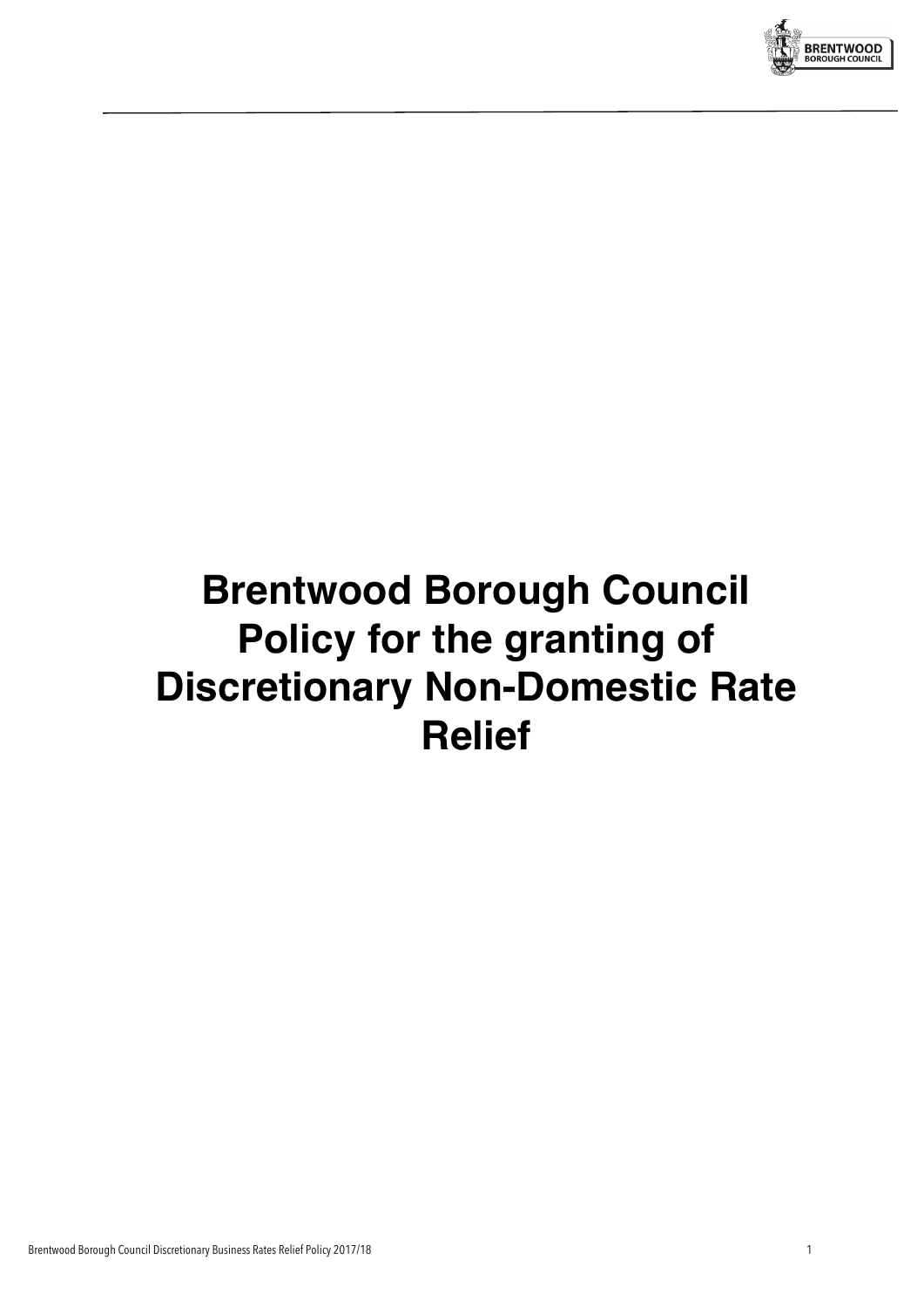

### **Version Control**

| Version        | Version date     | Revised | Description   |
|----------------|------------------|---------|---------------|
|                |                  | bv      |               |
|                | <b>July 2017</b> | LM      | Policy        |
| $\overline{2}$ | August 2017      | DA      | Sign Off      |
| 3              | November         | LM      | Amendments CS |
|                | 2017             |         |               |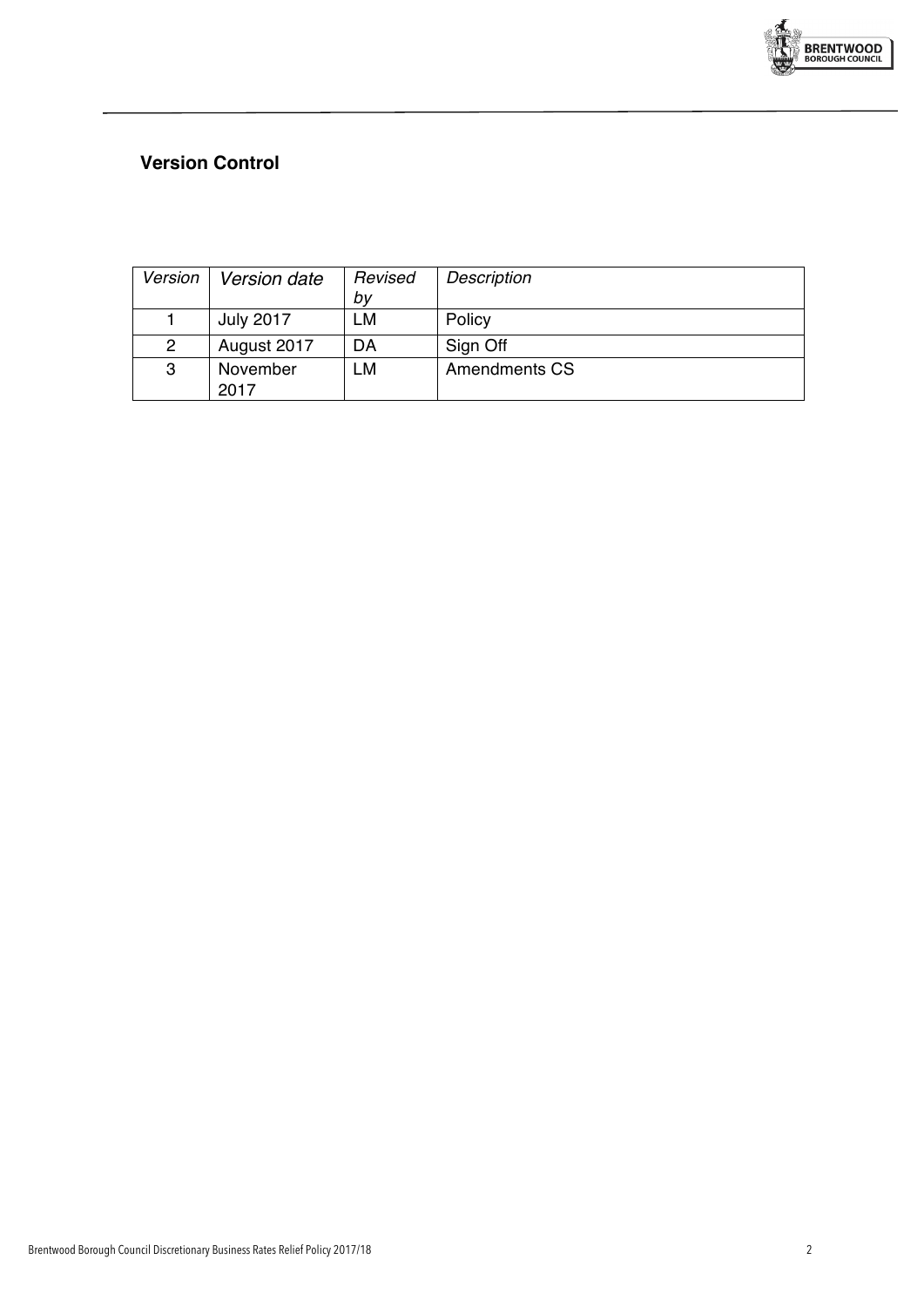

| 1.0 |                                                                                    |  |
|-----|------------------------------------------------------------------------------------|--|
| 2.0 |                                                                                    |  |
|     |                                                                                    |  |
|     |                                                                                    |  |
| 3.0 |                                                                                    |  |
|     |                                                                                    |  |
|     | The Council's general approach to granting Discretionary Relief 9                  |  |
| 4.0 |                                                                                    |  |
| 5.0 |                                                                                    |  |
| 6.0 |                                                                                    |  |
|     |                                                                                    |  |
|     |                                                                                    |  |
|     |                                                                                    |  |
| 7.0 |                                                                                    |  |
|     |                                                                                    |  |
|     |                                                                                    |  |
|     |                                                                                    |  |
| 8.0 |                                                                                    |  |
| 9.0 |                                                                                    |  |
|     |                                                                                    |  |
|     |                                                                                    |  |
|     |                                                                                    |  |
|     |                                                                                    |  |
|     |                                                                                    |  |
|     |                                                                                    |  |
|     |                                                                                    |  |
|     |                                                                                    |  |
|     |                                                                                    |  |
|     | Discretionary Relief - Non-Profit Making Organisations including Recreation 23     |  |
|     |                                                                                    |  |
|     |                                                                                    |  |
|     |                                                                                    |  |
|     |                                                                                    |  |
|     | Discretionary Relief - Non-Profit Organisations including Recreation - the         |  |
|     |                                                                                    |  |
|     |                                                                                    |  |
|     | Discretionary Relief - Rural Rate Relief - Mandatory Relief recipients  27         |  |
|     |                                                                                    |  |
|     |                                                                                    |  |
|     | What rural settlements exist within the Brentwood Borough Council's area?27        |  |
|     |                                                                                    |  |
|     |                                                                                    |  |
|     |                                                                                    |  |
|     |                                                                                    |  |
|     |                                                                                    |  |
|     | Rural Rate Relief - Mandatory Relief recipients, the Council's Policy for granting |  |
|     |                                                                                    |  |
|     |                                                                                    |  |
|     |                                                                                    |  |
|     |                                                                                    |  |

BRENTWOOD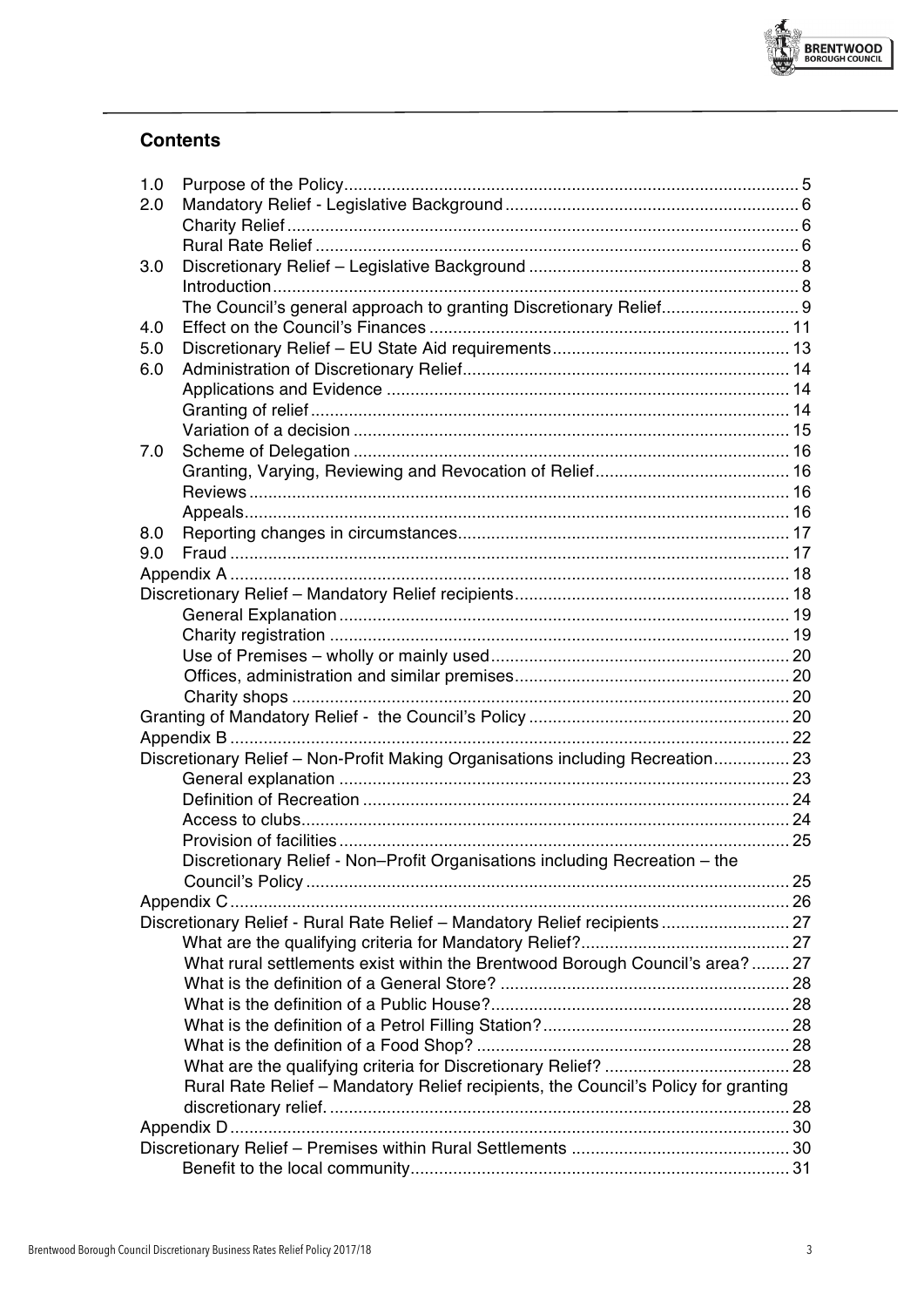

**RENTWOOD**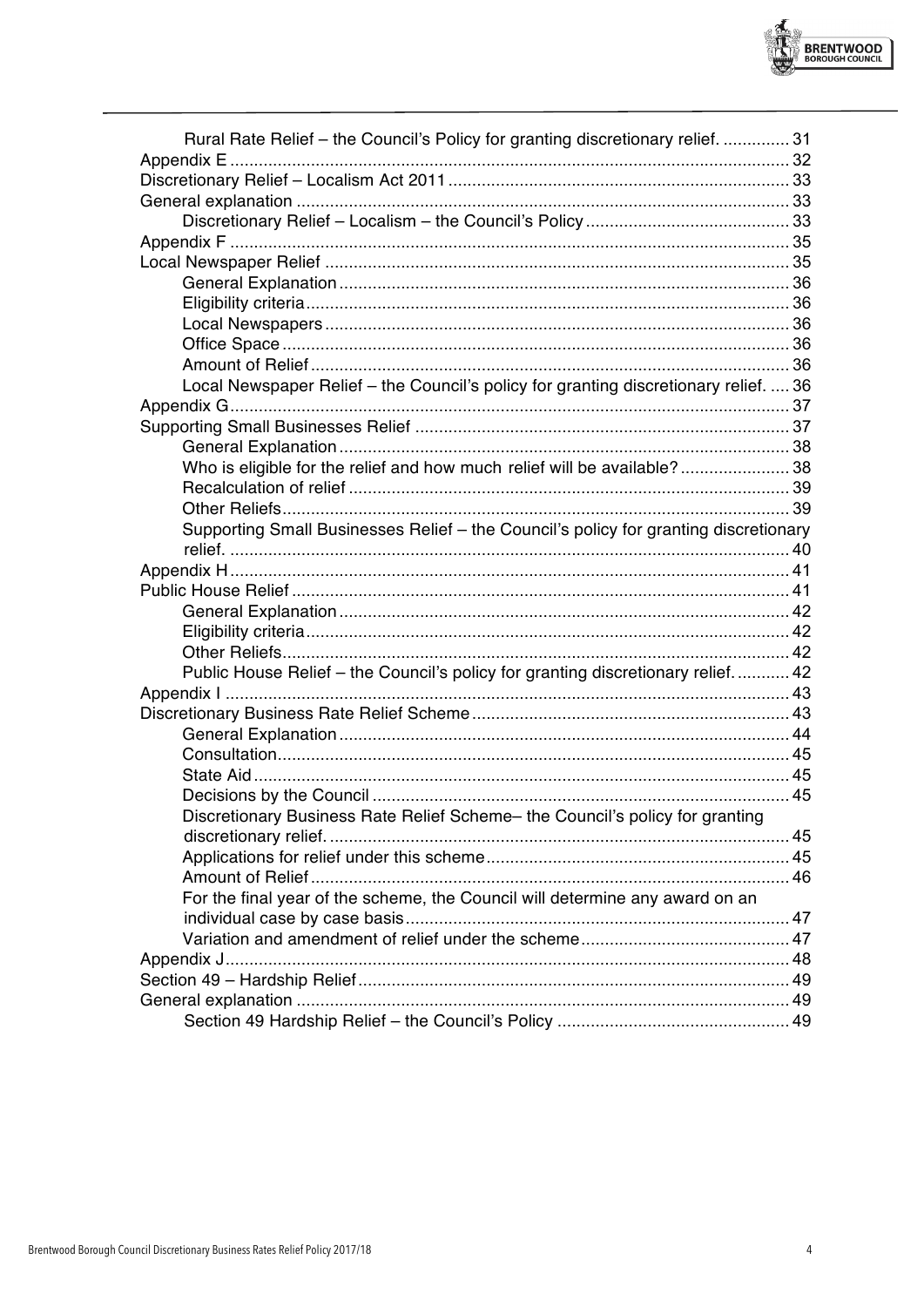

# **1.0 Purpose of the Policy**

- 1.1 The purpose of this policy is to determine the level of discretionary relief and related areas to be granted to certain defined ratepayers within the Council's area.
- 1.2 The Local Government Finance Act 1988 and subsequent legislation requires the Council to grant mandatory relief for premises occupied by Charities and similar organisations that own or occupy them wholly or mainly for charitable purposes. Likewise, certain premises situated within a rural settlement area will be eligible for mandatory relief. Powers have also been granted under the Localism Act 2011, which allow for the granting of discretionary rate relief to any premises where the Council feels the granting of such relief would be of benefit to the local community.
- 1.3 In addition to the above, Central Government is keen that in certain cases, assistance should be provided to businesses who have had increases in their rate liability due to the revaluation of premises in April 2017. In these cases, and where the Council meets Central Government guidelines, grants are available under section 31 of the Local Government Act 2003.
- 1.4 Whilst the Council is obliged to grant relief to premises, which fall within the mandatory category, the Council also has powers to grant discretionary relief and reductions to ratepayers, subject to certain criteria being met. In the case of the new reliefs, some guidance has been issued by Central Government outlining actions expected to be taken by local authorities. This policy includes Government guidance where appropriate but also looks to target discretionary relief in line with the Council's priorities.
- 1.5 This document outlines the following areas:
	- Details of the criteria for receiving Discretionary Reliefs for all relevant areas;
	- The Council's policy for the granting of all types of Discretionary Reliefs;
	- Guidance on granting and administering the reliefs and awards;
	- European Union requirements including provisions for State Aid; and
	- The Council's Scheme of Delegation.
- 1.6 Where organisations apply for relief they will be granted (or not granted) relief or reductions in line with the following policy.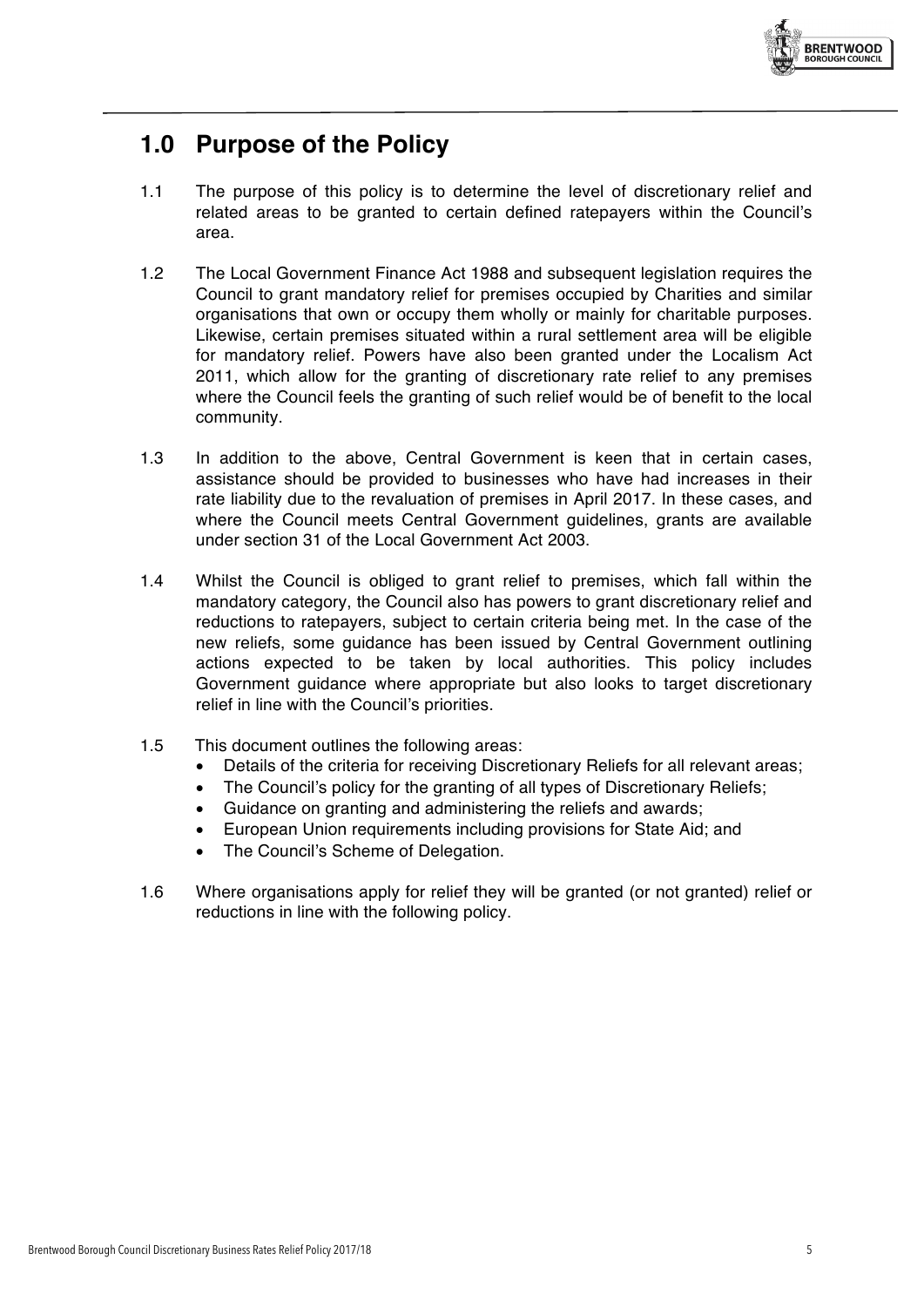

# **2.0 Mandatory Relief - Legislative Background**

# **Charity Relief**

- 2.1 The powers relating to the granting of mandatory<sup>1</sup> and discretionary relief are given to the Council under the Local Government Finance Act 1988 $^2$ . Charities and Trustees for Charities are only liable to pay one fifth of the Non-Domestic Rates that would otherwise be payable where property is occupied and used wholly or mainly for charitable purposes. This amounts to mandatory relief of 80%. For the purposes of the Act, a charity is an organisation or trust established for charitable purposes, whether or not it is registered with the Charity Commission. The provision has been extended under the Local Government Act 2003 (effective from  $1<sup>st</sup>$  April 2004) to registered Community Amateur Sports Clubs (CASCs). Full details of the mandatory provisions are given later within this policy.
- 2.2 In the case of charity shops, the premises must meet the criteria laid down by section 64 (10) of the Local Government Finance Act 1988 which states that the premises are to be treated as used for charitable purposes at any time it is wholly or mainly used for the sale of goods donated to the charity and the proceeds of goods (after any deductions for expenses) are applied for the purpose of the charity.
- 2.3 The Council has discretion to grant relief of up to a further 20% for these mandatory cases under its discretionary provisions.

# **Rural Rate Relief**

- 2.4 From 1<sup>st</sup> April 1998, under powers originally granted to the Council by the Local Government and Rating Act 1997 $3$ , certain types of business in rural settlements, with a population below 3000 may qualify for mandatory rate relief of 50 per cent. Businesses that qualify for this relief are the sole general store and the sole post office in the settlement, provided it has a Rateable Value of up to £8500; any food shop with a Rateable Value of up to £8500; and the sole pub and the sole petrol station in the settlement provided it has a Rateable Value of up to £12500.
- 2.5 From 1<sup>st</sup> April 2017, Central Government has indicated that it wants all authorities to give 100% relief to premises that receive mandatory rural rate relief. The legislation enabling this will not be forthcoming until 2018 and therefore it has indicated that where the additional 50% is granted, a section 31 grant will be made available to the Council. This is dealt with further within this policy and the Council will automatically grant the additional 50% discretionary relief where appropriate
- 2.6 Where businesses in rural settlements have a Rateable Value of up to £16,500 **and** are not in receipt of mandatory relief, the Council may decide to give up to

<sup>&</sup>lt;sup>1</sup> S43 & S45 Local Government Finance Act 1988

<sup>&</sup>lt;sup>2</sup> S47 & S48 Local Government Finance Act 1988

 $^3$  LGFA 1988, s.47, as amended by Sch. 1 to the Local Government and Rating Act 1997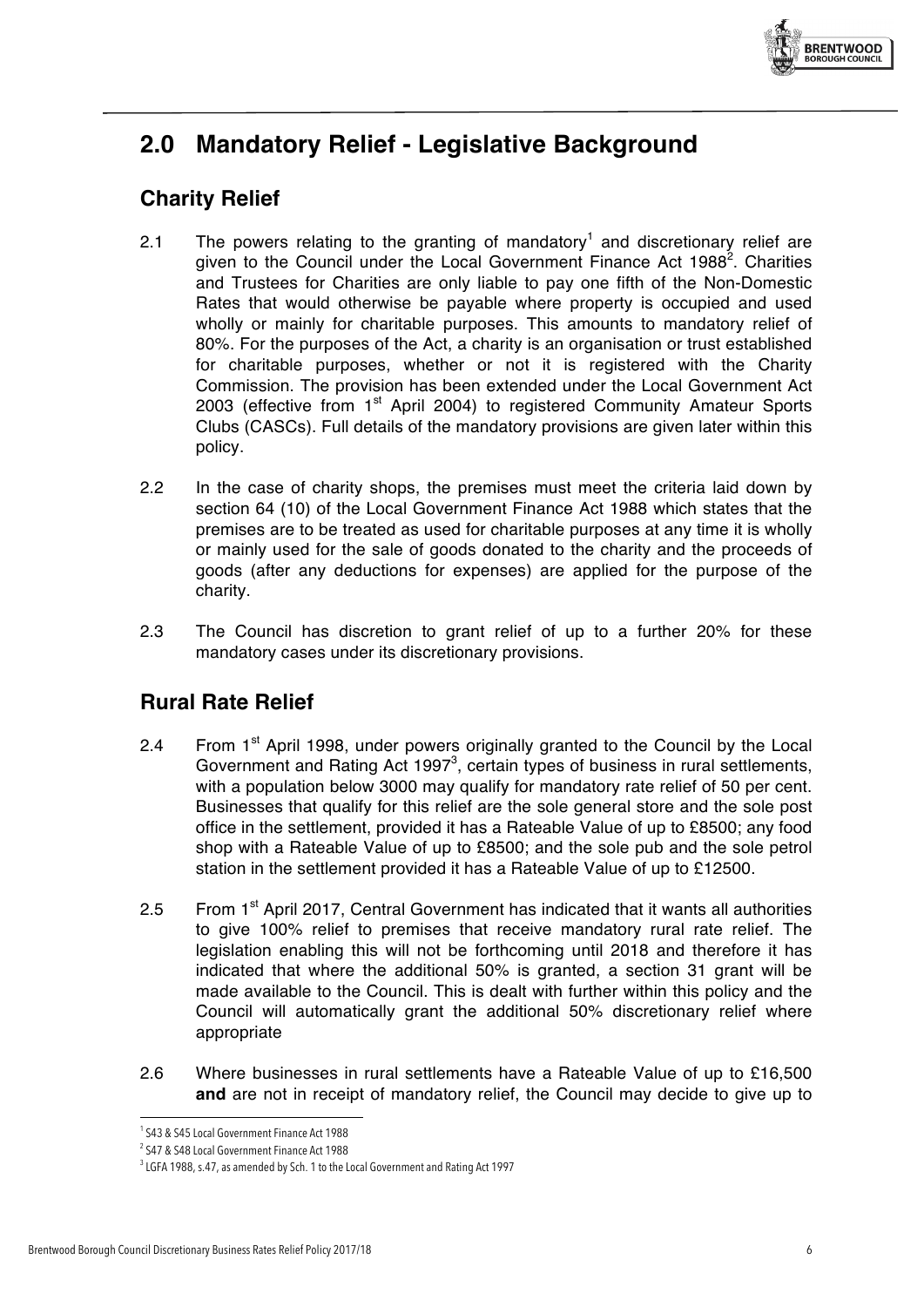

100 per cent discretionary relief if it is satisfied that the business is of benefit to the community and having regard to the interests of its Council Taxpayers.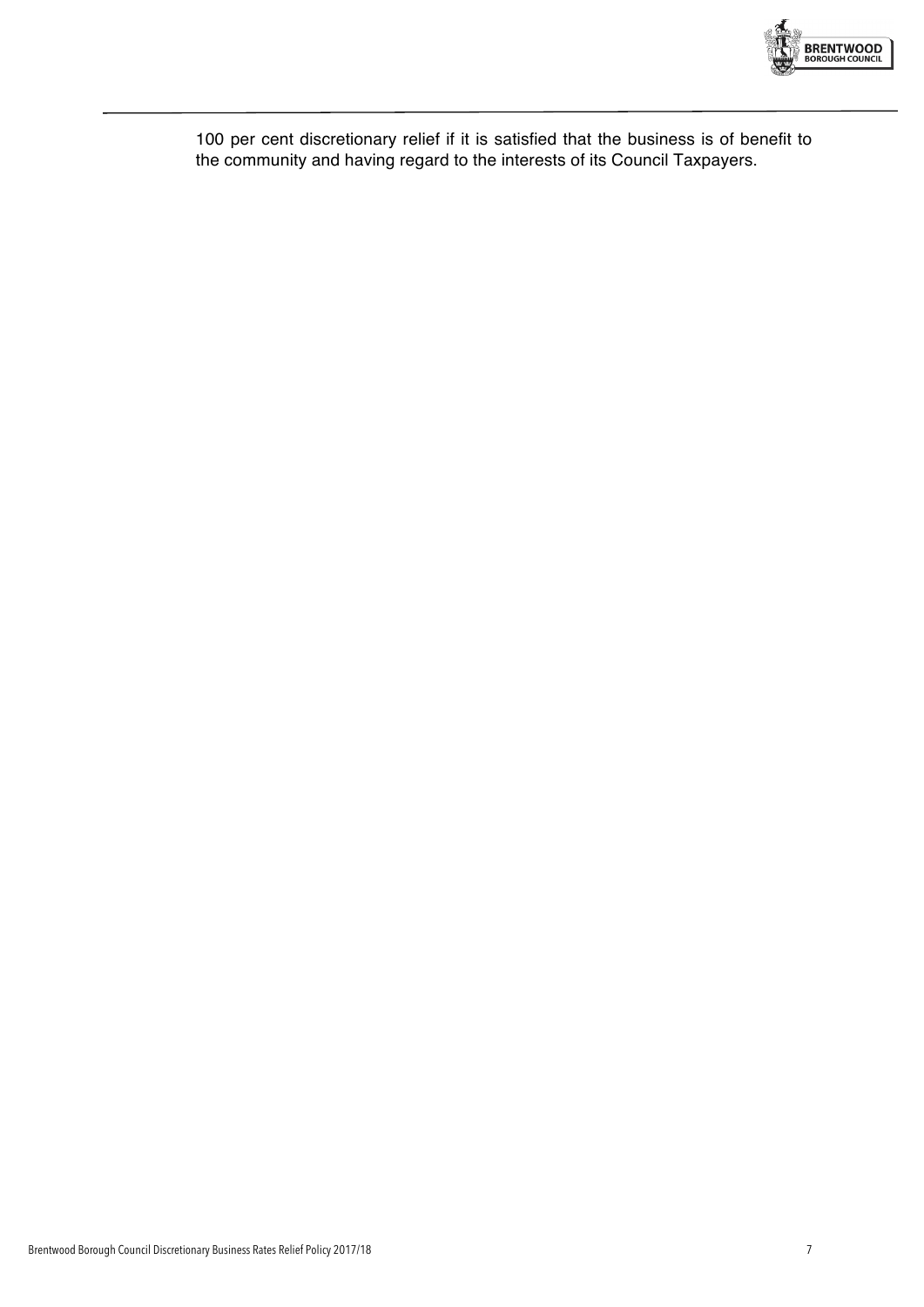

# **3.0 Discretionary Relief – Legislative Background**

# **Introduction**

- 3.1 The original purpose of discretionary relief was to provide assistance where the property does not qualify for mandatory relief, or to 'top' up cases where ratepayers already receive mandatory relief.
- 3.2 Over recent years and particularly since 2011, the discretionary relief provisions have been amended to allow authorities the flexibility to provide more assistance to businesses and organisations.
- 3.3 The range of bodies, which are eligible for discretionary rate relief, is wide and not all of the criteria laid down by the legislation will be applicable in each case.
- 3.4 Unlike mandatory relief, ratepayers are obliged to make a written application to the Council. The Council will expect all businesses to make applications in such a format as is required (which may vary from time to time) and for the business to provide such information and evidence as required in order to determine whether relief should be awarded.
- 3.5 The Council is obliged to consider carefully every application on its merits, taking into account the contribution that the organisation makes to the amenities within the authority's area. There is no statutory appeal process or Tribunal against any decision made by the Council although, as with any decision of a public authority, decisions can be reviewed by Judicial Review. The authority will however, upon request, review decisions made. Details of the internal review process are given within this policy.
- 3.6 Granting of the relief falls broadly into the following categories:
	- a. Discretionary Relief Charities who already receive mandatory relief.
	- b. Discretionary Relief Premises occupied by organisations not established or conducted for profit whose main objects are charitable or are otherwise philanthropic or religious or concerned with education, social welfare, science, literature or the fine arts **or** premises occupied by organisations not established or conducted for profit and wholly or mainly used for purposes recreation;
	- c. Discretionary Relief Rural Rate relief premises that already receive mandatory relief;
	- d. Discretionary Relief Rural Rate relief premises not receiving mandatory relief but of benefit to the local community and less that £16,500 RV;
	- e. Discretionary Relief Granted under the Localism Act 2011 provisions;
	- f. Local Newspaper Relief (from  $1<sup>st</sup>$  April 2017 for a period of two years);
	- g. Local Public House Relief (from April 2017 for a one year period);
	- h. Supporting Small Businesses Relief (from 1<sup>st</sup> April 2017 for a period of five years or until business pay their full rate charge or their transitional rate charge (calculated in accordance with the Non-Domestic Rating (Chargeable Amounts) (England) Regulations 2016)); and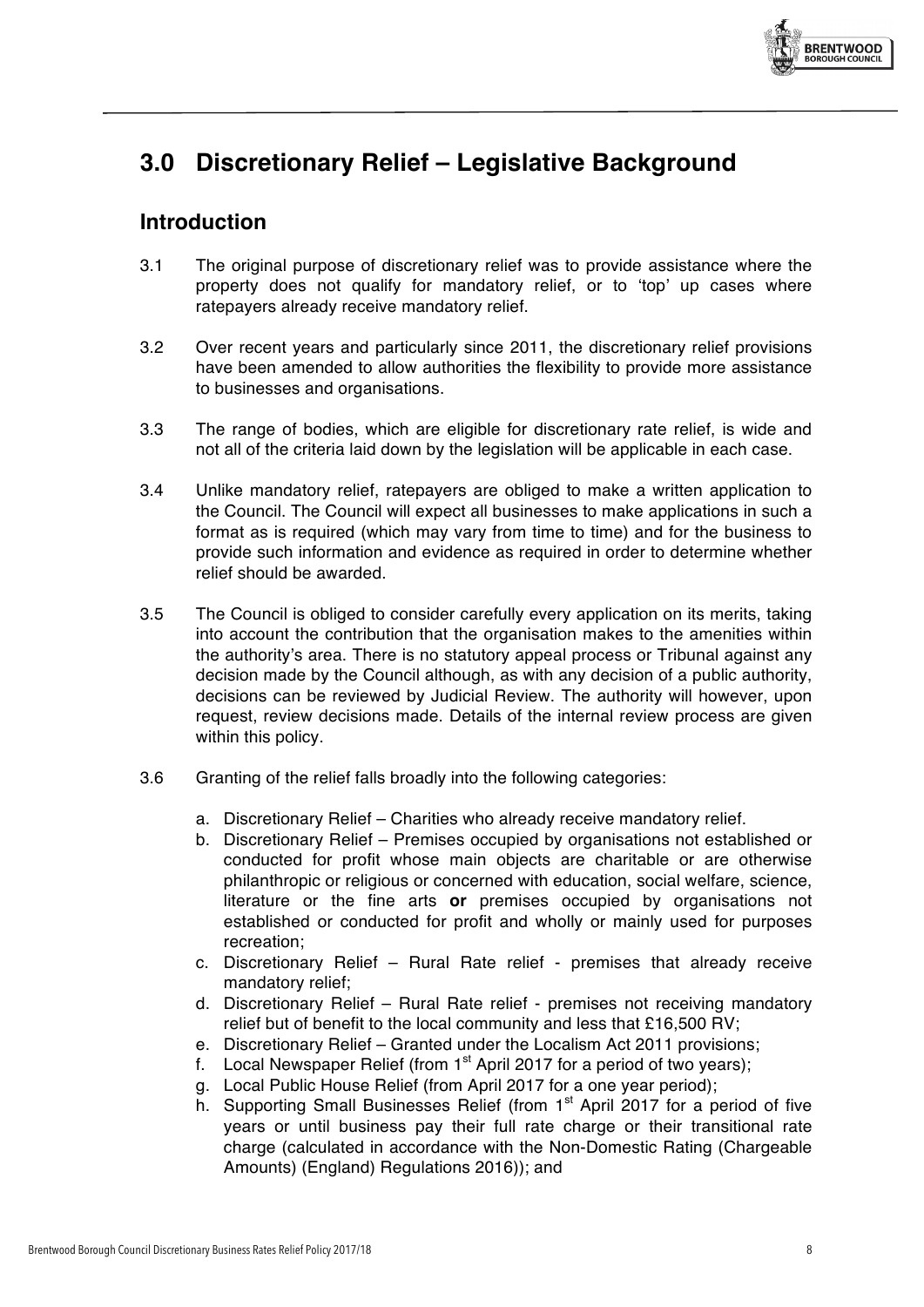

- i. Discretionary Business Rates Relief Scheme (from  $1<sup>st</sup>$  April 2017 for a period of up to four years)
- 3.7 The decision to grant or not to grant discretionary relief is a matter purely for the Council.

# **The Council's general approach to granting Discretionary Relief**

- 3.8 In deciding which organisations should receive discretionary rate relief, the Council has considered the following factors and priorities:
	- a. The awarding of relief will be in line with the Council's vision and values;
	- b. Be equitable and balance the wider interests of the community with the resources made available by the Council Tax payer;
	- c. Support the delivery of the Council's objectives and priorities;
	- d. Be clear and transparent;
	- e. Set out, as far as possible, objective criteria rather than subjective judgements for the award of Discretionary Relief;
	- f. Be simple to administer;
	- g. Offer stability to those organisations receiving relief;
	- h. Any award should support business, charities, organisations and groups that help to retain services in the Council's area and not compete directly with existing businesses in an unfair manner;
	- i. The award should help and encourage business, charities, organisations, groups and communities to become self-reliant;
	- j. Awarding discretionary relief should not distort competition or significantly change the provision of services within the Council's area;
	- k. Local organisations will be given priority over national organisations. Where requested, the organisation will need to supply the Council with clear evidence of **all** financial affairs (normally two full years) including, and most importantly, the amounts of monies raised, used and invested locally. This will be essential where the organisation is national in nature;
	- l. To enable appropriate organisations to start, develop or continue their activities, which deliver outcomes to the community and that also relate to the priorities of the Council, which without granting discretionary relief they would be unable to do;
	- m. To assist the Council in delivering services which could not be provided otherwise;
	- n. To enable the Council to determine the level of rate change in comparison with the organisation's financial situation; and
	- o. To ensure that the financial impact of awarding discretionary business rate relief is justified in terms of the local outcomes achieved by the organisation receiving it;
- 3.9 Where any reduction or remission is granted to a ratepayer under S49 Local Government Finance Act 1988 where hardship is proven to the Council, then there will be no requirement to grant Discretionary Rate Relief for that amount.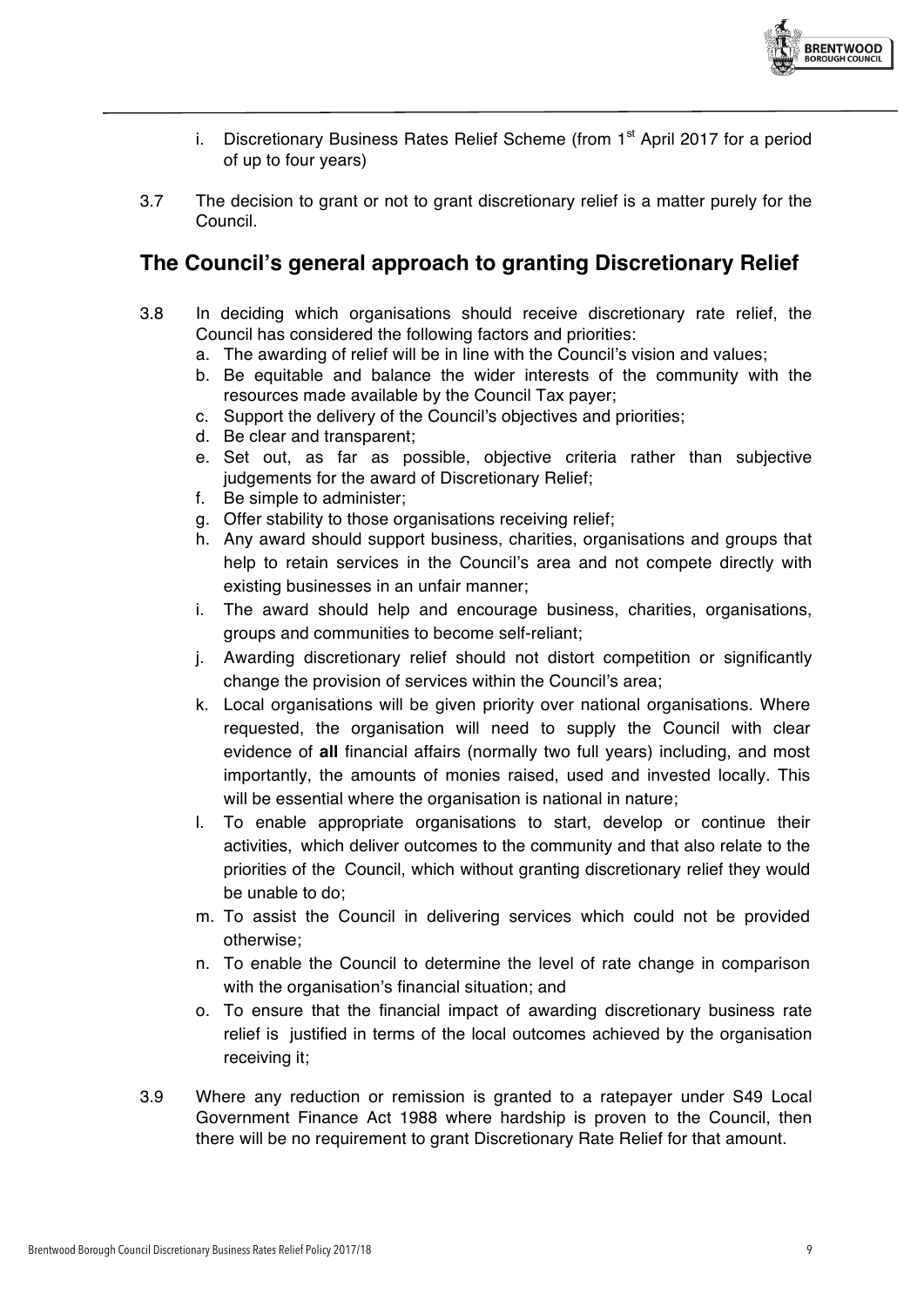

3.10 In certain cases, the order in which relief is granted is specified. Mandatory relief shall be granted in all cases where the criteria is met irrespective of whether discretionary relief can be granted or not.

### **The Council's approach to granting Government led Discretionary Relief schemes**

3.11 Over the past few years, a number of schemes have been led by Central Government but without specific legislative changes. These are administered under S47 of the Local Government Finance Act 1988 and guidance is often provided. The Council is keen to support such initiatives especially where they are designed to help local businesses and will look to maximise both the reliefs given as well as maximise any grants receivable. However, the Council reserves the right to vary its approach where thought appropriate.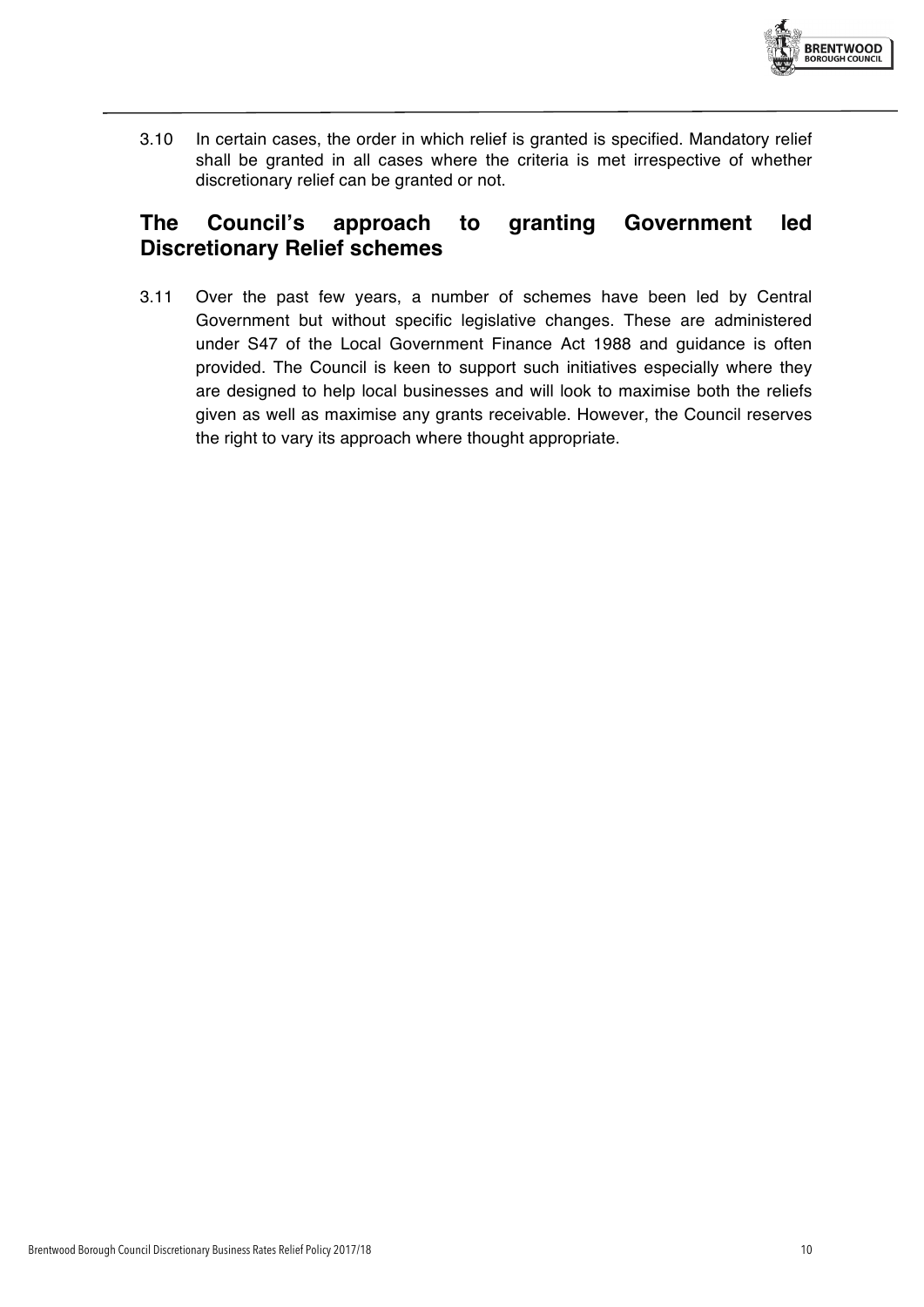

# **4.0 Effect on the Council's Finances**

- 4.1 The granting of discretionary relief will, in the main, involve a cost to the Council. Since the change to the funding for Non-Domestic Rating in April 2013, the effect of the relief is complex.
- 4.2 Any amounts granted prior to  $1<sup>st</sup>$  April 2013 and continuing since that date will be included in the Council's baseline within the Business Rates Retention Scheme. For any amounts granted for similar cases after  $1<sup>st</sup>$  April 2013, the costs of the relief will be borne in accordance with the Business Rates Retention Scheme share namely 50% borne by Central Government, 40% by the Council and 10% by Essex County Council. This also applies where mandatory relief is granted.
- 4.3 Where Central Government leads an initiative, grants are often available through section 31 of the Local Government Act 2003. This is not automatic and Central Government will look to the Council to adopt the recommended approach when granting in these areas

| <b>Appendix</b> | <b>Relief Type</b>                                                                                                                      | <b>Granted after 1st April</b><br>2013 |  |
|-----------------|-----------------------------------------------------------------------------------------------------------------------------------------|----------------------------------------|--|
|                 | <b>Charity Relief</b>                                                                                                                   |                                        |  |
| A               | Discretionary<br>relief<br>granted<br>to<br><b>Mandatory Relief recipients</b>                                                          | 40% borne by the Council               |  |
| B               | Non-profit<br>Making<br>Organisations<br>including Sports Clubs and societies                                                           | 40% borne by the Council               |  |
|                 | <b>Rural Rate Relief</b>                                                                                                                |                                        |  |
| C               | 50% Discretionary relief granted to<br><b>Mandatory Rural Relief recipients</b>                                                         | Section 31 Grant                       |  |
| D               | premises<br>Other<br>within<br>rural<br>a<br>settlement under £16500 RV                                                                 | 40% borne by the Council               |  |
|                 | Localism                                                                                                                                |                                        |  |
| E               | Discretionary Relief<br>granted<br>to<br>ratepayers generally and not covered<br>by any other section                                   | 40% borne by the Council               |  |
|                 | <b>Local Newspaper Relief</b>                                                                                                           |                                        |  |
| F               | Discretionary Relief granted to local<br>newspapers meeting the criteria (From<br>1 <sup>st</sup> April 2017 for a period of two years) | Section 31 Grant                       |  |
|                 | <b>Public House Relief</b>                                                                                                              |                                        |  |
| G               | Discretionary Relief granted to public<br>houses meeting the criteria (From 1 <sup>st</sup><br>April 2017 for a period of one year)     | Section 31 Grant                       |  |
|                 | <b>Supporting Small Business Relief</b>                                                                                                 |                                        |  |
| H               | Supporting Small Businesses Relief<br>(from 1 <sup>st</sup> April 2017 for a period of up to<br>five years if conditions are met        | Section 31 Grant                       |  |

4.4 The financial effects of discretionary reliefs covered by this policy are as follows: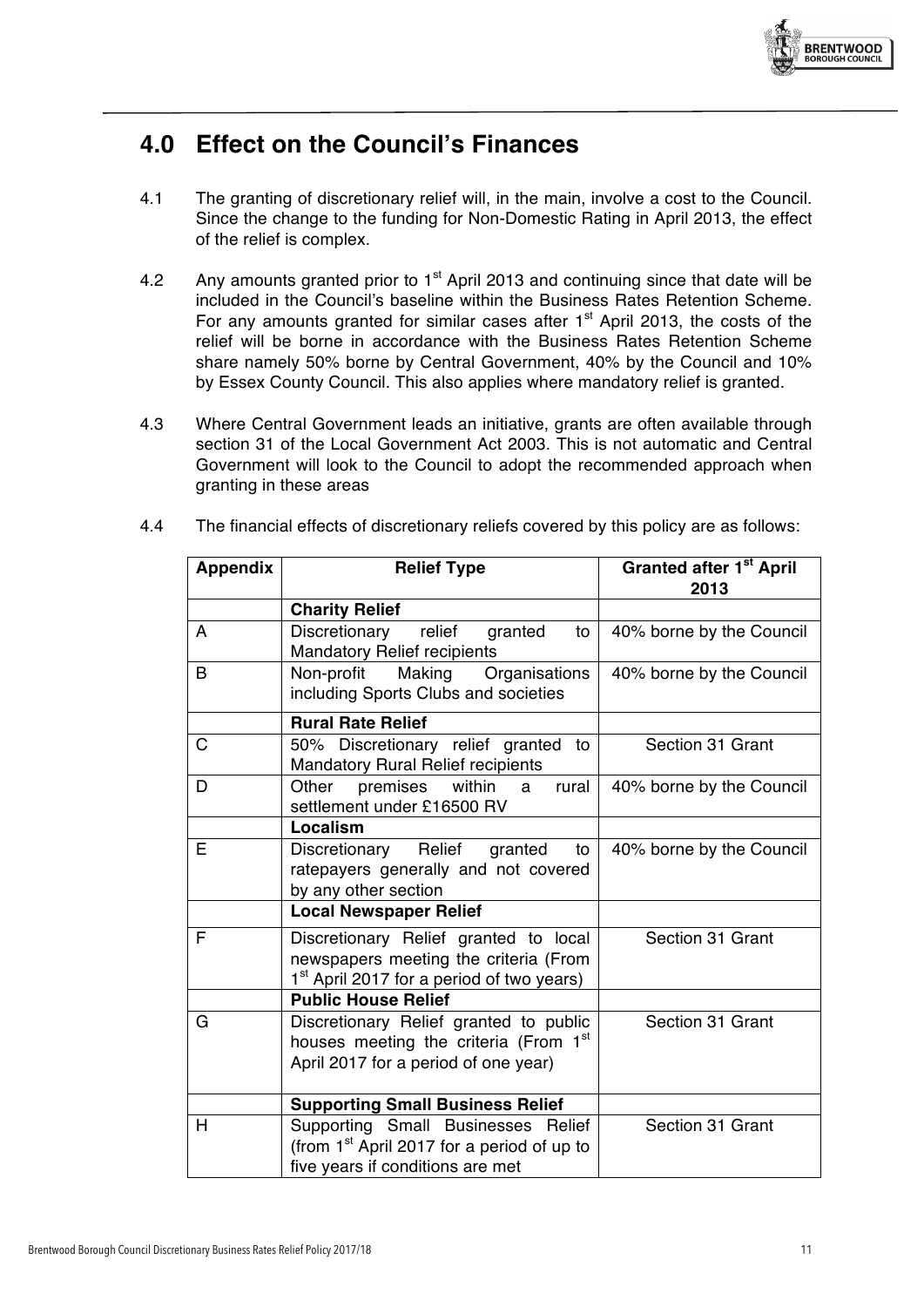

| <b>Appendix</b> | <b>Relief Type</b>                                                                                                                                   | <b>Granted after 1st April</b><br>2013                                                                                                                                  |  |
|-----------------|------------------------------------------------------------------------------------------------------------------------------------------------------|-------------------------------------------------------------------------------------------------------------------------------------------------------------------------|--|
|                 | <b>Discretionary Business Rates Relief</b><br><b>Scheme</b>                                                                                          |                                                                                                                                                                         |  |
|                 | Discretionary Business Rates Relief<br>Scheme (from 1 <sup>st</sup> April 2017 for a<br>period of up to four years)                                  | Section 31 Grant up to a<br>maximum level set by<br>Central Government. Once<br>the maximum has been<br>reached any additional<br>amount is borne 40% by<br>the Council |  |
|                 | <b>S49 Hardship Relief</b>                                                                                                                           |                                                                                                                                                                         |  |
|                 | Partial or full relief for cases of hardship<br>where it would be reasonable to do so<br>having due regard to the interests of<br>council tax payers | 40% borne by the Council                                                                                                                                                |  |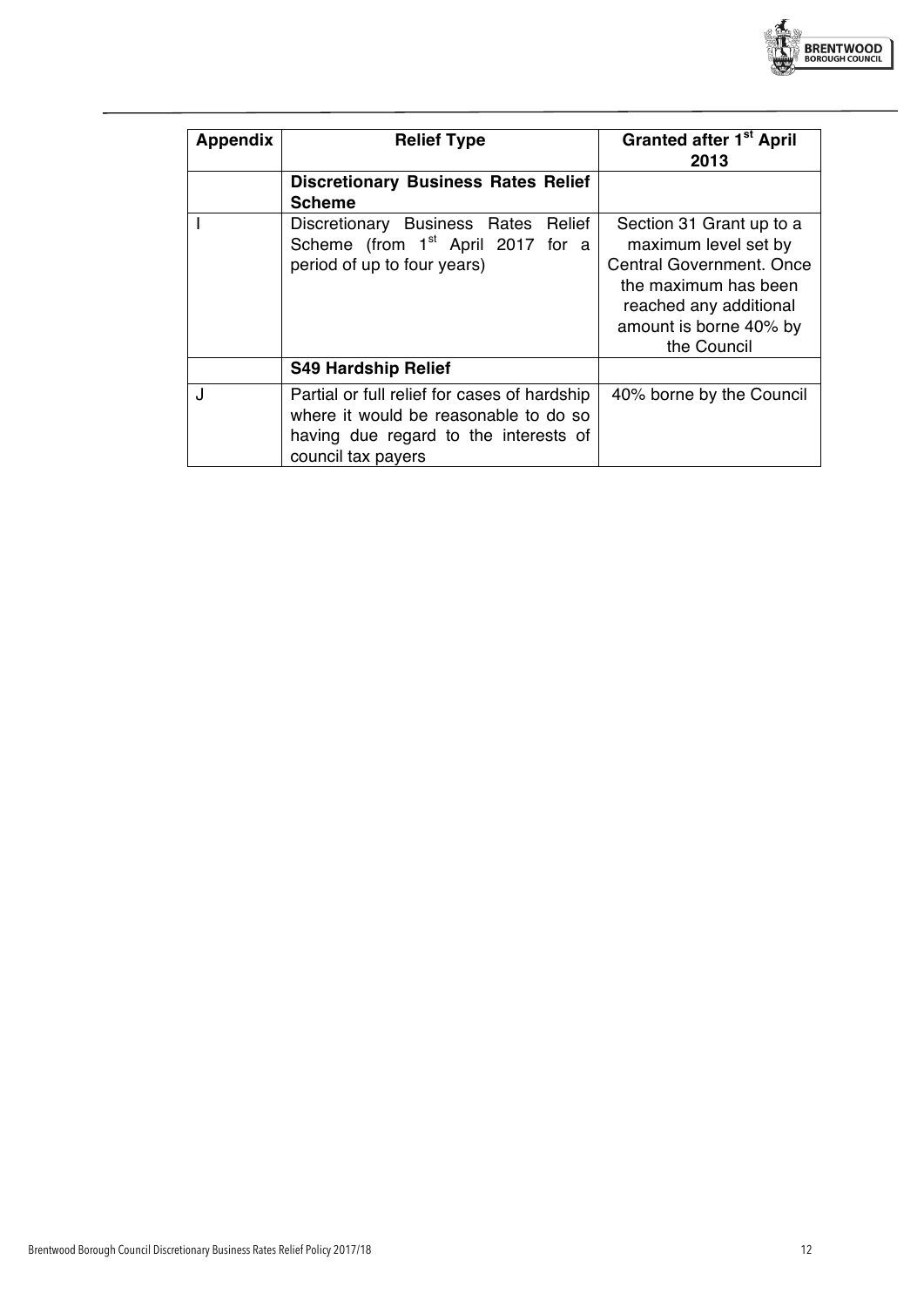

# **5.0 Discretionary Relief – EU State Aid requirements**

- 5.1 European Union competition rules generally prohibit Government subsidies to businesses. Relief from taxes, including non-domestic rates, can constitute state aid. The Council must bear this in mind when granting discretionary rate relief.
- 5.2 Rate relief for charities and non-profit making bodies is not generally considered to be state aid, because the recipients are not in market competition with other businesses. However, where other bodies receive relief and are engaged in commercial activities or if they are displacing an economic operator or if they have a commercial partner, rate relief could constitute state aid.
- 5.3 Relief will be State Aid compliant where it is provided in accordance with the De Minimis Regulations  $(1407/2013)^4$ . The De Minimis Regulations allow an undertaking to receive up to €200,000 of De Minimis aid in a three-year period (consisting of the current financial year and the two previous financial years).
- 5.4 Where the relief to any one business is greater than the De Minimis level, then permission will need to be obtained from the European Commission. In such cases the matter will be referred to the Department for Communities and Local Government (DCLG) for advice and then referred back to the Council for consideration. It will be for the ratepayer to provide confirmation as to whether the State Aid provisions apply to them.
- 5.5 In all cases, where discretionary relief is to be granted or where liability is to be reduced, when making an application, ratepayers will be required to provide the Council with sufficient information to determine whether these provisions are applicable in their case.

<sup>4</sup> http://eur-lex.europa.eu/LexUriServ/LexUriServ.do?uri=OJ:L:2013:352:0001:0008:EN:PDF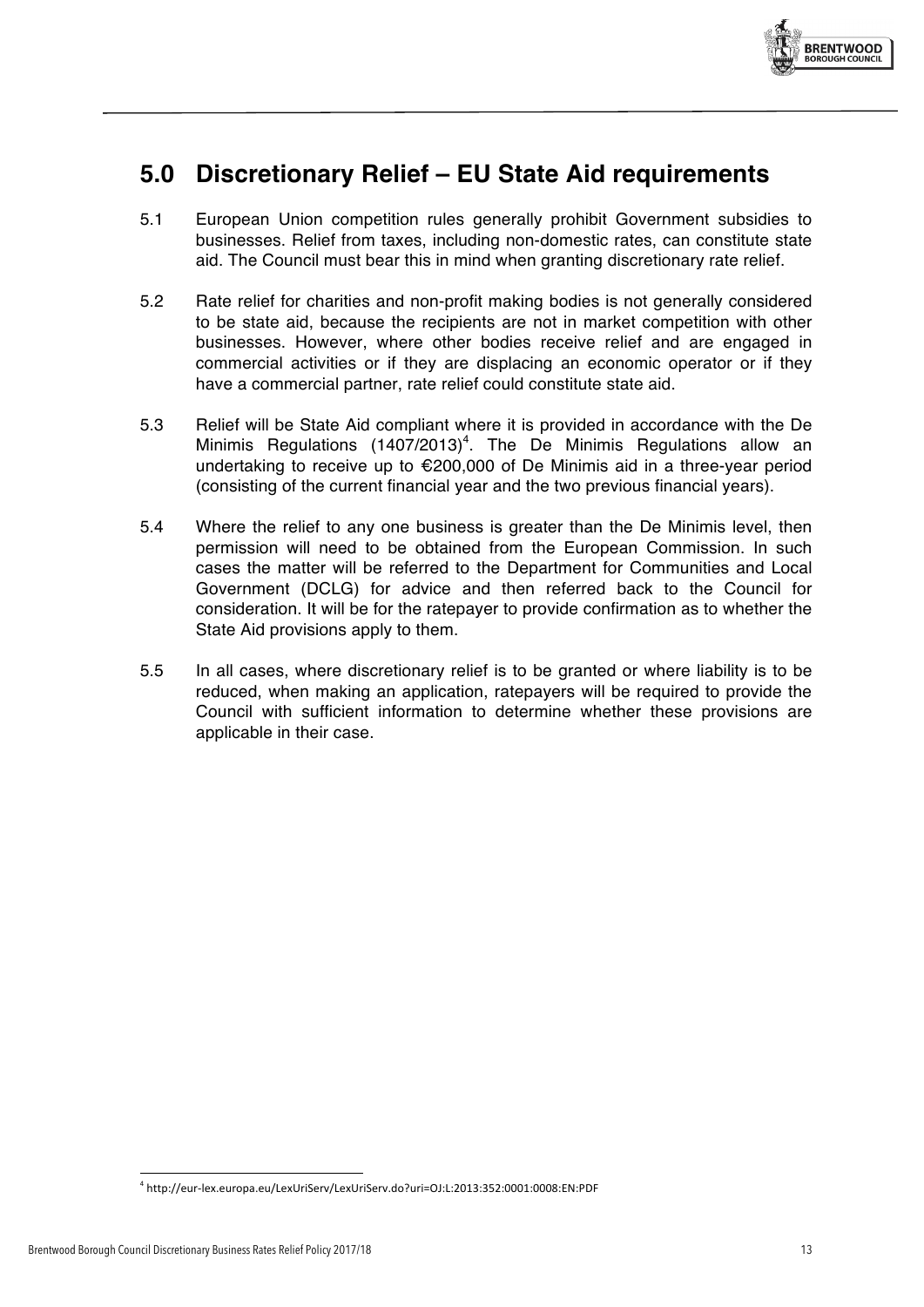

# **6.0 Administration of Discretionary Relief**

6.1 The following section outlines the procedures followed by officers in granting, amending or cancelling discretionary relief and reduction. This is essentially laid down by legislation $5$ 

# **Applications and Evidence**

- 6.2 All reliefs must be applied for. Application forms are produced by the Council both in hard copy and electronic format. The relevant application forms are available from the Council. The Council will specify how applications are to be received and this may vary from time to time.
- 6.3 Organisations are required to provide a completed application form plus any such evidence, documents, accounts (normally the last two years), financial statements etc. necessary to allow the Council to make a decision. Where insufficient information is provided, then no relief will be granted. In some cases, it may be necessary for officers to visit premises and we would expect organisations claiming relief to facilitate this where necessary.
- 6.4 Applications should initially be made to the Revenues and Benefits Service and will be determined in accordance with Section 7 of this policy.
- 6.5 **The Council will provide this service and provide guidance free of charge. Ratepayers are encouraged to approach the Council direct and NOT pay for such services through third parties.**

### **Granting of relief**

- 6.6 In all cases, the Council will notify the ratepayer of decisions made.
- 6.7 Where an application is successful, then the following will be notified to them in writing:
	- The amount of relief granted and the date from which it has been granted;
	- If relief has been granted for a specified period, the date on which it will end. (It should be noted that reliefs are granted for the period specified in the appropriate Appendix and may vary from a day to a full financial year);
	- The new chargeable amount:
	- The details of any planned review dates and the notice that will be given in advance of a change to the level of relief granted; and
	- A requirement that the applicant should notify the Council of any change in circumstances that may affect entitlement to relief.
- 6.8 Where relief is not granted, then the following information is provided, again in writing:

 $5$  The Non-Domestic Rating (Discretionary Relief) Regulations 1989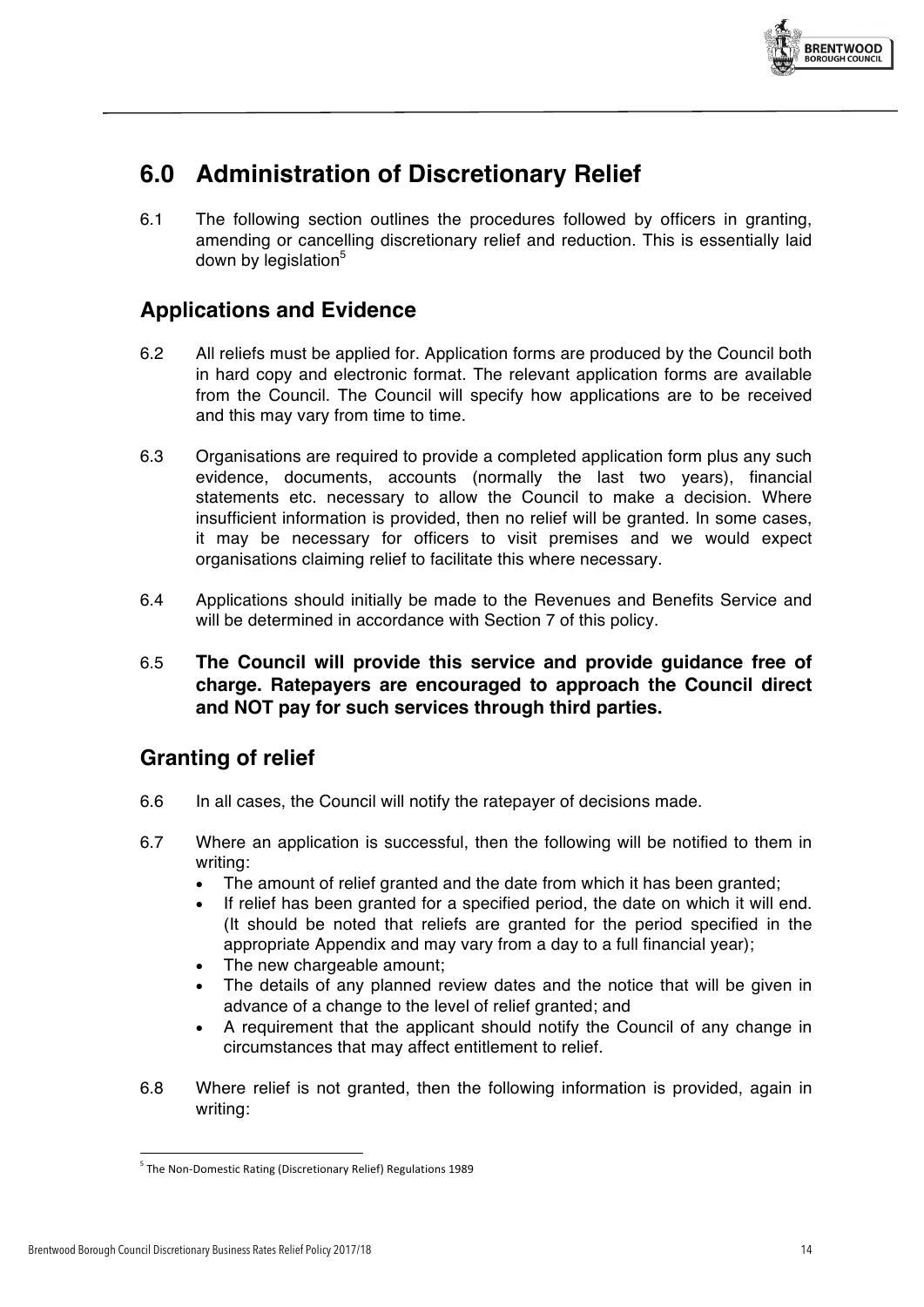

- An explanation of the decision within the context of the Council's statutory duty; and
- An explanation of the appeal rights (see below).
- 6.9 Discretionary relief is to be granted from the beginning of the financial year in which the decision is made or when liability begins whichever is the later. Since 1997 decisions can be made up to 6 months after the end of the financial year for which the application was made. In such cases, the Council *may* backdate its decision.
- 6.10 A decision to award discretionary relief and how much relief is given is normally only applicable to the financial year for which the application is made. However, the Council reserves the right to grant relief for any other period as appropriate.
- 6.11 A fresh application for discretionary relief will be necessary for each financial year **or** at such time-period as the Council determines.

### **Variation of a decision**

- 6.12 Variations in any decision will be notified to ratepayers as soon as practicable and will take effect as follows:
	- Where the amount is to be increased due to a change in rate charge or a change in the Council's decision which increases the award – this will apply from a date determined by the Council as appropriate;
	- Where the amount is to increase for any other reason, it will take effect at the expiry of a financial year and so that at least one year's notice is given;
	- Where the amount is to be reduced due to a reduction in the rate charge or liability including any reduction in rateable value, awarding of another relief or exemption this will apply from the date of the decrease in rate charge; and
	- Where the amount is to be reduced for any other reason, it will take effect from a date determined by the Council as appropriate;
- 6.13 A decision may be revoked at any time however; a one year period of notice will be given and the change will take effect at the expiry of a financial year.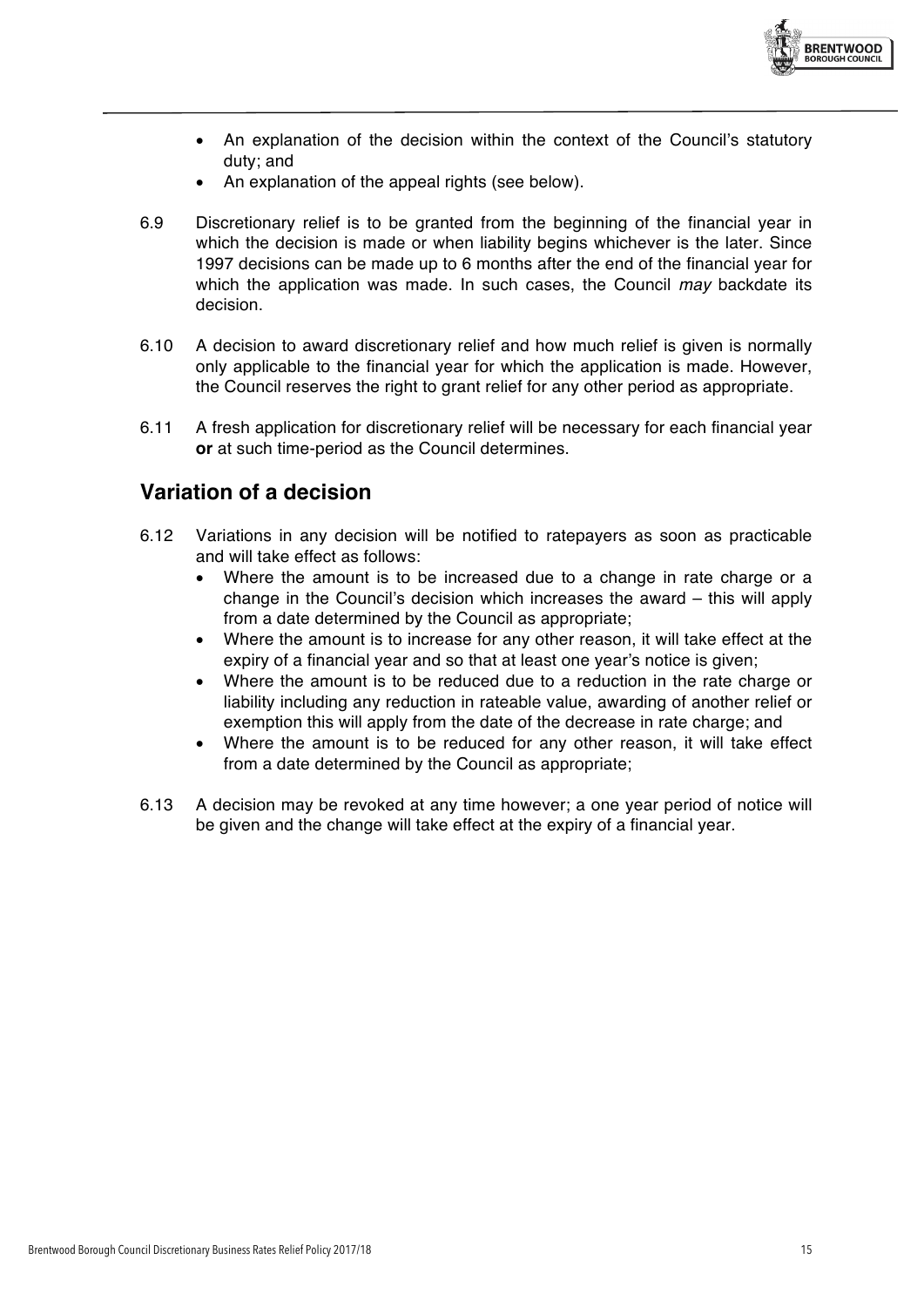

# **7.0 Scheme of Delegation**

### **Granting, Varying, Reviewing and Revocation of Relief**

- 7.1 All powers in relation to reliefs are given under the Local Government Finance Act 1988, the Local Government and Rating Act 1997, the Local Government Act 2003 and the Localism Act 2011.However section 223 of the Local Government Act 1992 allows for delegation of decisions by the Council to Cabinet, Committees, Sub-Committees or Officers.
- 7.2 The Council's scheme of delegation allows for the Revenues and Benefits Manager to award, revise or revoke any discretionary relief applications. However, any application which is considered to be of a significant nature will be subject to consultation with the relevant executive or committee prior to final determination.
- 7.3 Applications that are refused will, on request, be reconsidered if additional supporting information is provided or the refusal is subsequently considered to be based on a misinterpretation of the application.

### **Reviews**

7.4 The policy for granting relief will be reviewed annually or where there is a substantial change to the legislation or funding rules. At such time, a revised policy will be brought before the relevant committee of the Council.

### **Appeals**

- 7.5 Where the Council receives an appeal from the ratepayer regarding the granting, non-granting or the amount of any discretionary relief, the case will be reviewed by the Revenues and Benefits Manager. Where a decision is revised then the ratepayer shall be informed, likewise if the original decision is upheld.
- 7.6 Where the ratepayer wishes to appeal the decision of the Revenues and Benefits Manager, the case will be considered by the relevant Executive member whose decision on behalf of the Council will be final
- 7.7 Ultimately the formal appeal process for the ratepayer is Judicial Review although the Council will endeavour to explain any decision fully and openly with the ratepayer.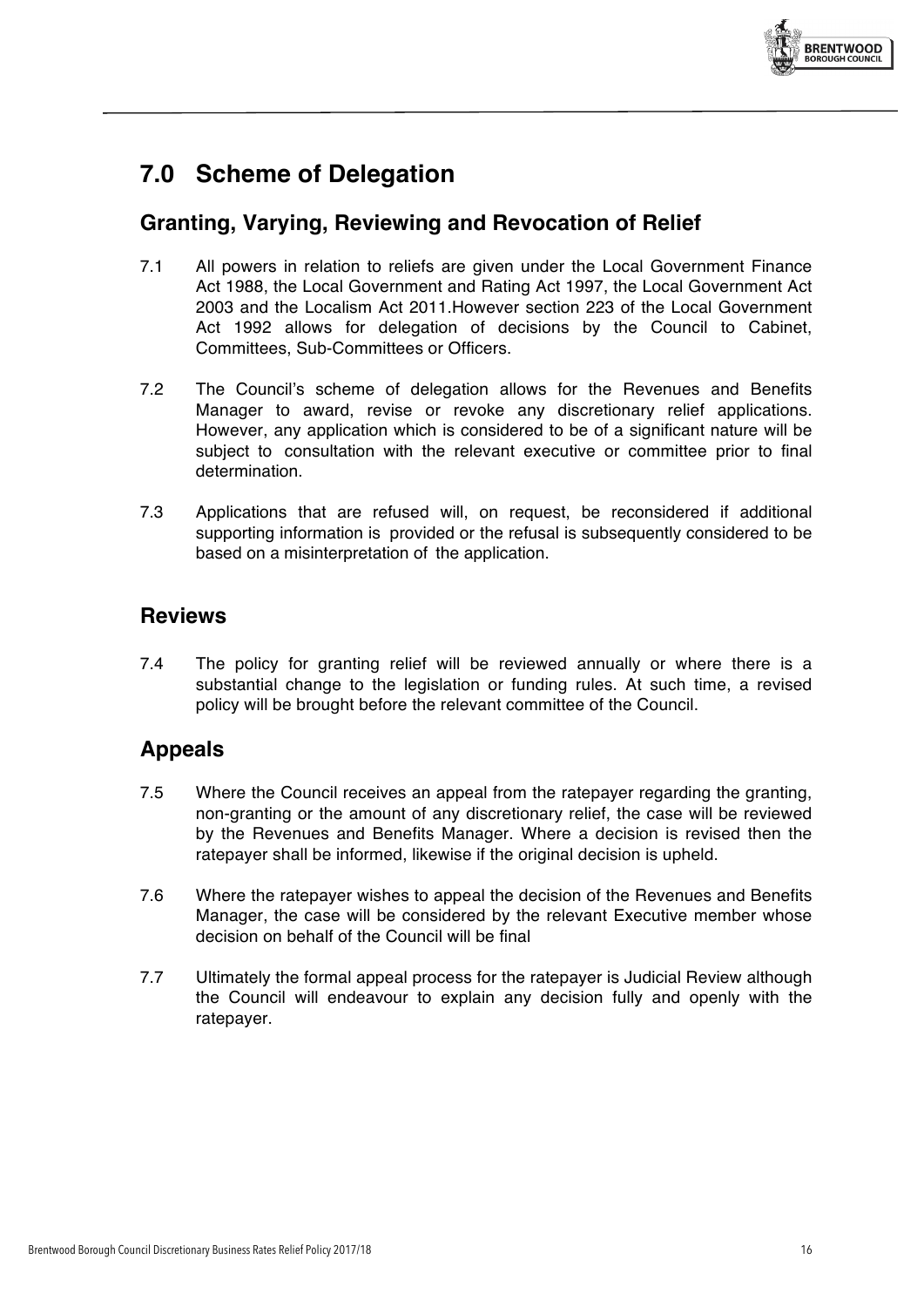

# **8.0 Reporting changes in circumstances**

- 8.1 Where any award is granted to a ratepayer, the Council will require any changes in circumstances which may affect the relief, to be reported as soon as possible or in any event within 21 days of the change. This will be important where the change would result in the amount of the award being reduced or cancelled e.g. where the premises comes unoccupied or is used for a purpose other than that determined by the Council as eligible for relief.
- 8.2 Where a change of circumstances is reported, the relief will, if appropriate, be revised or cancelled as appropriate. Where any award is to be reduced, the Council will look to recover the amount from the date the change of circumstances occurred.

# **9.0 Fraud**

9.1 Where a ratepayer falsely applies for any relief, or where the ratepayer provides false information, makes false representation, or deliberately withholds information in order to gain relief, prosecutions will be considered under the Fraud Act 2006.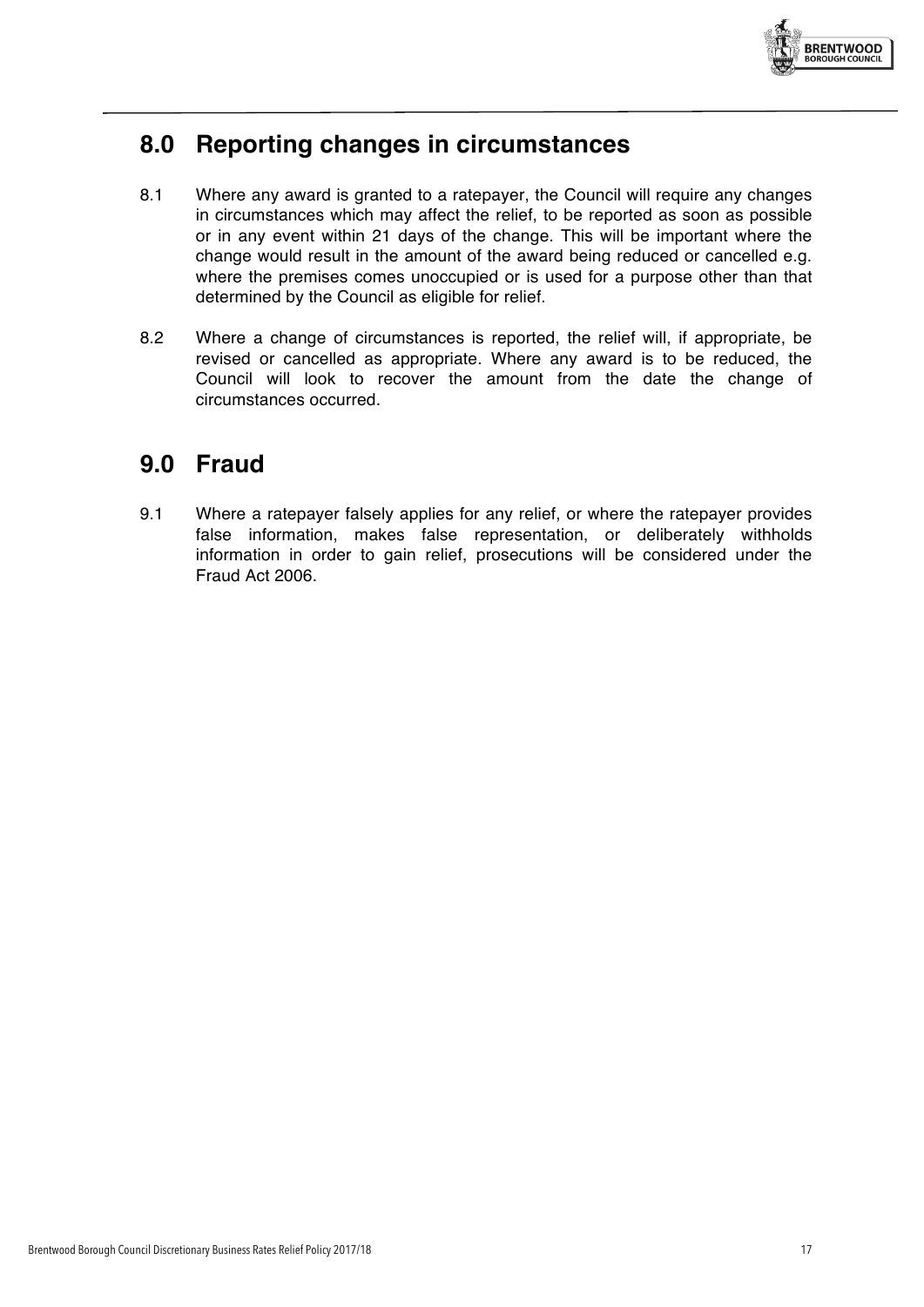

# **Appendix A**

**Discretionary Relief – Mandatory Relief recipients**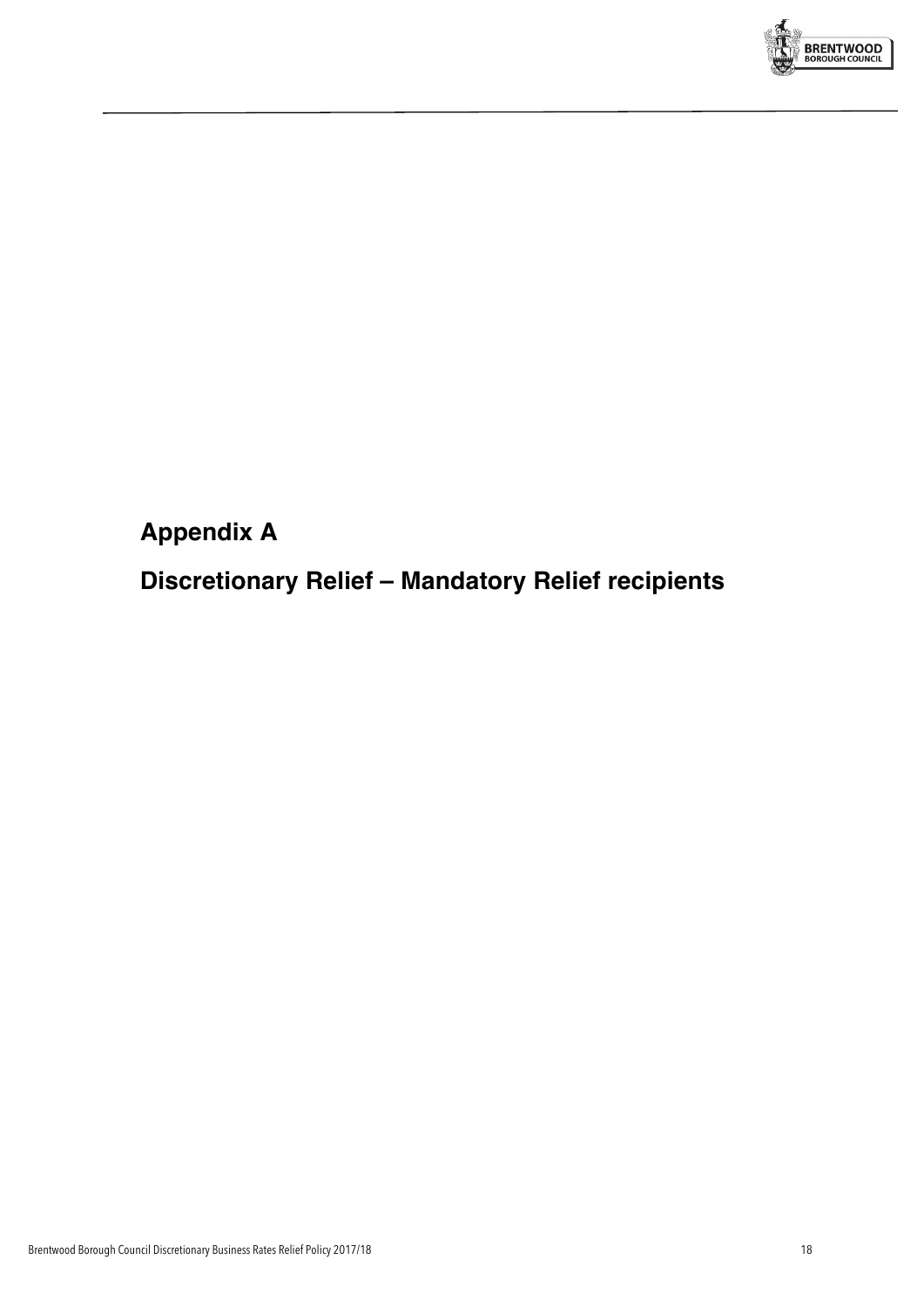

# **Discretionary Relief – Mandatory Relief recipients**

# **General Explanation**

- A.1 S43 of the Local Government Finance Act 1988 allows mandatory relief (80%) to be granted on premises if the ratepayer is a charity or trustees for a charity and the premises are wholly or mainly used for charitable purposes. No charge is made in respect of unoccupied premises where it appears that *when next in use* it will be used wholly or mainly for those purposes.
- A.2 The legislation has been amended by the Local Government Act 2003 (effective from  $1<sup>st</sup>$  April 2004) to include registered<sup>6</sup> Community Amateur Sports Clubs (CASC). These organisations can now receive the mandatory (80%) relief.

# **Charity registration**

- A.3 Charities are defined within the legislation as being an institution<sup>7</sup> or other organisation established for charitable purposes only or by persons administering a trust established for charitable purposes only.
- A.4 The question as to whether an organisation is a charity may be resolved in the majority of cases by reference to the register of charities maintained by the Charity Commissioners under s.4 of the Charities Act 1960. Entry in the register is conclusive evidence. By definition, under the Non-Domestic Rating legislation, there is no actual need for an organisation to be a registered charity to receive the relief and this has been supported by litigation<sup>8</sup>, however in all cases the organisation must fall within the following categories:
	- trusts for the relief of poverty;
	- **■** trusts for the advancement of religion;
	- trusts for the advancement of education; and
	- trusts for other purposes beneficial to the community, but not falling under any of the preceding heads.
- A.5 Certain organisations are exempted from registration generally and are not required to make formal application to the Charity Commissioners these are:
	- the Church Commissioners and any institution administered by them;
	- § any registered society within the meaning of the Friendly Societies Acts of 1896 to 1974;
	- units of the Boy Scouts Association or the Girl Guides Association; and
	- § voluntary schools within the meaning of the Education Acts of 1944 to 1980.
- A.6 The Council will consider charitable organisations, registered or not, for mandatory relief.

 $\overline{a}$ 6 Registered with HMRC as a CASC

<sup>&</sup>lt;sup>7</sup> S67(10) Local Government Finance Act 1988

<sup>8</sup> Income Tax Special Commissioners v Pemsell (1891)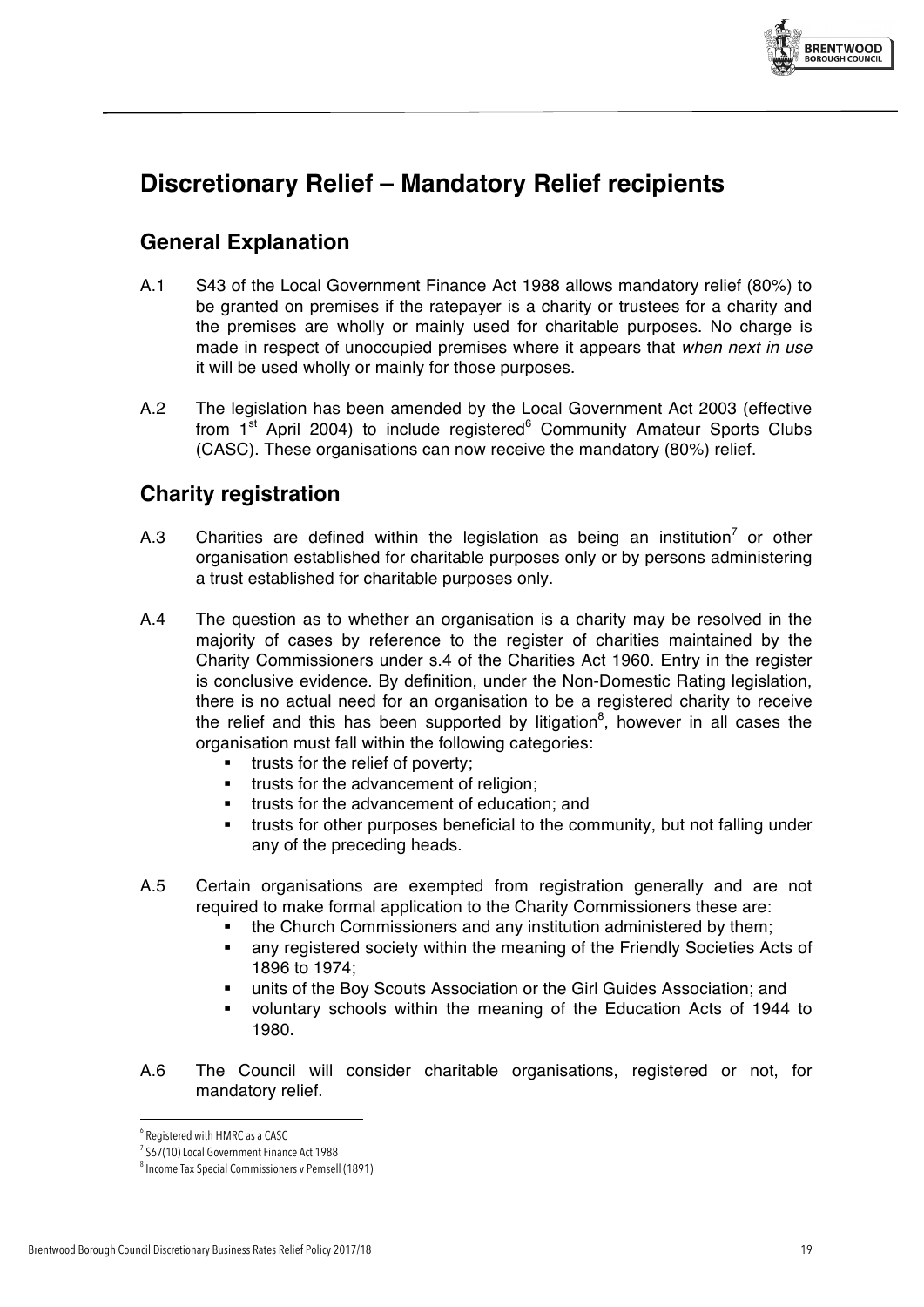

# **Use of Premises – wholly or mainly used**

- A.7 Irrespective of whether an organisation is registered as a charity or not, the premises **must** be wholly or mainly used for charitable purposes. This is essential if any relief (either mandatory or discretionary) is to be granted. In most cases this can be readily seen by inspection, but on occasions the Council has had to question the actual use to which the premises are to be put. In some cases, it will be necessary for the Council to inspect any premises fully.
- A.8 Guidance from the Department of Communities and Local Government (DCLG) has stated that in the case of 'mainly', at least 51% must be used for charitable purposes whether of that charity or of that and other charities
- A.9 The following part of this section gives details on typical uses where relief may be given plus additional criteria that have to be satisfied. The list is not exhaustive but gives clear guidance on premises for which mandatory relief can be granted *and therefore* premises which may be equally considered for discretionary rate relief.

#### **Offices, administration and similar premises**

- A.10 Premises used for administration of the Charity include:
	- Offices;
	- § Meeting Rooms; and
	- § Conference Rooms.

#### **Charity shops**

- A.11 Charity shops are required to meet additional legislative criteria if they are to receive mandatory relief. Section 64 (10) of the Local Government Finance Act 1988 provides that a property is to be treated as being wholly or mainly used for charitable purposes at any time if, at the time, it is wholly or mainly used for the sale of goods donated to a charity and the proceeds of the sale of the goods (after any deduction of expenses) are applied for the purposes of the charity.
- A.12 In order to ascertain whether an organisation meets these requirements, inspections may be made by an officer of the Council when an application is received

# **Granting of Mandatory Relief - the Council's Policy**

A.13 Where the criteria for awarding mandatory relief are met, the rate charges shall be calculated in accordance with the legislation reducing the liability of ratepayers for each day that the criteria are met.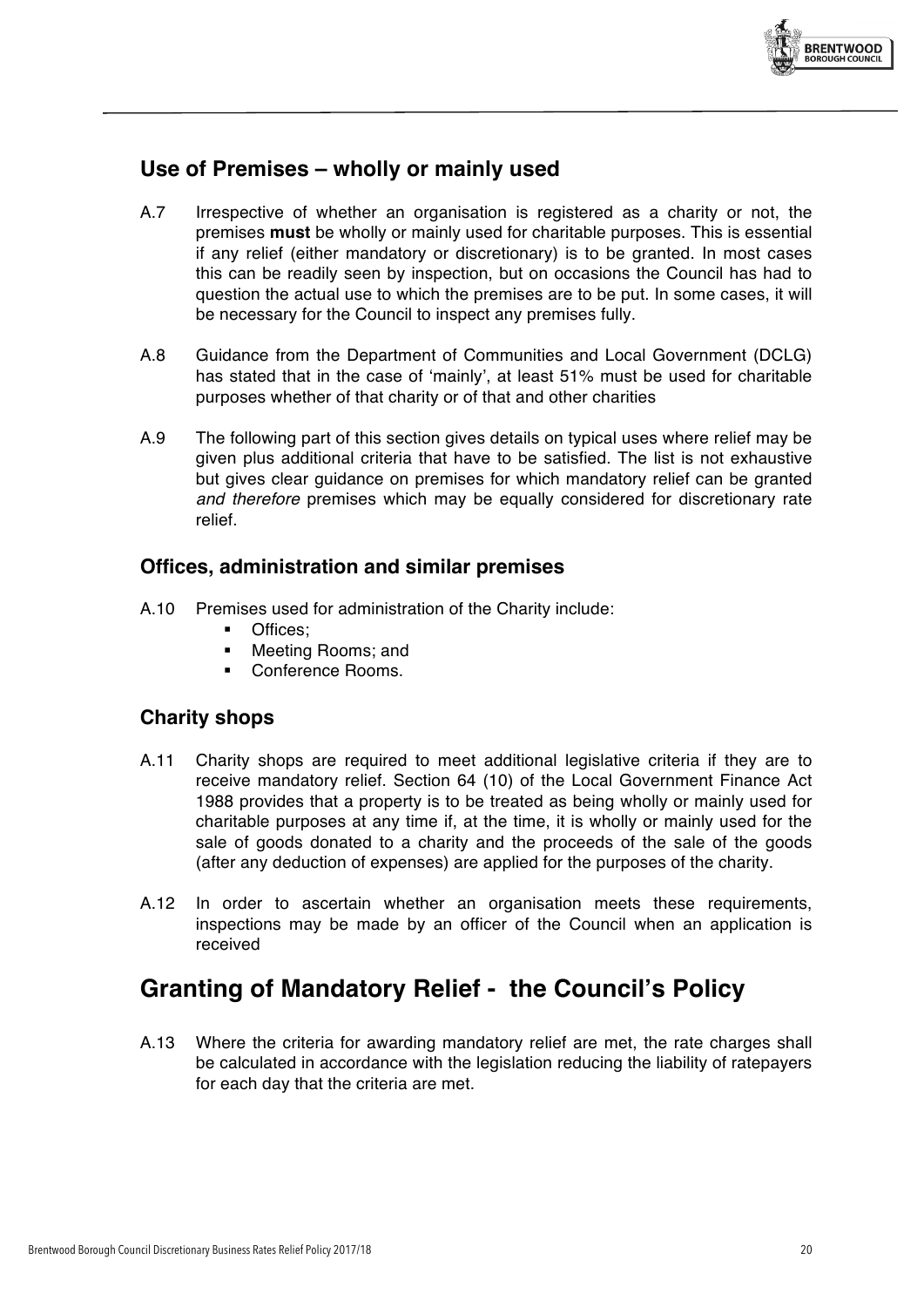

#### **Charity Relief – Mandatory Relief recipients, the Council's Policy for granting discretionary relief.**

- A.14 The Council will consider applications for a discretionary rate relief top up from charities based on their own merits, on a case-by-case basis.
- A.15 In determining the application, the following matters will be taken in to consideration:
	- 1. How the charity supports and links into the Council's corporate vision and priorities;
	- 2. The purpose of the charity and the specific activity carried out within the premises for which the relief is requested; and
	- 3. Whether the charity operates at a local or national level and where appropriate, the local and national funding streams and financial position of the charity. The Council is keen to ensure that the organisation provides significant benefit to local residents.
- A16 The Council is keen to support businesses that have a critical role to play in the local economy and to assist the Council in meeting the Corporate aims and values.
- A.17 In the case of registered Community Amateur Sports Clubs, the key criteria in determining the application will be:
	- 1. The ratepayer occupies the whole hereditament;
	- 2. Relief cannot be granted in respect of premises that are occupied by the Council or precepting authority;
	- 3. How the CASC supports and links into the Council's corporate vision and priorities;
	- 4. The membership and fee structure, and whether the CASC is accessible to all residents, including whether there are concessions for certain groups, for example people on a low income or young people under 18;
	- 5. Membership numbers and the number and percentage of these members that are local residents;
	- 6. If the CASC has due regard to equality issues and if it actively encourages members from under-represented groups, for example black and minority ethnic residents, people over 50 and people with disabilities;
	- 7. Whether facilities are available to the wider community regardless of ability; and
	- 8. If the CASC runs a bar or food provision: the level of income from this activity and how this money is used; and whether the CASC operates at a local or national level and where appropriate, the local and national funding streams and financial position of the CASC.
- A.18 The Council wishes to support and enable appropriate businesses to start, develop and continue with their operations that deliver outcomes directly related to the Council's aims and vision. In the main, this will be done through other means rather than granting discretionary relief. There may be occasions where applications are made for such relief or where a package of measures, including discretionary relief, are appropriate in supporting businesses. This would need to be in accordance with any limitations in respect of state aid.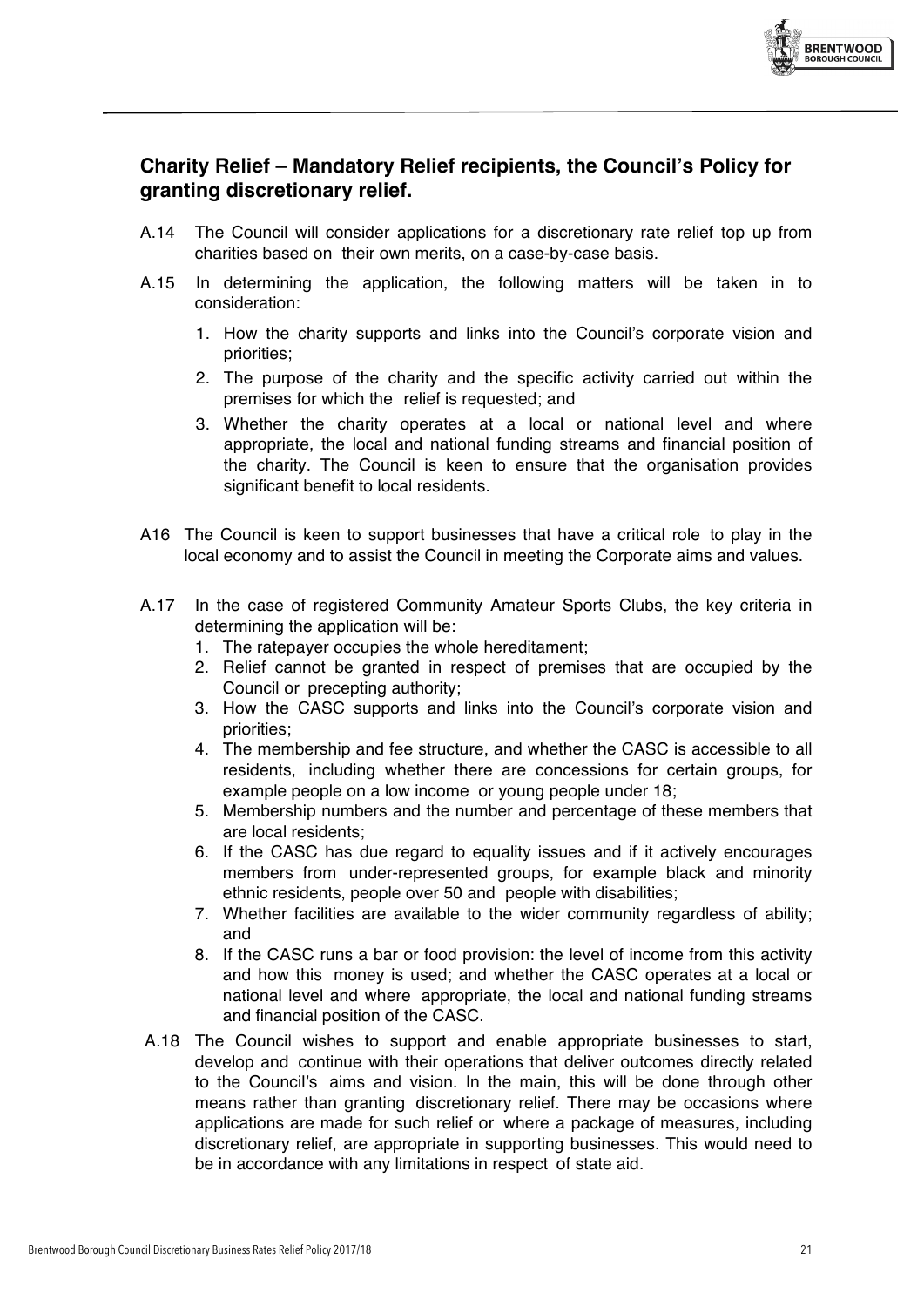

# **Appendix B**

# **Discretionary Relief – Non-Profit Making Organisations including Recreation**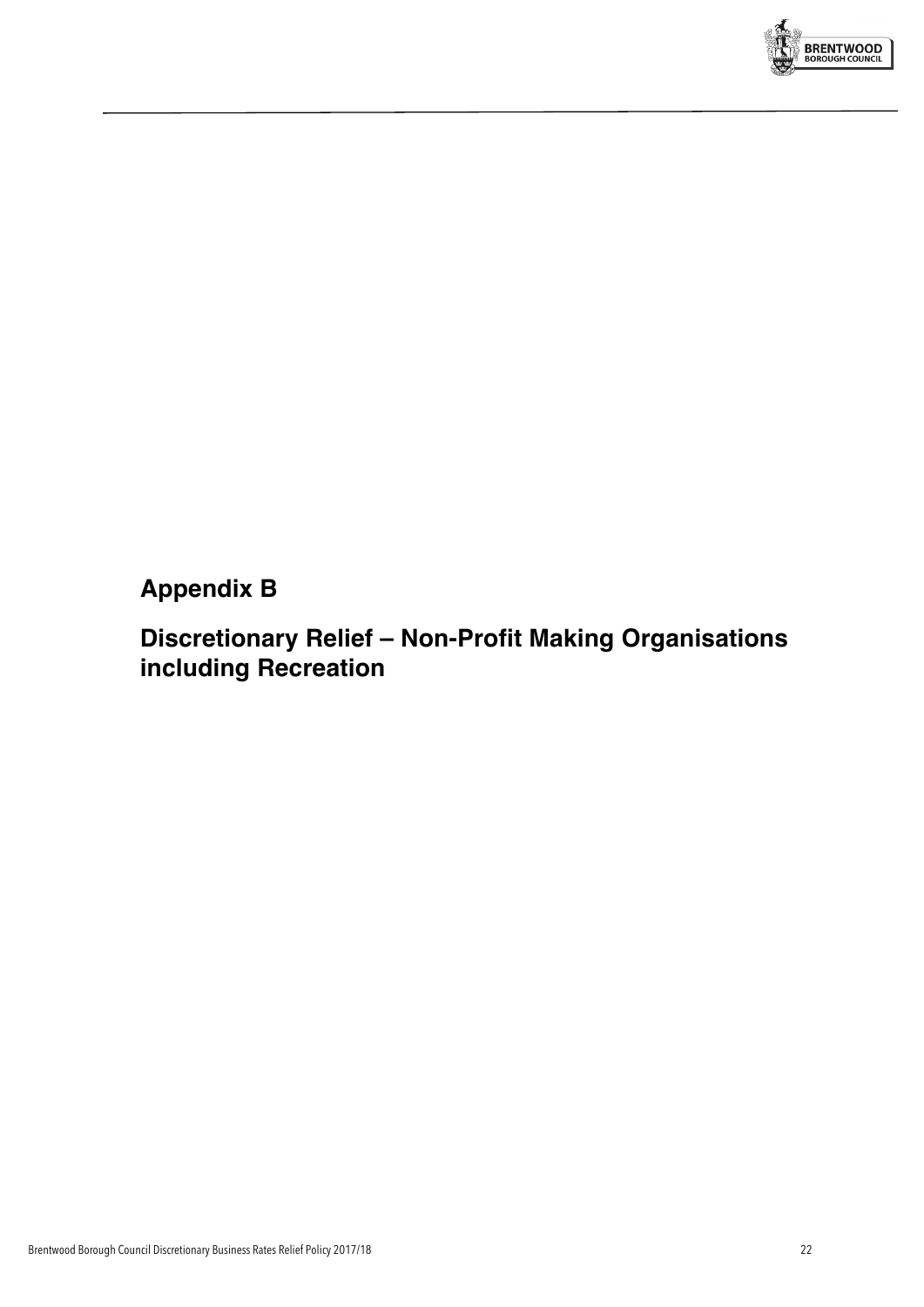

# **Discretionary Relief – Non-Profit Making Organisations including Recreation**

# **General explanation**

#### **Non-Profit**

- B.1 The legislation<sup>9</sup> allows the Council to grant discretionary relief where the property is not an *excepted* one and all or part of it is occupied for the purposes of one or more institutions or other organisations none of which is established or conducted for profit and each of whose main objects are charitable or are otherwise philanthropic or religious or concerned with education, social welfare, science, literature or the fine arts.
- B.2 Relief cannot be granted to any premises occupied by the Council, or any town, parish council or major Precepting Authority *(excepted premises).*
- B.3 A number of issues arise from the term 'not established or conducted for profit'. This requires the Council to make enquiries as to the overall purpose of the organisation although if surpluses and such amounts are directed towards the furtherance or achievement of the objects of the organisation then it does not necessarily mean that the organisation was established or conducted for profit.<sup>10</sup>

#### **Recreation Clubs**

- B.4 Ideally all recreation clubs should be encouraged to apply for Community Amateur sports Club (CASC) status, which would automatically entitle them to 80% relief. The relief granted to CASCs is covered earlier within this policy.
- B.5 Recreation clubs can also apply to the Charity Commissioners for registration as a Charity (thereby falling under the mandatory provisions for 80% relief) where they meet the following conditions:
	- a. The promotion of community participation in healthy recreation and by the provision of facilities for the playing of particular sports; and
	- b. The advancement of the physical education of young people not undergoing formal education.
- B.6 Where sports clubs do not meet the CASC requirement, and are not registered charities, discretionary relief can be granted (0-100%) where the property is not an *excepted* one, it is wholly or mainly used for purposes of recreation and all or part of it is occupied for the purpose of a club, society or other organisation not established or conducted for profit.

<sup>&</sup>lt;sup>9</sup> S47 Local Government Finance Act 1988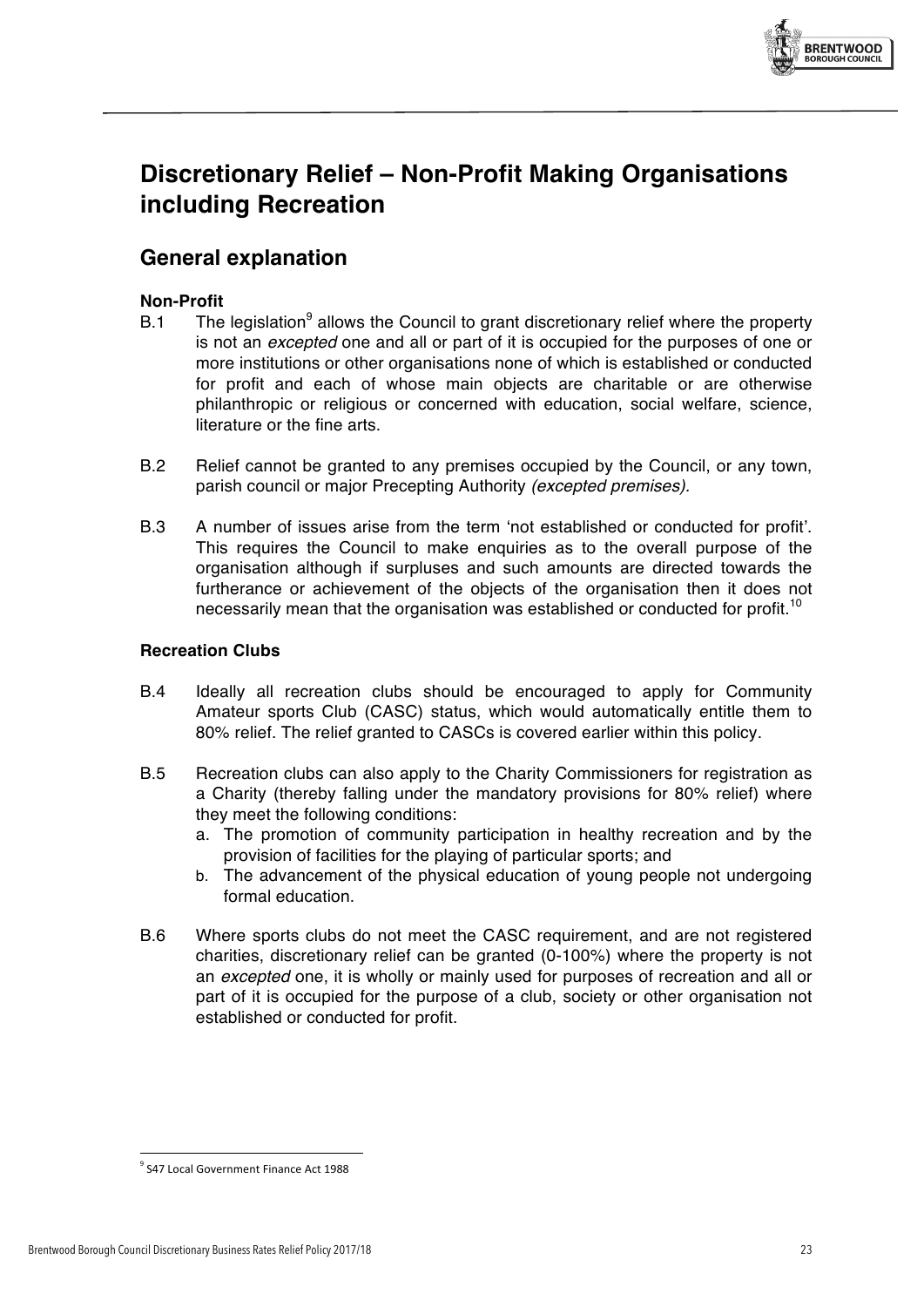

# **Definition of Recreation**

#### B.7 Recreation is clearly defined by the Sports Council as any of the following<sup>11</sup>

| Aikido                  | Croquet                 | Kabaddi              |
|-------------------------|-------------------------|----------------------|
| American                | Crossbow                | Karate               |
| Football                | Curling                 | Kendo                |
| Angling                 | Cycling                 | Korfball             |
| Archery                 | <b>Disability Sport</b> | Lacrosse             |
| Arm Wrestling           | Dragon Boat             | Lawn Tennis          |
| Association             | Racing                  | Life Saving          |
| Football                | Equestrian              | Luge                 |
| <b>Athletics</b>        | Fencing                 | Modern               |
| <b>Australian Rules</b> | <b>Fives</b>            | Pentathlon           |
| Football                | Flying                  | <b>Motor Cycling</b> |
| <b>Badminton</b>        | <b>Gaelic Football</b>  | Motor Sports         |
| Ballooning              | Gliding                 | Mountaineering       |
| Baseball                | Golf                    | Movement,            |
| Basketball              | Gymnastics              | Dance, Exercise      |
| <b>Baton Twirling</b>   | Handball                | & Fitness            |
| <b>Biathlon</b>         | Hang/Para Gliding       | Netball              |
| <b>Bicycle Polo</b>     | <b>Highland Games</b>   | Orienteering         |
| <b>Billiards and</b>    | Hockey                  | Parachuting          |
| Snooker                 | <b>Horse Racing</b>     | Petanque             |
| Bobsleigh               | Hovering                | Polo                 |
| Boccia                  | Hurling                 | Pony Trekking        |
| <b>Bowls</b>            | Ice Hockey              | Pool                 |
| Boxing                  | Ice Skating             | Quoits               |
| Camogie                 | <b>Jet Skiing</b>       | Racketball           |
| Canoeing                | Ju Jitsu                | Rackets              |
| Caving                  | Judo                    | Raquetball           |
| <b>Chinese Martial</b>  |                         | Rambling             |
| Arts                    |                         |                      |
| Cricket                 |                         |                      |

Real Tennis Roller Hockey Roller Skating **Rounders** Rowing Rugby League Rugby Union Sailing Sand/Land Yachting **Shinty** Shooting Skateboarding **Skiing Skipping** Snowboarding **Softball** Sombo **Wrestling** Squash Skater/Street **Hockey** Sub-Aqua Surf Life Saving Surfing Swimming & Diving Table Tennis Taekwondo

Tang Soo Do **Tenpin** Bowling **Trampolining Triathlon** Tug of War Unihoc Volleyball Water Skiing **Weightlifting Wrestling** Yoga

# **Access to clubs**

- B.8 Guidance issued by the DCLG also requires the Council to consider access to clubs within the community before granting discretionary relief.
- B.9 Membership should be open to all sections of the community. There may be legitimate restrictions placed on membership which relate for example to ability in sport or to the achievement of a standard in the field covered by the organisation or where the capacity of the facility is limited, but in general membership should not be exclusive or restrictive.
- B.10 Membership rates should not be set at such a high level as to exclude the general community. However, membership fees may be payable at different rates that distinguish the different classes of membership such as juniors, adults, students, pensioners, players, non-players, employed and unemployed. In general, the club or organisation must be prepared to show that the criteria by

 $\overline{a}$ 

<sup>&</sup>lt;sup>11</sup> Definition last reviewed by Sport England in 2002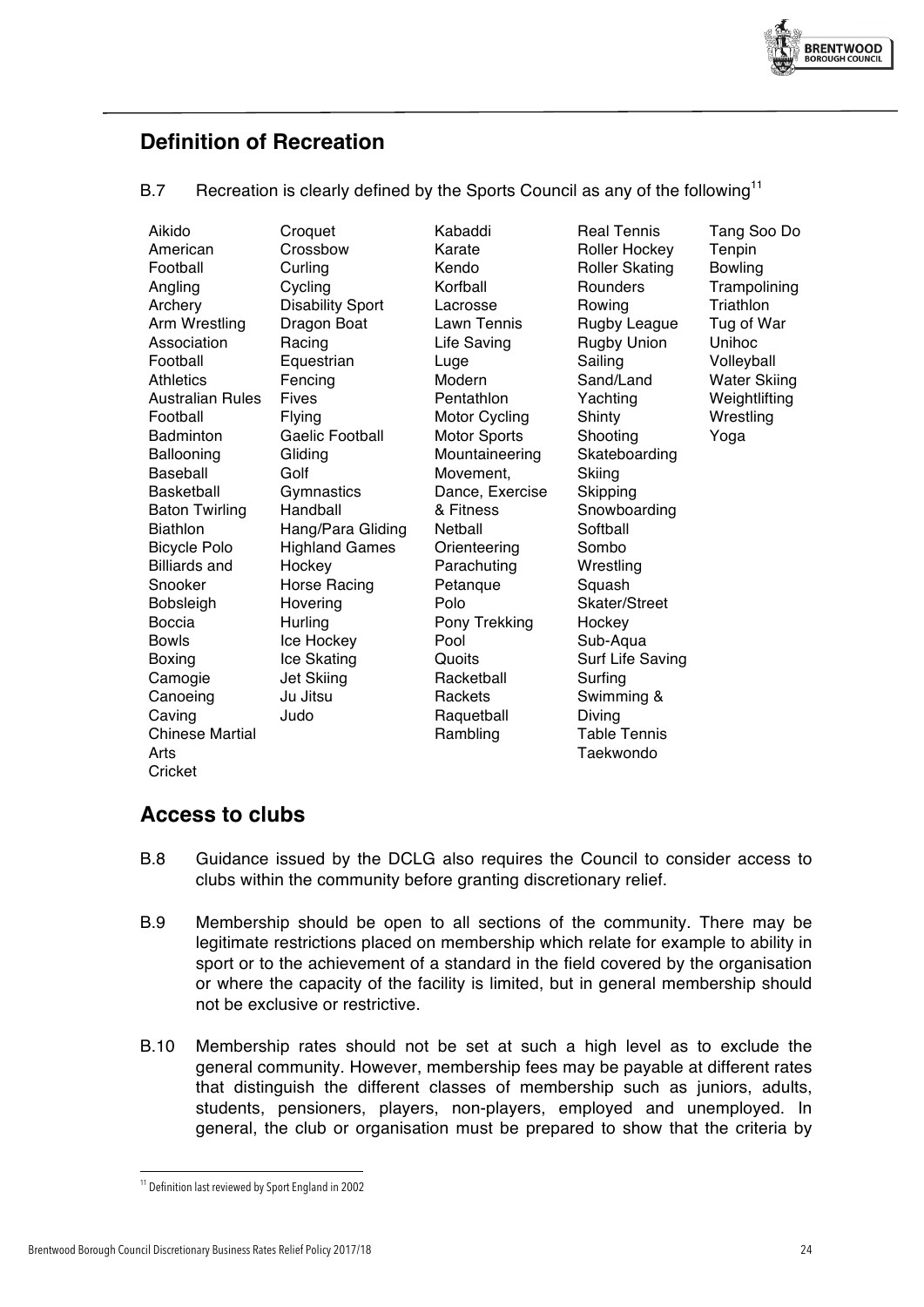

which it considers applications for membership are consistent with the principle of open access.

B.11 The Council also asks the following question to help establish the level of access 'Does the organisation actively encourage membership from particular groups in the community e.g. young people, women, older age groups, persons with disability, ethnic minorities' etc.?'

#### **Provision of facilities**

- B.12 Clubs which provide training or education are encouraged, as are those who provide schemes for particular groups to develop their skills e.g. young people, the disabled, retired people.
- B.13 A number of organisations run a bar. The mere existence of a bar will not in itself be a reason for not granting relief. However, the Council focuses on the main purpose of the organisation. The Council is encouraged to examine the balance between playing and non-playing members.
- B.14 Within this area, the Council also considers whether the facilities provided relieve the Council of the need to do so, or enhance and supplement those that it does provide.

### **Discretionary Relief - Non–Profit Organisations including Recreation – the Council's Policy**

- B.15 The Council will consider applications for discretionary rate relief from non-profit making organisations on their own merits on a case-by-case basis. In determining the application, the following matters will be taken in to consideration (The list is not exhaustive):
	- How the organisation supports and links into the Council's corporate vision and priorities;
	- Whether the facilities provided include education and/or training for members as a whole or for special groups;
	- The extent to which the facilities provided reduce the demand for Council services or produce savings;
	- Any membership and fee structure and whether the facilities are accessible to all residents, including whether there are concessions for certain groups, for example people on a low income or young people under 18;
	- If covered by a membership scheme, membership numbers and the number and percentage of these members that are local residents; and
	- If the organisation has due regard to equality issues and if its facilities are used by all members of the community, for example black and minority ethnic residents, people over 50 and people with disabilities.
- B.16 The Council will also require additional financial information including:
	- If the organisation runs a bar or food provision, the level of income from this activity and how this money is used.; and
	- Whether the organisation operates at a local or national level and where appropriate, the local and national funding streams and financial position of the organisation.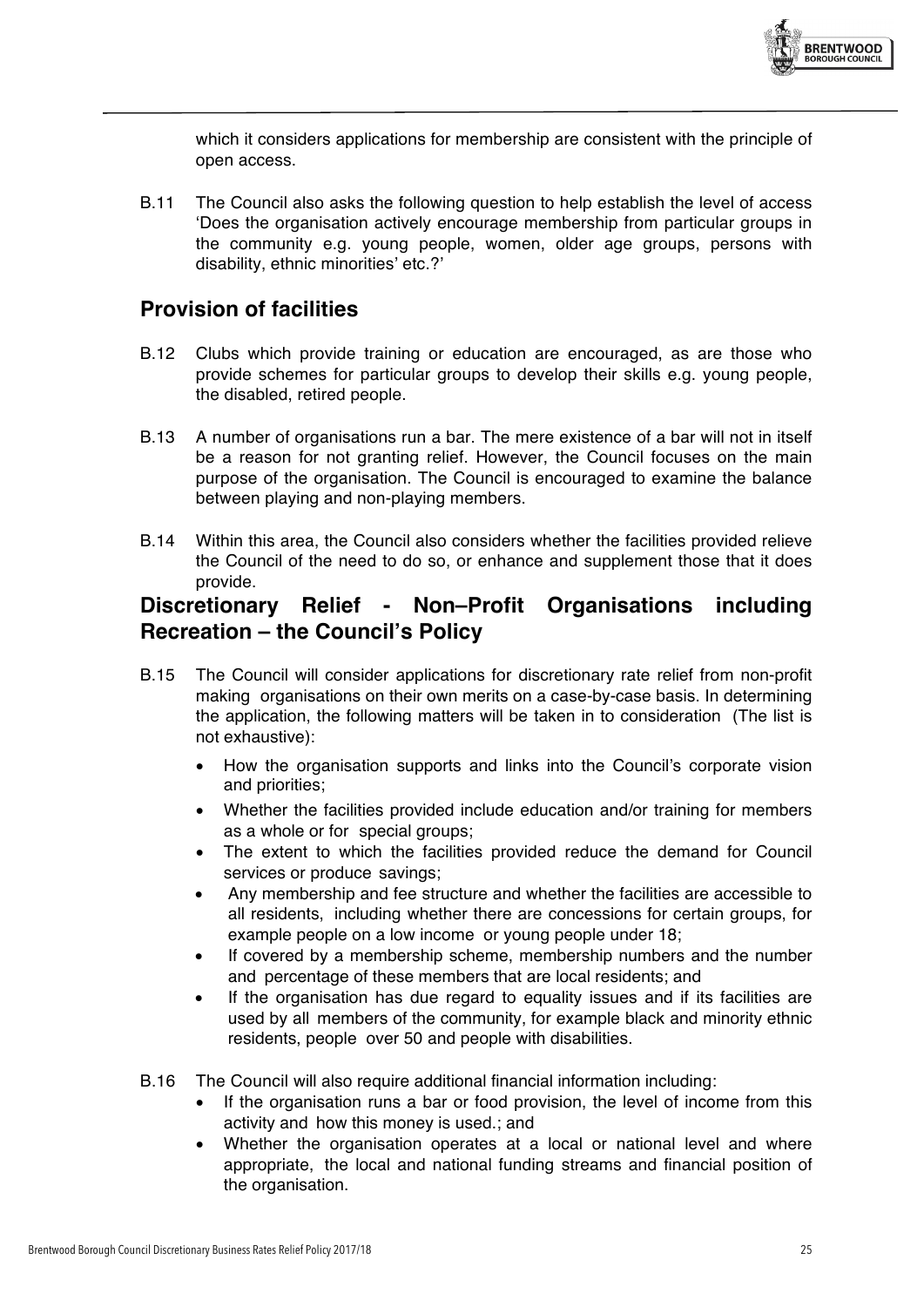

# **Appendix C**

# **Discretionary Relief - Rural Rate Relief – Mandatory Relief recipients**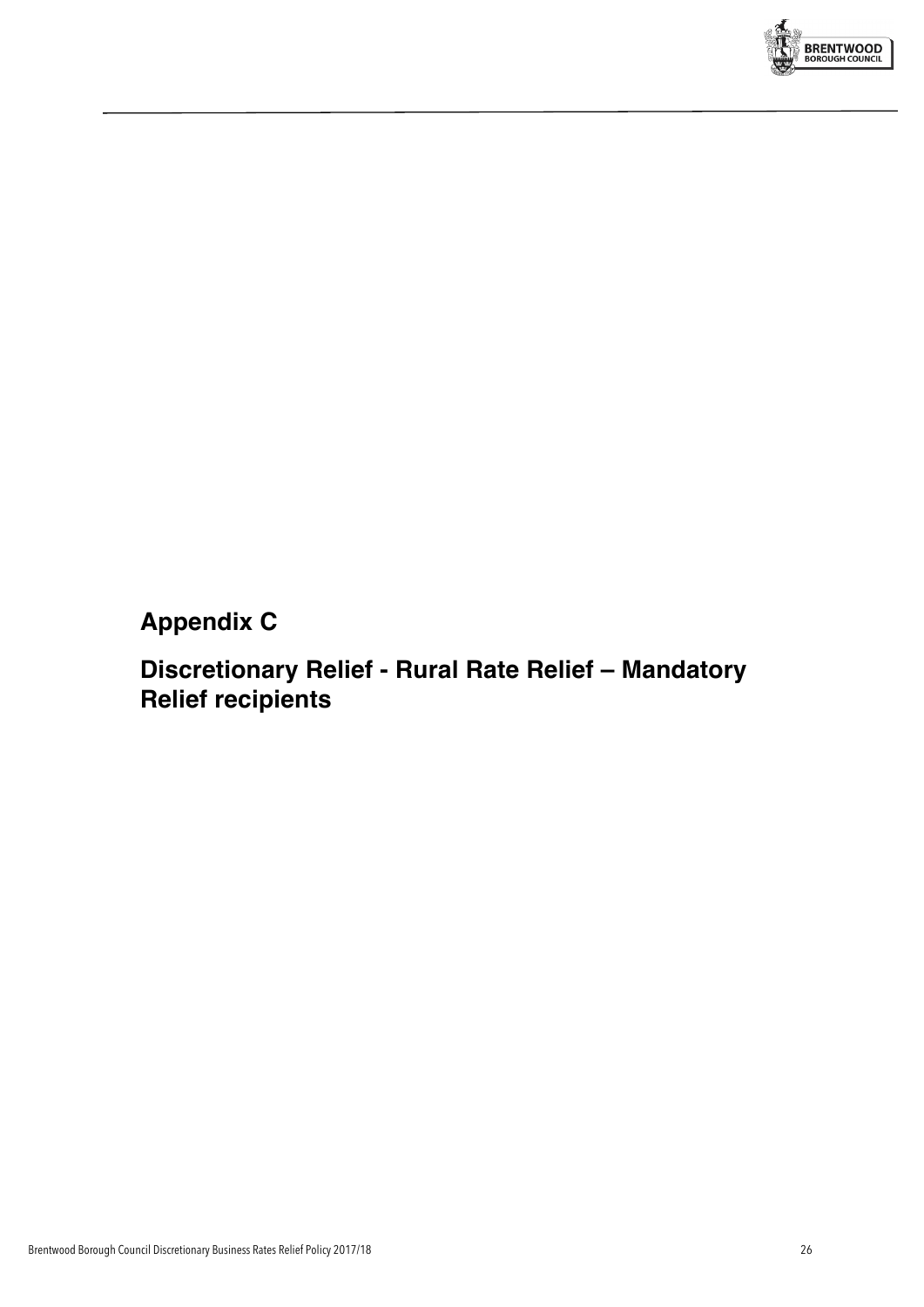

# **Discretionary Relief - Rural Rate Relief – Mandatory Relief recipients**

# **What are the qualifying criteria for Mandatory Relief?**

- C.1 For a Post Office or General Store to be entitled to 50% Mandatory Relief, all thefollowing criteria must be met:
	- The Rateable Value of the property must not exceed £8,500 (from 1 April 2010);
	- The property must be used as a Post Office or a General Store (see below for definition), or both;
	- The property must be the only Post Office or the only General Store within the Rural Settlement.
- C.2 For a Public House or Petrol Filling Station to be entitled to 50% Mandatory Relief, all the following criteria must be met:
	- The Rateable Value of the property must not exceed £12,500 from 1 April 2010);
	- The property must be used as a Public House (see below for definition) or a Petrol Filling Station (see below for definition); and
	- The property must be the only Public House or the only Petrol Filling Station within the Rural Settlement.
- C.3 For a village food shop to be entitled to 50% Mandatory Relief, all the following criteria must be met:
	- The Rateable Value of the property must not exceed £8,500 from 1 April 2010); and
	- The property must be used as a shop selling mainly food (see below for definition).

### **What rural settlements exist within the Brentwood Borough Council's area?**

- C.4 The following are deemed to be rural settlements within the Council's area:
	- 1. Navestock;
	- 2. Kelvedon Hatch;
	- 3. Stondon Massey;
	- 4. South Weald;
	- 5. Doddinghurst;
	- 6. Hook End & Wyatts Green;
	- 7. Blackmore;
	- 8. Mountnessing;
	- 9. Herongate;
	- 10. Ingrave; and
	- 11. West Horndon.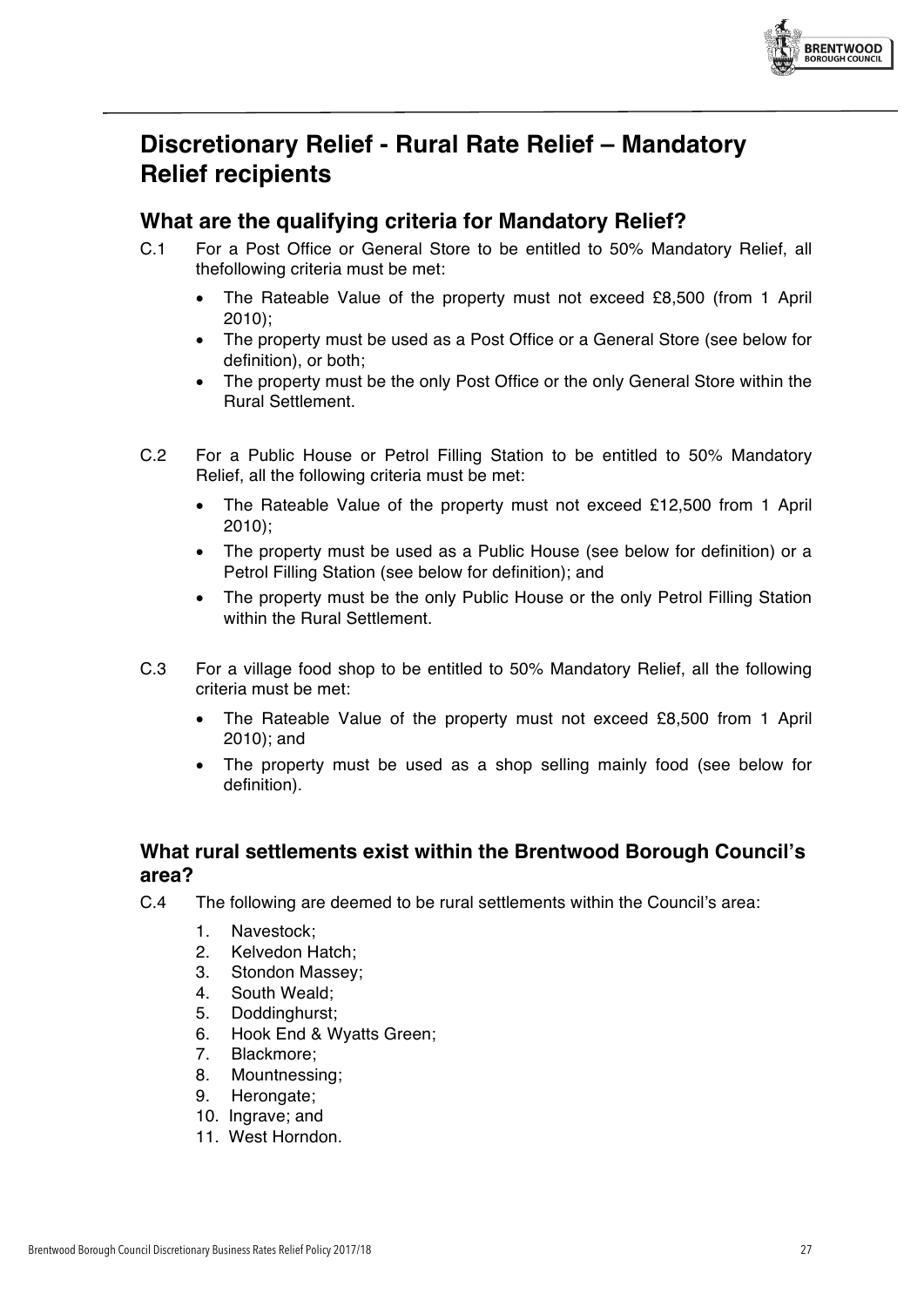

#### **What is the definition of a General Store?**

C.5 For the purposes of Rural Rate Relief, 'General Store' means a business or trade, which wholly or mainly sells by retail both food (other than confectionery) for human consumption and general household goods. Where there are two or more General Stores within the same Rural Settlement, none can qualify for Mandatory Relief on that basis, although if one of them functions as a Post Office or a Food Shop relief may be claimed independently on that ground. However, both a General Store and a Post Office in the same Rural Settlement will qualify for Mandatory Relief, provided that, they both meet the criteria. Although a General Store or a Post Office may not meet the criteria for Mandatory Relief, they may still be eligible to apply for Discretionary Relief.

#### **What is the definition of a Public House?**

C.6 For the purposes of Rural Rate Relief, 'Public House' means any premises as defined in the Licensing Act 2003, which has a premises license authorising sale by retail of alcohol for consumption on the premises. In addition, the premises must be used principally for retail sales of alcohol to members of the public for consumption on the premises, and sales must not be subject to the condition that buyers reside at or consume food on the premises.

#### **What is the definition of a Petrol Filling Station?**

C.7 For the purposes of Rural Rate Relief, 'Petrol Filling Station' means premises where petrol or other automotive fuels are sold retail to the general public for fuelling motor vehicles intended or adapted for use on roads

#### **What is the definition of a Food Shop?**

C.8 For the purpose of Rural Rate Relief, 'Food Shop' means a trade or business consisting wholly or mainly of the sale by retail of food for human consumption (excluding confectionery and catering – in this context catering means any supply of food for consumption on the premises on which it is supplied and any supply of hot food for consumption off the premises). This definition may also include shops, which sell mainly household foods and which may partly also sell hot take away food or food consumed on the premises. But shops whose main business is a restaurant, tearoom, take-away, or confectionery sales are not food shops and so will not qualify for mandatory relief.

#### **What are the qualifying criteria for Discretionary Relief?**

C.9 The Council may grant up to 50% Discretionary Relief in respect of any property which qualifies for 50% Mandatory Relief and the Council may also grant up to 100% Discretionary Relief to any rural business which does not meet the mandatory provisions. It should be noted that for 2017 onwards Central Government has requested that Council grant 50% discretionary relief to all ratepayers who receive 50% mandatory rural rate relief.

#### **Rural Rate Relief – Mandatory Relief recipients, the Council's Policy for granting discretionary relief.**

C.10 As Central Government has requested and fully funds any additional relief granted to ratepayers who receive mandatory rural rate relief, the Council will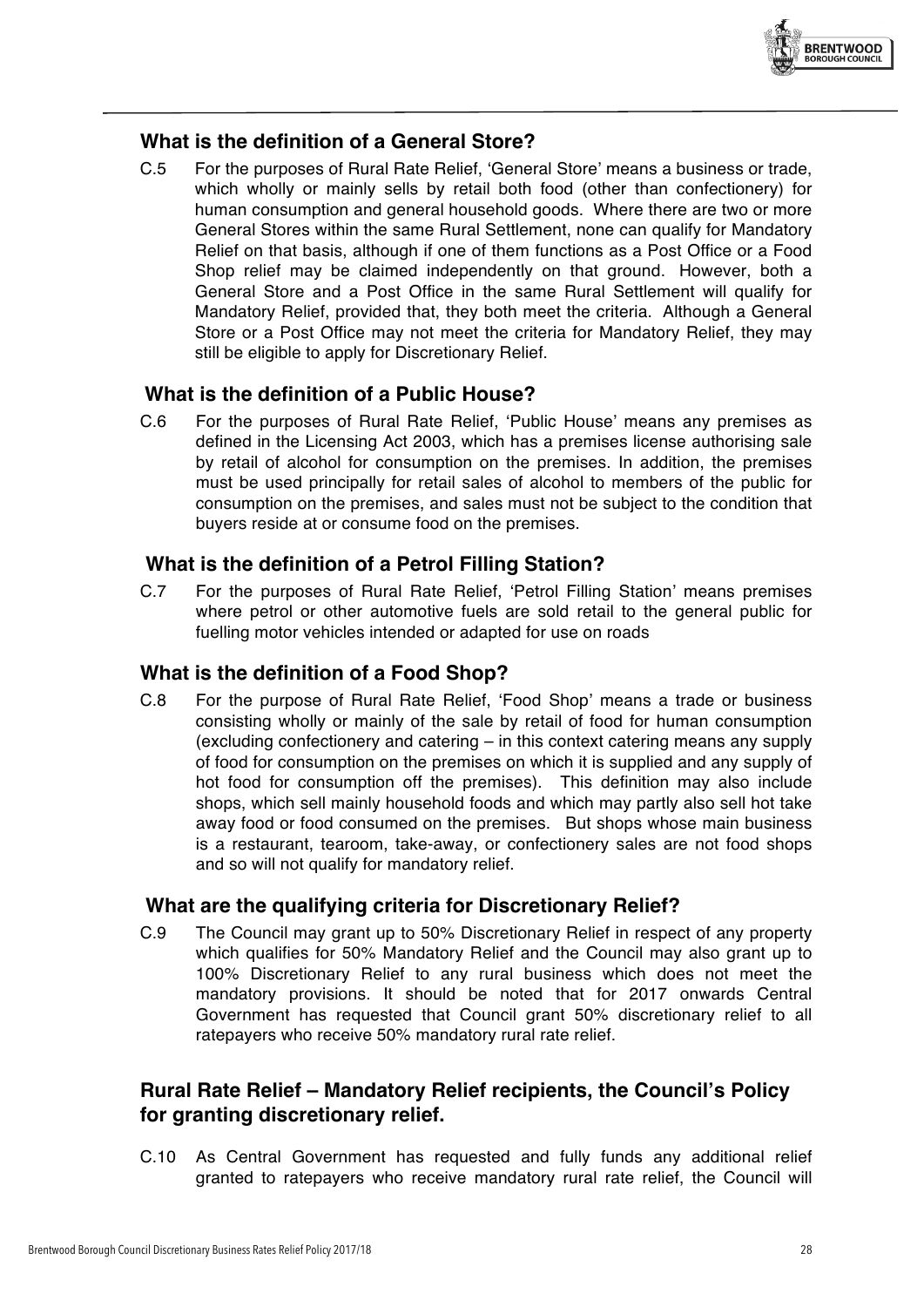

automatically grant the additional 50% until such time as primarily legislation is changed.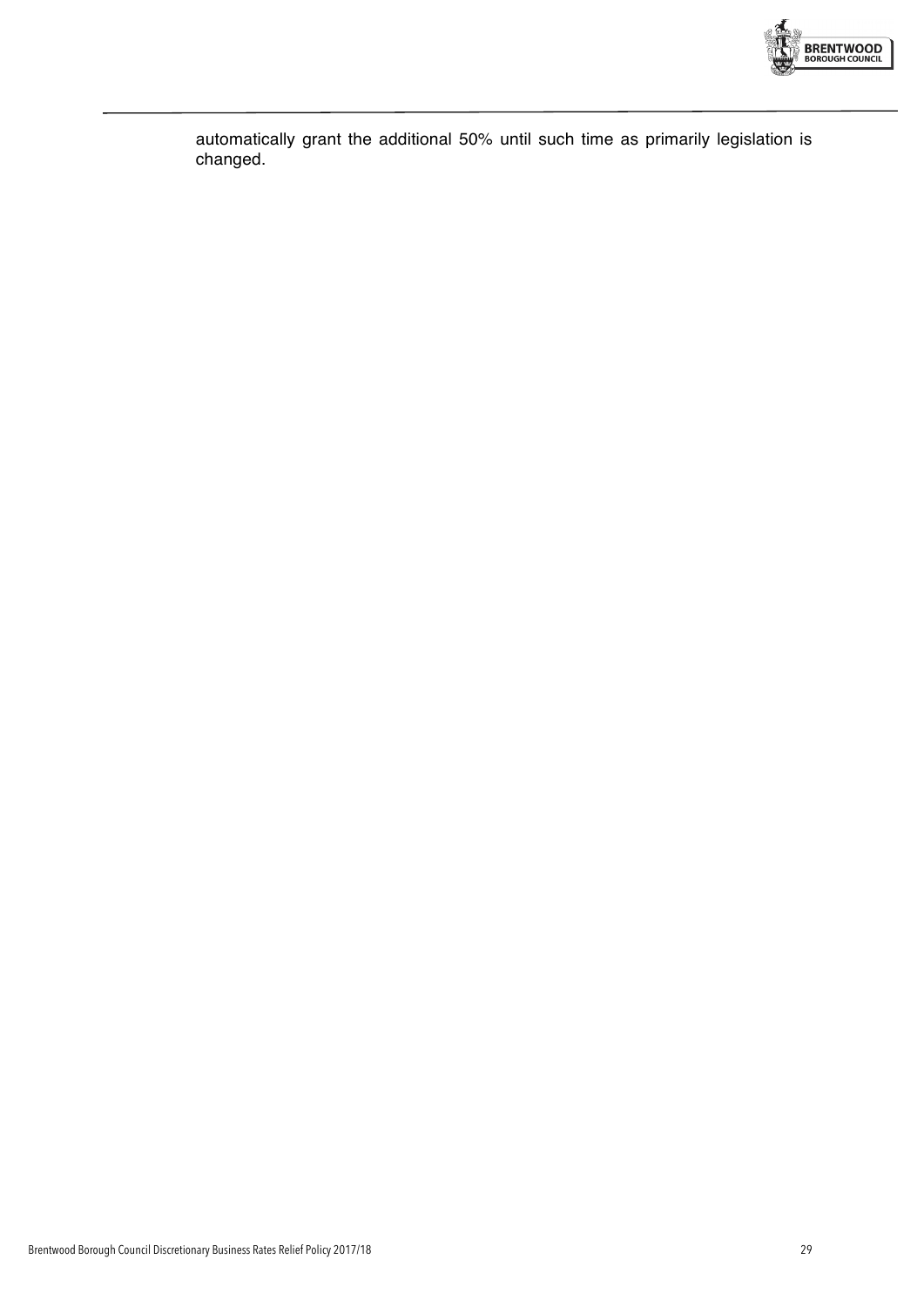

**Appendix D**

**Discretionary Relief – Premises within Rural Settlements**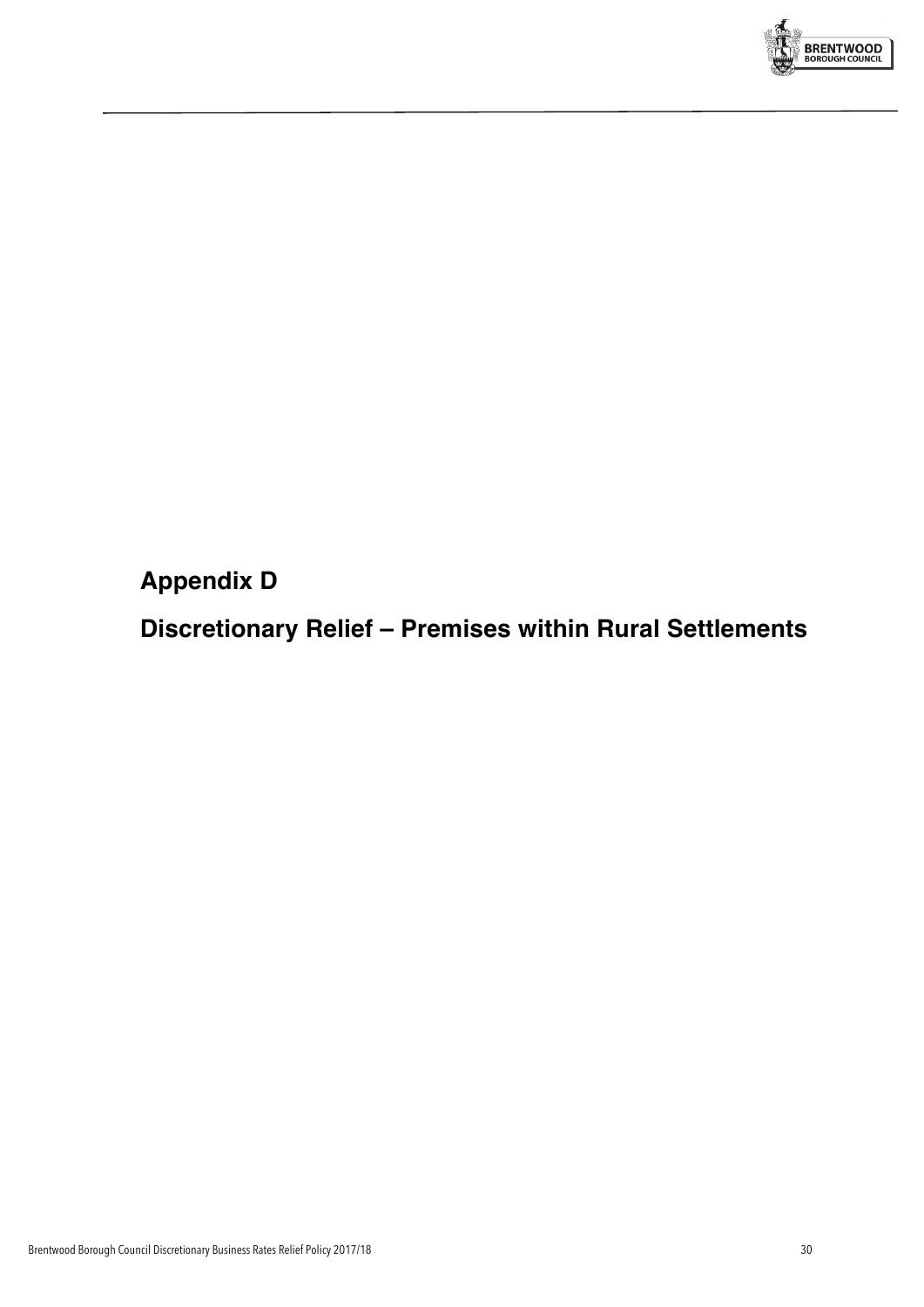

# **Discretionary Relief – Premises within Rural Settlements**

- D.1 In addition to having the ability to grant discretionary relief to those in receipt of mandatory relief, the Local Government and Rating Act 1997 allows discretionary relief of up to 100% to be granted where the rateable value is £16500 or less and:
	- a. Property is used for purposes which are of benefit to the local community; and
	- b. It would be reasonable for the billing authority to award relief, having regards to the Council's Council Taxpayers.
- D.2 As with most discretionary relief, part of the cost, is met by Central Government and the balance from local sources.
- D.3 The main criteria for granting discretionary relief in respect of rural rate relief is that premises are used to benefit the local community.

#### **Benefit to the local community**

- D.4 Whilst each application for the relief will be considered on its own merits, there are certain factors which weigh heavily in the decision-making process. It is this Council's belief that the spirit of the legislation is to assist businesses and amenities, which contribute significantly to the quality of life of the people who have their main home in the Rural Settlement.
- D.5 To be successful for consideration, a business must show that its existence is a significant benefit to the local community with the majority of local residents directly benefiting from services or facilities provided by that business

#### **Rural Rate Relief – the Council's Policy for granting discretionary relief.**

- D.6 The Council will also consider applications for a discretionary rural rate relief from all ratepayers, not entitled to mandatory relief up to a maximum of 100%.
- D.7 In determining the application the following matters will be taken in to consideration:
	- The granting of any discretionary relief will be essential in ensuring the viability of any business within the rural settlement;
	- The granting of any discretionary relief is proportionate given the level of any business rates charged compared with the overall turnover of the business;
	- The granting of any discretionary relief will assist the business in continuing to be viable and / or prevent the business from failing;
	- The business is considered by the Council to be essential to the community and that any reduction or withdrawal of the business will have a serious detrimental effect on the rural settlement;
	- The granting of any discretionary relief is reasonable having regard to the effect on taxpayers of the Council;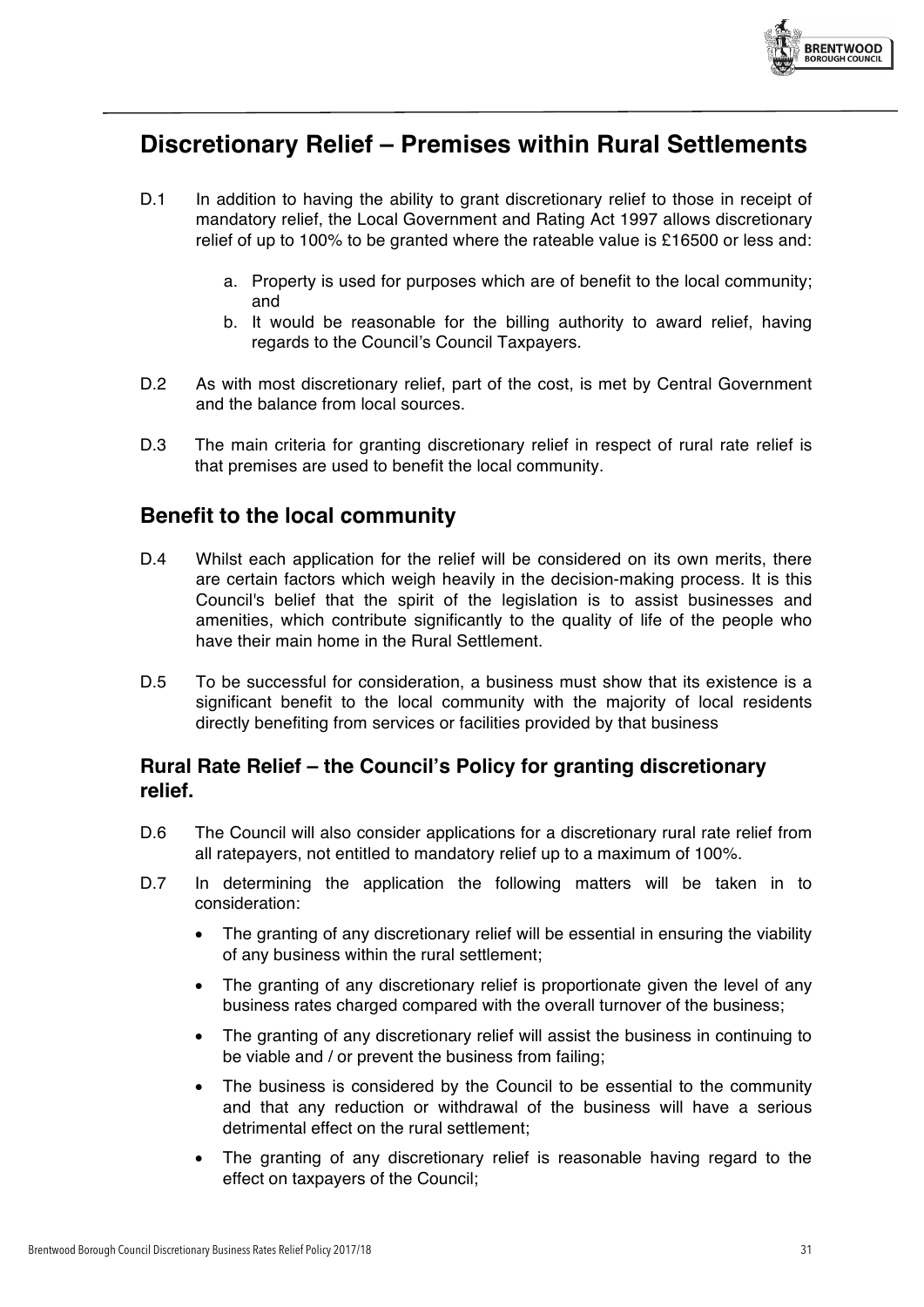

# **Appendix E**

# **Discretionary Relief – Localism Act 2011**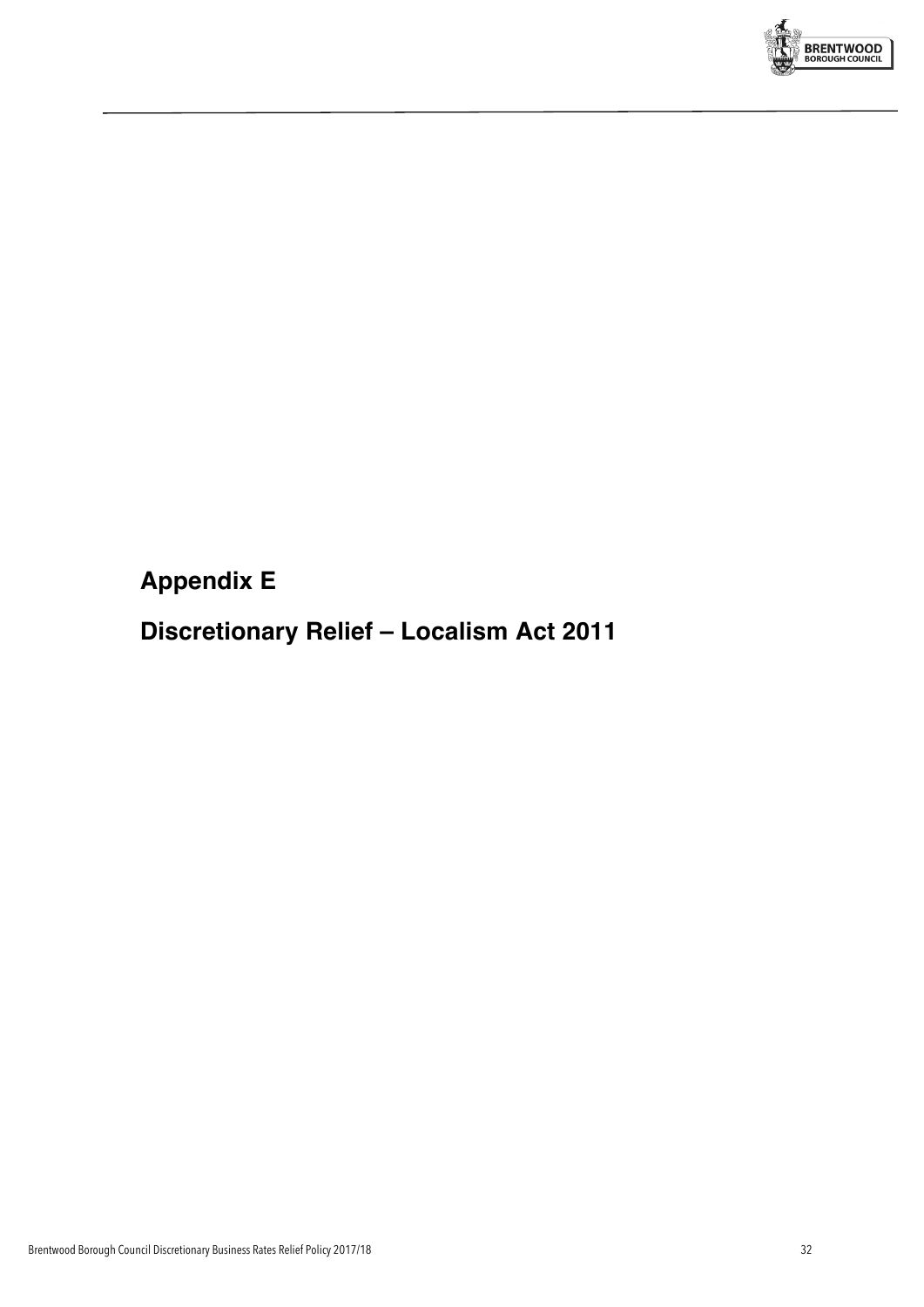

# **Discretionary Relief – Localism Act 2011**

### **General explanation**

- E.1 Section 69 of the Localism Act 2011 amended Section 47 of the Local Government Finance Act 1988. These provisions allow all Councils to grant discretionary relief in **any** circumstances where it feels fit having regards to the effect on the Council Tax payers of its area.
- E.2 The provisions are designed to give authorities flexibility in granting relief where it is felt that to do so would be of benefit generally to the area and be reasonable given the financial effect to Council Tax payers. An example where the Council has granted relief in the past are where premises were affected by flooding.

### **Discretionary Relief – Localism – the Council's Policy**

- E.3 Applications will be considered from any ratepayer who wishes to apply. However, where a ratepayer is suffering hardship or severe difficulties in paying their rates liability then relief can be granted under the existing provisions as laid down by Section 49 of the Local Government Finance Act 1988. There will be no requirement to grant relief in such cases under the Council's discretionary relief policy.
- E.4 Any ratepayer applying for discretionary rate relief under these provisions and who does not meet the criteria for existing relief (charities, non-profit making organisations etc.) must meet **all** of the following criteria and the amount of relief granted will be dependant on the following key factors:
	- a. The ratepayer **must not** be entitled to mandatory rate relief (Charity or Rural Rate Relief);
	- b. The ratepayer **must not** be entitled to Central Government funded reliefs;
	- c. The ratepayer **must not** be an organisation that could receive relief as a nonprofit making organisation or as a sports club or similar;
	- d. The ratepayer **must** occupy the premises (no discretionary rate relief will be granted for unoccupied premises);
	- e. The premises and organisation **must** be of *significant* benefit to residents of the Council's area;
	- f. The premises and organisation **must** relieve the Council of providing similar facilities;
	- g. The ratepayer **must**;
		- i. Provide facilities to certain priority groups such as elderly, disabled, minority groups, disadvantaged groups; **or**
		- ii. Provide *significant* employment or employment opportunities to residents of the Council; **or**
		- iii. Provide the residents of the area with such services, opportunities or facilities that cannot be obtained locally or are not provided locally by another organisation;
	- h. The ratepayer **must** demonstrate that assistance (provided by the discretionary rate relief) will be for a *short time only* **and** that any business / operation is financially viable in the medium and long term; **and**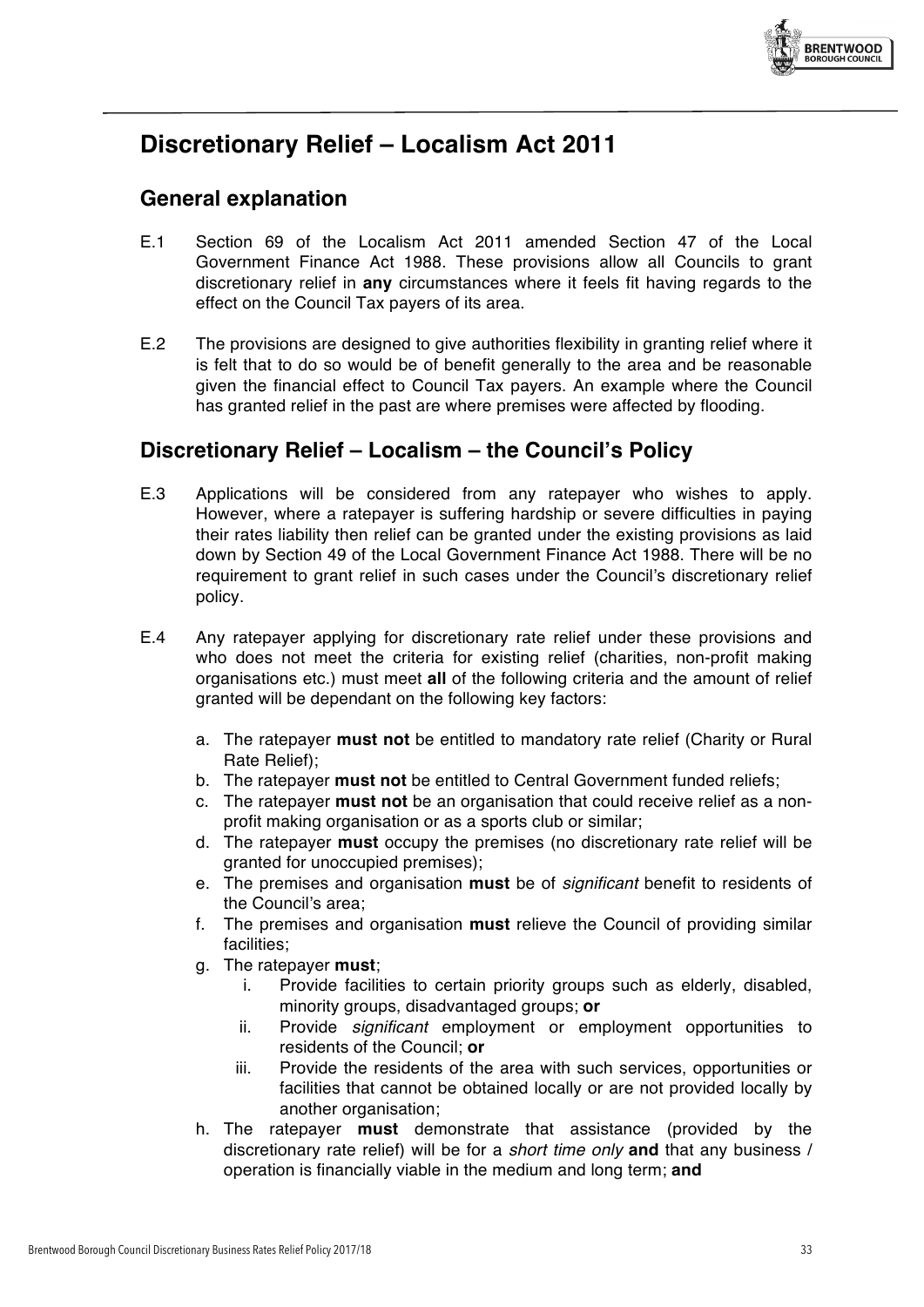

- i. The ratepayer **must** show that the activities of the organisation are consistent with the Council's core values and priorities.
- E.5 Where a ratepayer can demonstrate that **all** of the above criteria are met, relief will be considered for initially a short period.
- E.6 A formal application from the ratepayer will be required in each case and any relief will be granted in line with State Aid requirements as specified within section 6 of this policy.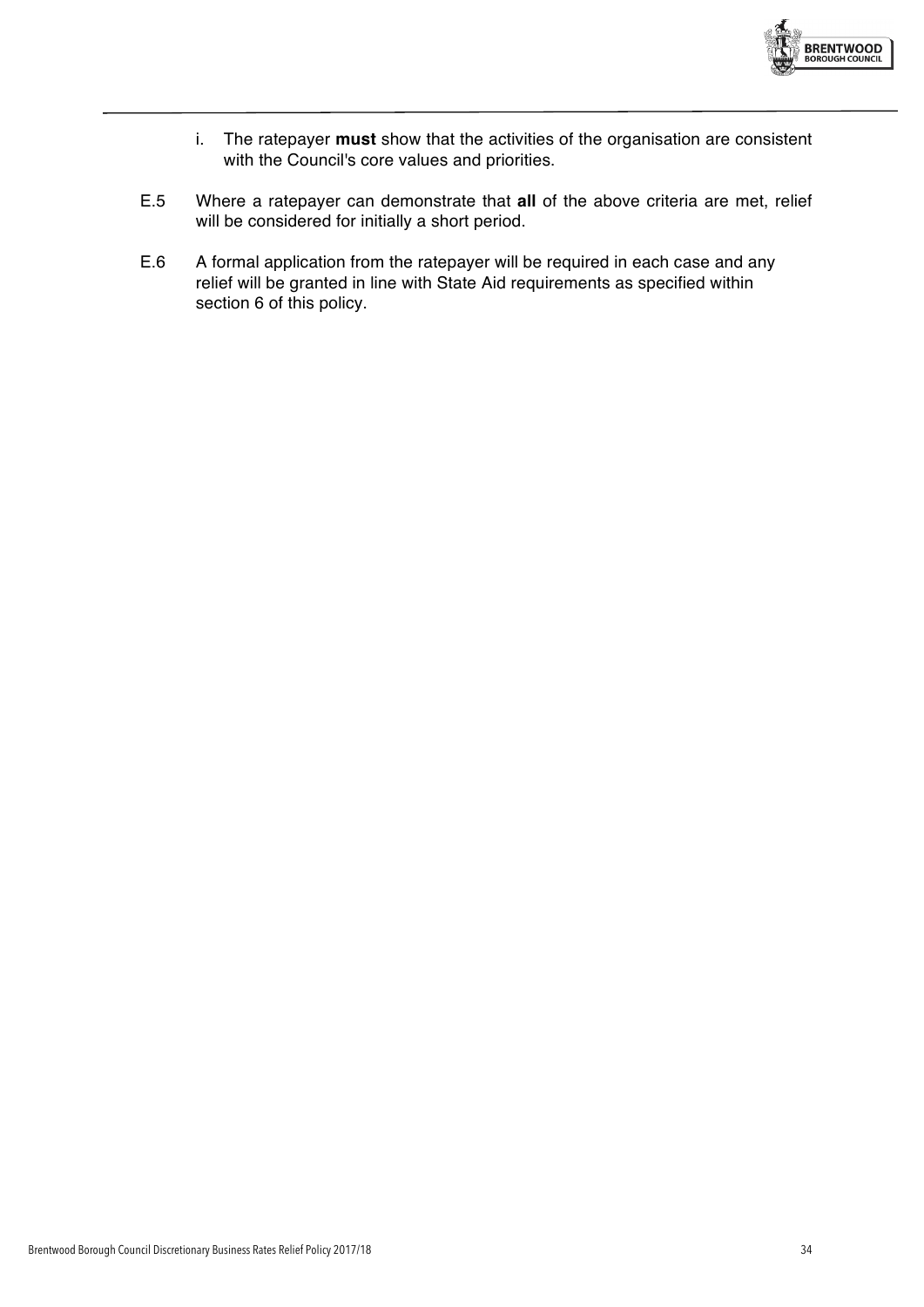

# **Appendix F**

**Local Newspaper Relief**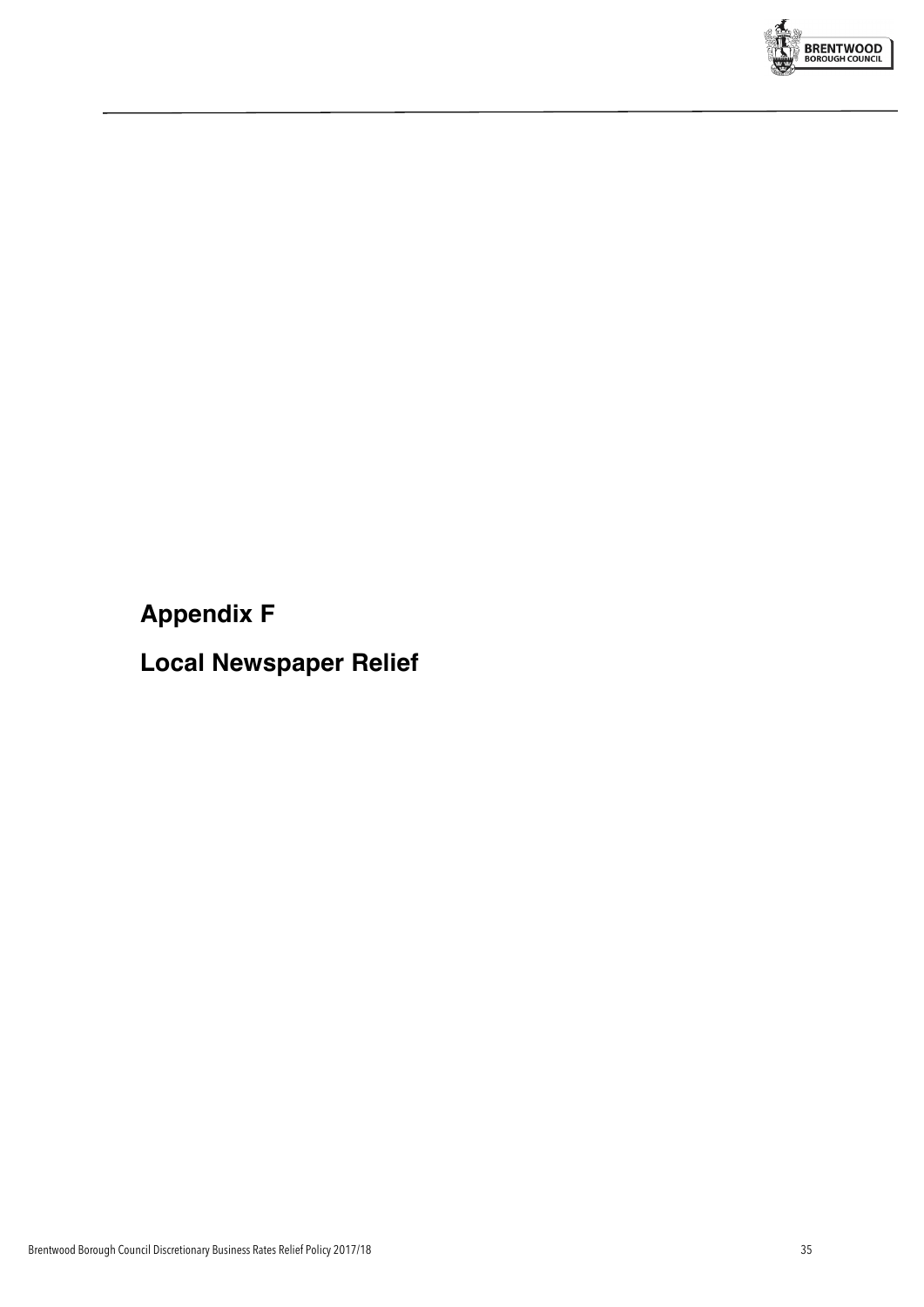

# **General Explanation**

- F.1 This is a temporary relief for 2017-18 and 2018-19 and the Government is not changing the legislation around the reliefs available to these properties. Central Government will reimburse local authorities that use their discretionary relief powers (under section 47(3)) of the Local Government Finance Act 1988 to grant relief in line with the eligibility criteria set out in this guidance.
- F.2 The Council will be compensated by Central Government through a grant under section 31 of the Local Government Act 2003.

# **Eligibility criteria**

F.3 The scheme will provide a £1,500 relief for office space occupied by local newspapers up to a maximum of one discount per local newspaper title and per hereditament, for two years from 1 April 2017.

### **Local Newspapers**

F.4 The relief is to be specifically for local newspapers and by that, the Council means what would be considered a "traditional local newspaper." The relief will not be available to magazines.

### **Office Space**

F.5 The hereditament **must** be occupied by a local newspaper and wholly or mainly used as office premises for journalists and reporters.

### **Amount of Relief**

F.6 The amount of relief is limited to a maximum of one discount per newspaper title (e.g. per newspaper name) **AND** per hereditament. As with all discretionary rate relief, any grant will be subject to State Aid limits as defined within section 6 of this policy.

# **Local Newspaper Relief – the Council's policy for granting discretionary relief.**

F.7 The Council has decided to grant relief strictly in accordance with Central Government guidelines.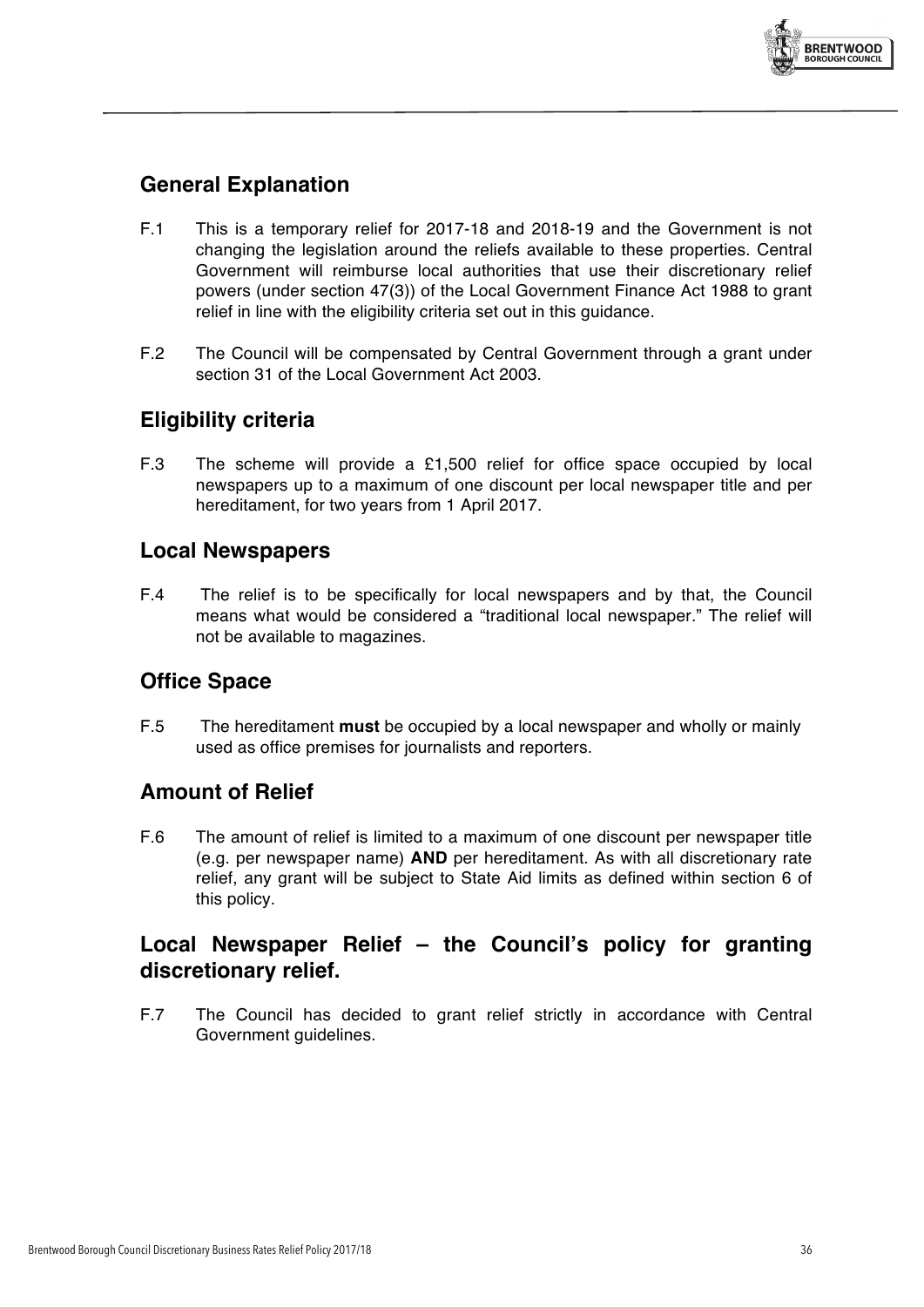

# **Appendix G**

# **Supporting Small Businesses Relief**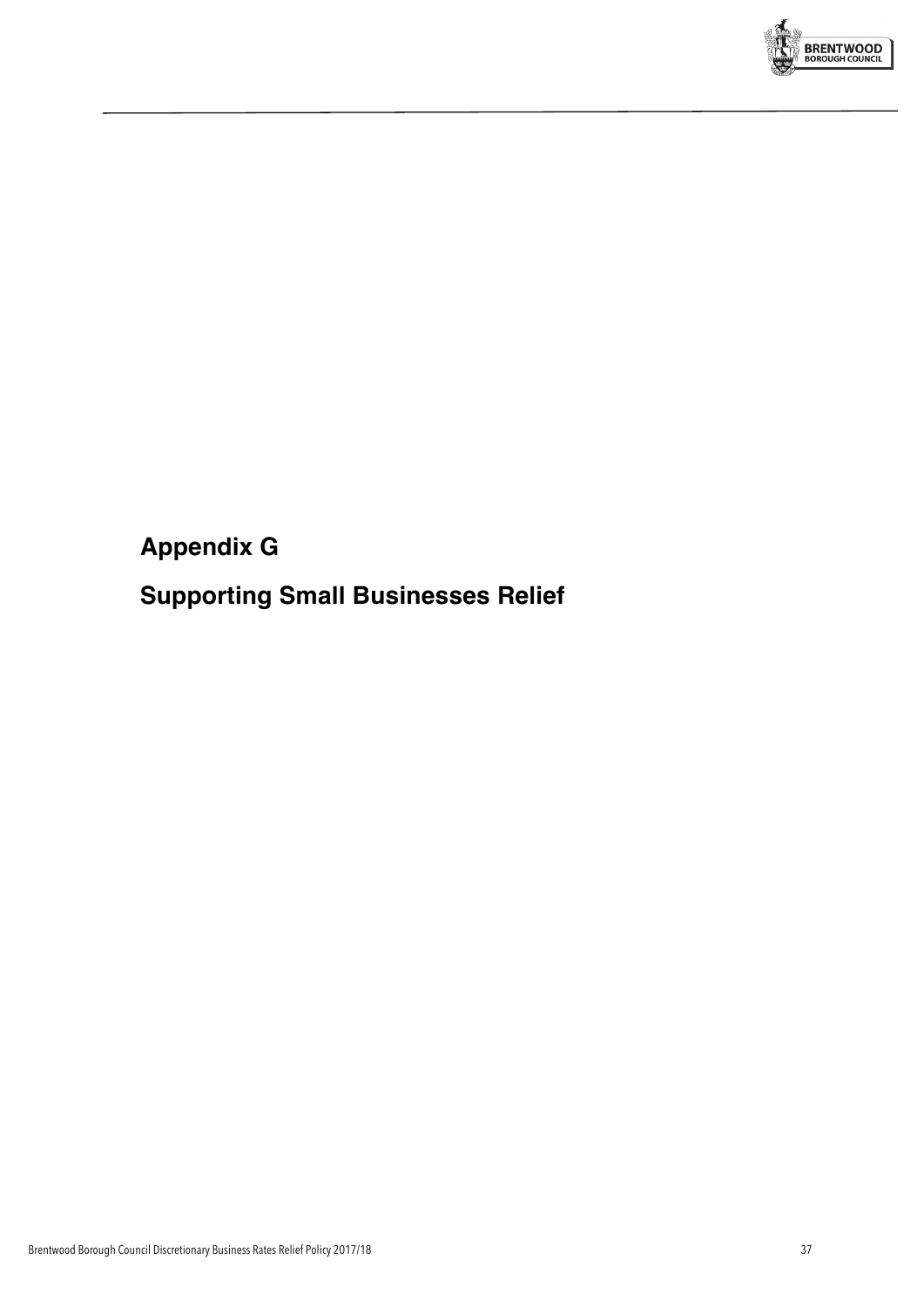

# **General Explanation**

- G.1 Central Government has increased the thresholds for Small Business Rate Relief from 1 April 2017 to £12,000 for the 100% relief and £15,000 for the tapered relief. They have also allowed rural rate relief to be granted up to 100% using S47 of the Local Government Finance Act 1988 as a top up to the mandatory level of 50%, albeit that the rateable value limits have not been changes in respect of rural hereditaments (see section D of this policy). Unfortunately, despite these changes, some small businesses and businesses in rural areas may lose their entitlement to the relief due to increases in Rateable Value through the revaluation on 1<sup>st</sup> April 2017.
- G.2 The transitional relief scheme (provided under the Non-Domestic Rating (Chargeable Amounts) (England) Regulations 2016 No. 1265) does not provide support in respect of changes in reliefs. Therefore, those ratepayers who have lost some or all of their small business or rural rate relief may face large percentage increases in bills from 1 April 2017.
- G.3 In view of this, Central Government announced that a new scheme of relief would be made available to those ratepayers facing large increases as a result of the loss of small business or rural rate relief due to the revaluation. All authorities are encouraged to grant the relief in accordance with the guidelines laid down by Central Government and if granted strictly in accordance with guidance, the Council will be compensated by Central Government through a grant under section 31 of the Local Government Act 2003.
- G.4 The relief is known as the 'Supporting Small Businesses Scheme'

### **Who is eligible for the relief and how much relief will be available?**

- G.5 The Supporting Small Businesses relief will help those ratepayers who as a result of the change in their rateable value at the revaluation are losing some or all of their small business or rural rate relief and, as a result, are facing large increases in their bills.
- G.6 To support these ratepayers, the Supporting Small Businesses relief will ensure that the increase per year in the bills of these ratepayers is limited **to the greater of:**
	- a. a percentage increase per annum. of 5%, 7.5%, 10%, 15% and 15% 2017/18 to 2021/22 all plus inflation. ( Unlike the transitional relief scheme under the Chargeable Amount regulations), for the first year of the scheme the percentage increase is taken against the bill for 31 March 2017 after small business rate relief or rural rate relief; **or**
	- b. a cash value of £600 per year (£50 per month).
- G.7 This cash minimum increase ensures that those ratepayers paying nothing or very small amounts in 2016/17 after small business rate relief are brought into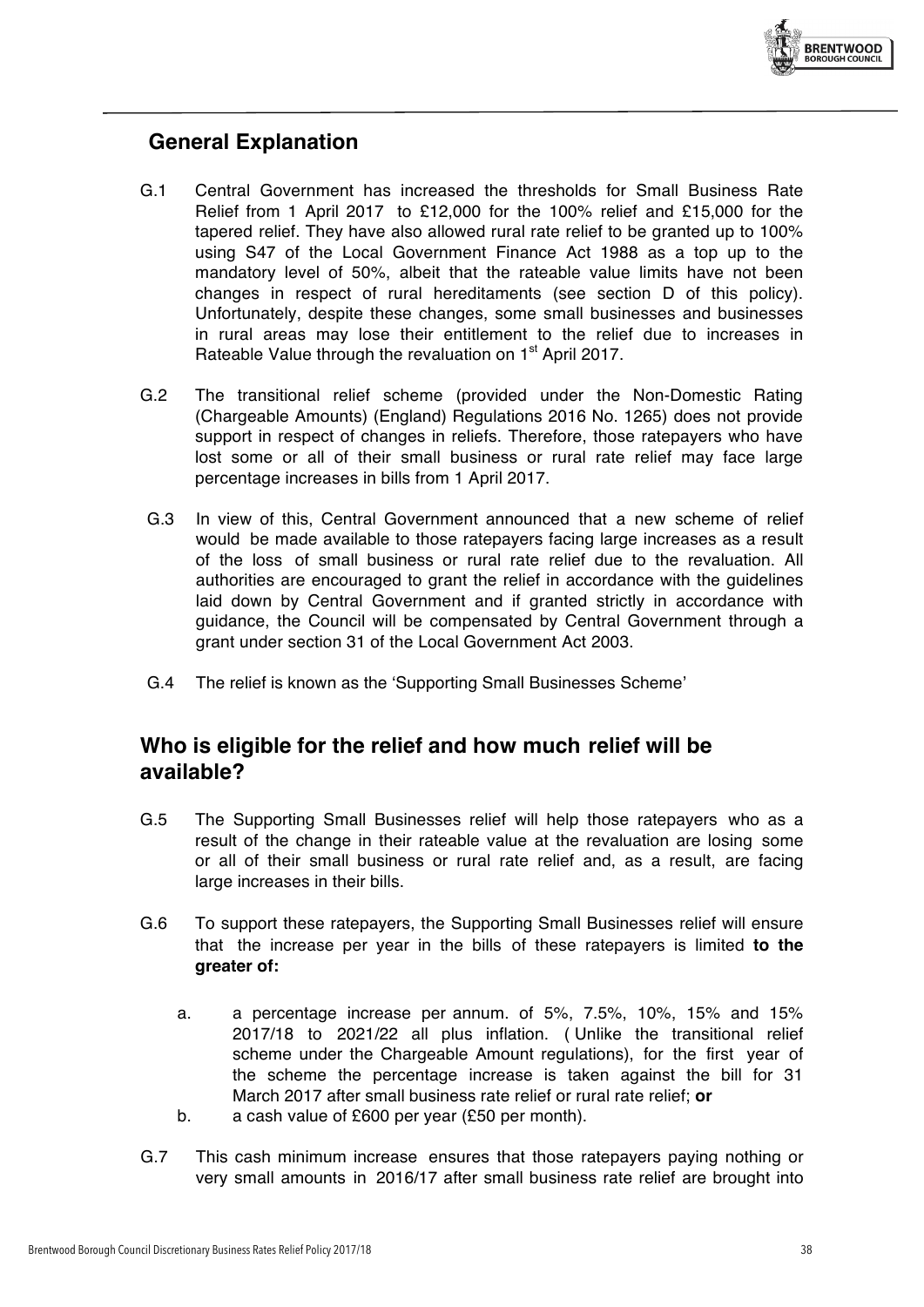

paying something.

- G.8 In the first year of the scheme, this means all ratepayers losing some or all of their small business rate relief or rural rate relief will see the increase in their bill capped at £600. The cash minimum increase is £600 per year thereafter. This means that ratepayers who in 2016/17 paid nothing under small business rate relief and are losing all of their entitlement to relief (i.e. moving from £6,000 rateable value or less to more than £15,000) would under this scheme be paying £3,000 in year 5.
- G.9 The Government has also decided that those on the Supporting Small Businesses relief scheme whose 2017 rateable values are £51,000 or more will not be liable to pay the supplement (1.3p) to fund small business rate relief while they are eligible for the Supporting Small Businesses relief scheme.
- G.10 Ratepayers will remain in the Supporting Small Businesses relief scheme for either 5 years or until they reach the bill they would have paid without the scheme (this would be the charge payable as their true rates payable or the charge calculated under the Non-Domestic Rating (Chargeable Amounts) (England) Regulations 2016).
- G.11 A change of ratepayer will not affect eligibility for the Supporting Small Businesses relief scheme **but** eligibility will be lost if the property falls vacant or becomes occupied by a charity or Community Amateur Sports Club.
- G.12 The rules for state aid (as detailed in section 6 of this policy) shall apply when considering Supporting Small Businesses Relief.

### **Recalculation of relief**

- G.13 The amount of relief awarded under the Supporting Small Businesses relief scheme will be recalculated in the event of a change of circumstances including the following:
	- This could include, for example, a backdated change to the rateable value or the hereditament; or
	- The awarding of another relief.
- G.14 The Council will, in effect, calculate the award on a daily basis taking into account the above, and the relief will be re-calculated if the rateable value changes.

#### **Other Reliefs**

- G.15 Hereditaments eligible for charity or Community Amateur Sports Club relief or hereditaments which are unoccupied are not eligible for Supporting Small Businesses Relief. Likewise, the same principle applies to properties for which a Section 44A certificate has been granted (apportionment of rateable values for partly occupied properties). The presence of a section 44A certificate will not further reduce the bill found under the Supporting Small Business scheme.
- G.16 In accordance with Central Government guidelines, all other discretionary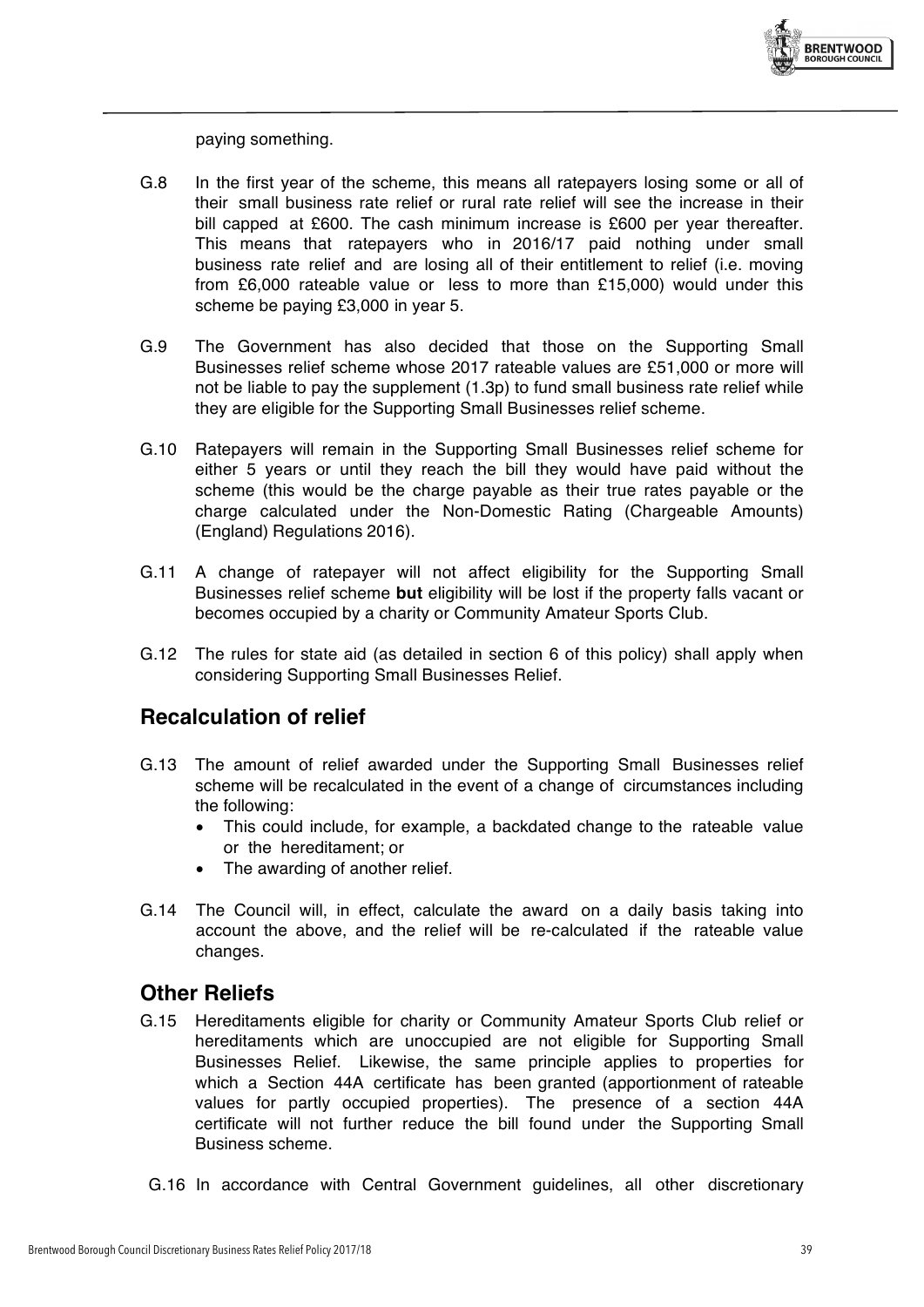

reliefs, will be considered **after** the application of Supporting Small Businesses relief.

# **Supporting Small Businesses Relief – the Council's policy for granting discretionary relief.**

G.17 The Council has decided to grant relief strictly in accordance with Central Government guidelines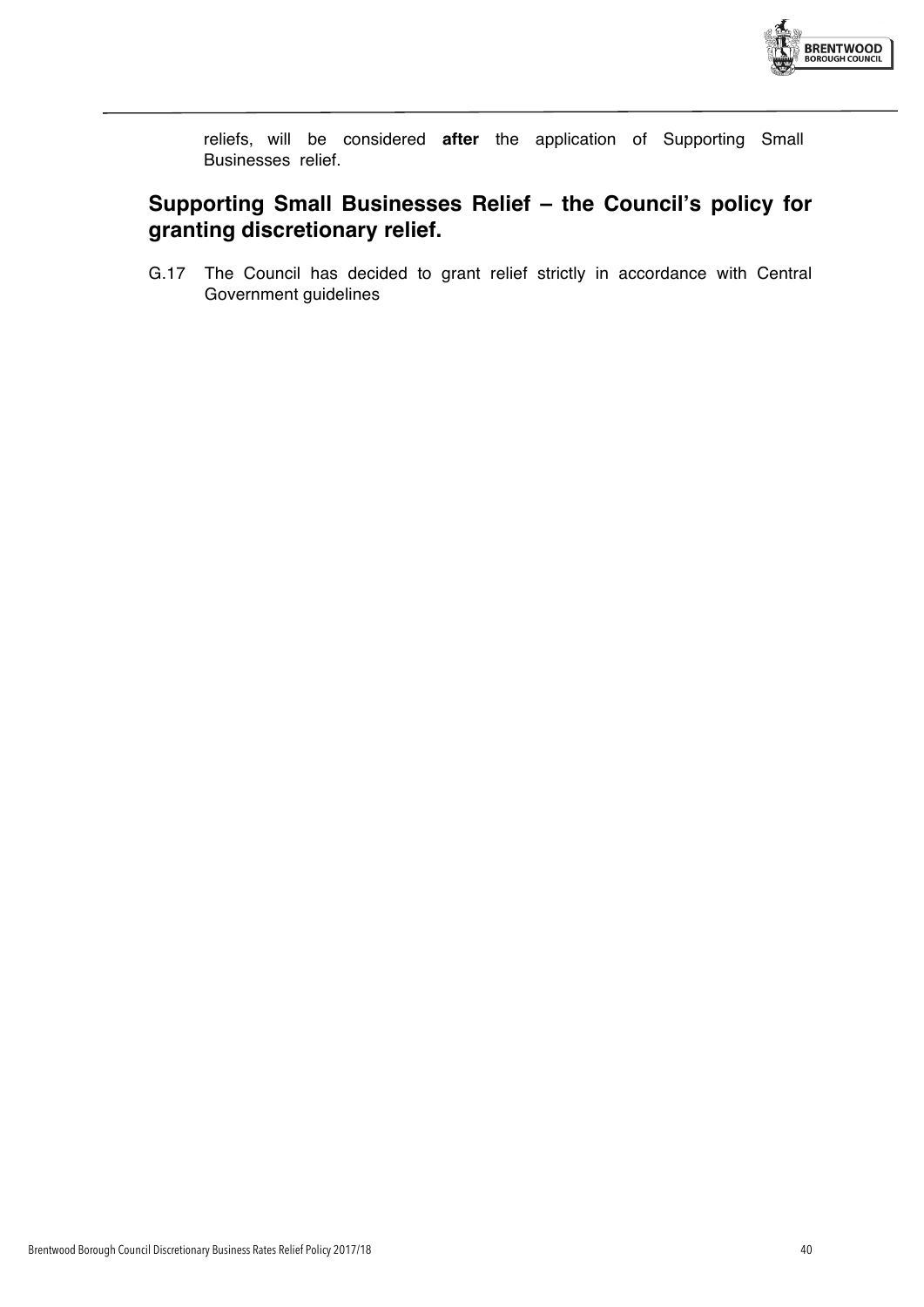

**Appendix H**

**Public House Relief**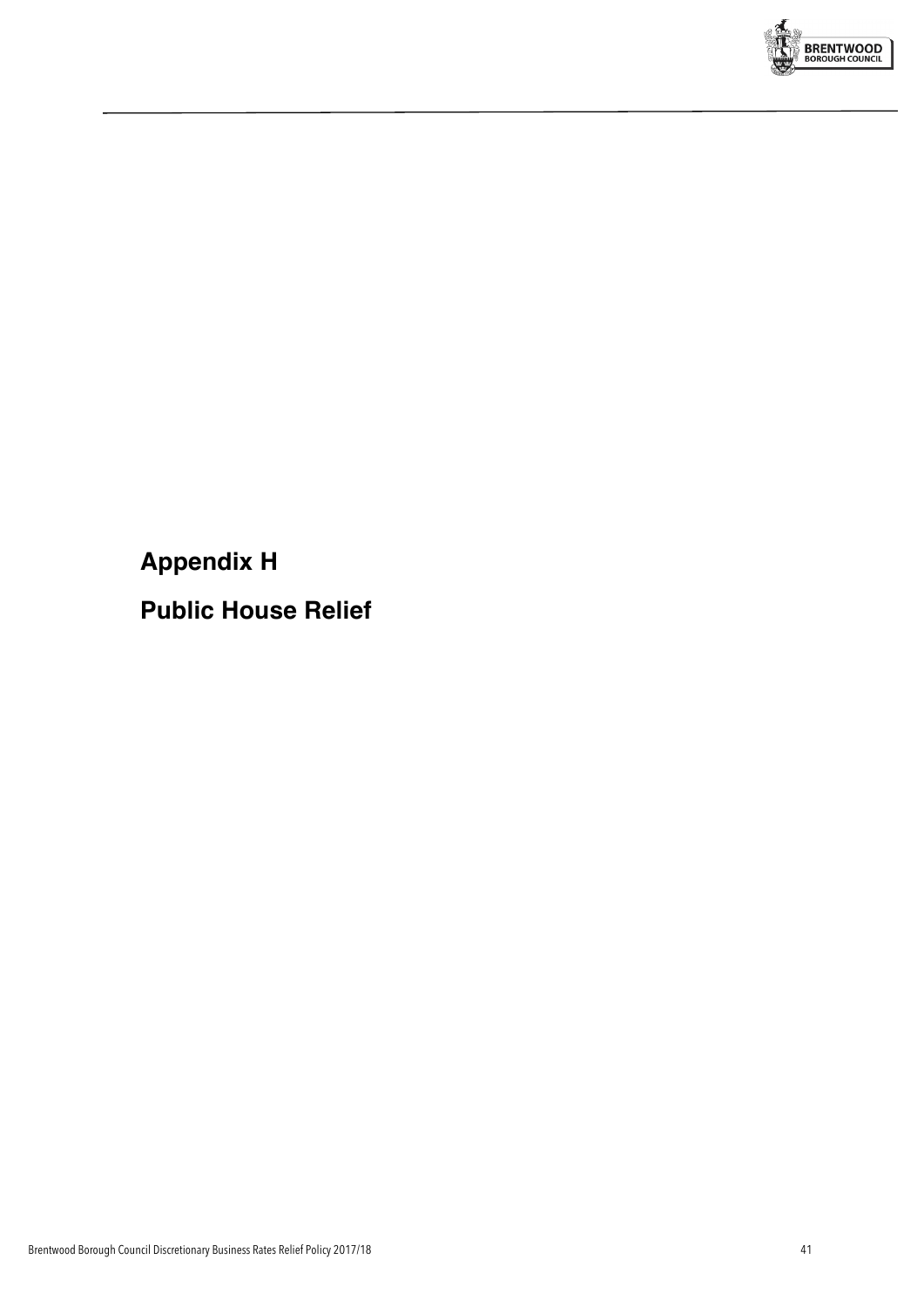

### **General Explanation**

- H.1 This is a temporary relief for 2017-18 and the Government is not changing the legislation around the reliefs available to premises. Central Government will reimburse local authorities that use their discretionary relief powers (under section 47(3)) of the Local Government Finance Act 1988) to grant £1000 relief in line with the eligibility criteria set out in guidance to be produced by Central Government
- H.2 Central Government guidelines have been issued and it has been established that any amount granted will be reimbursed by a section 31 grant.

### **Eligibility criteria**

- H.3 The Council's policy, in line with Central Government requirements, will provide a relief of £1,000 relief for one year only ( $1<sup>st</sup>$  April 2017 to 31<sup>st</sup> March 2018) for all eligible public houses who have a rateable value of less than £100,000 on  $1<sup>st</sup>$ April 2017.
- H.4 The definition of a 'Public House' means any premises as defined in the Licensing Act 2003, which has a premises license authorising sale by retail of alcohol for consumption on the premises. In addition, the premises **must** be used principally for retail sales of alcohol to members of the public for consumption on the premises, and sales must not be subject to the condition that buyers reside at or consume food on the premises.
- H.5 It will be for the Council to decide whether any premises falls within the definition give in the above paragraph. No relief shall be given where the premises are unoccupied.

### **Other Reliefs**

H.4 Pubic House relief will be granted after applying any other mandatory reliefs and reductions

### **Public House Relief – the Council's policy for granting discretionary relief.**

H.5 The Council has decided to grant relief strictly in accordance with Central Government guidelines.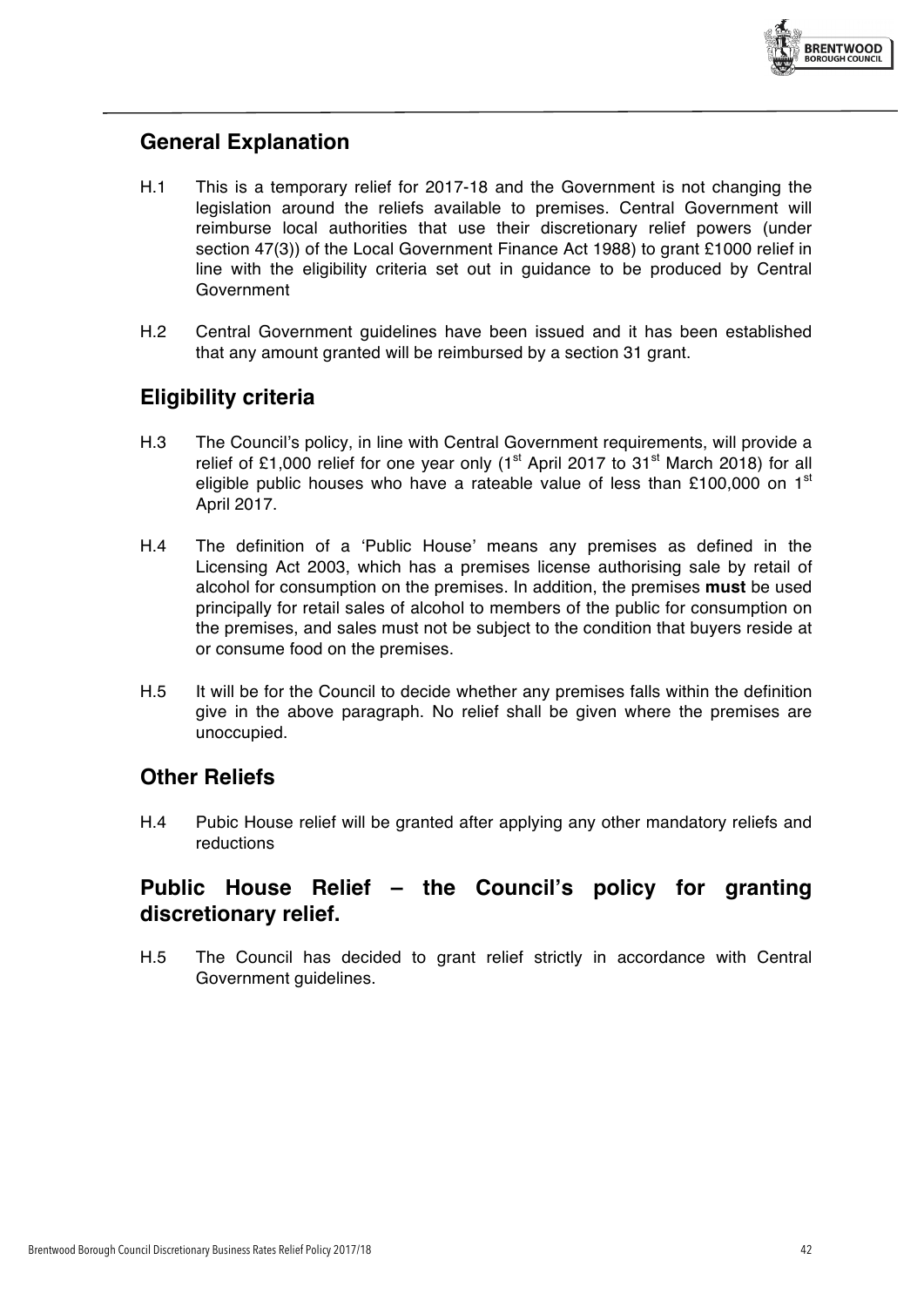

**Appendix I**

# **Discretionary Business Rate Relief Scheme**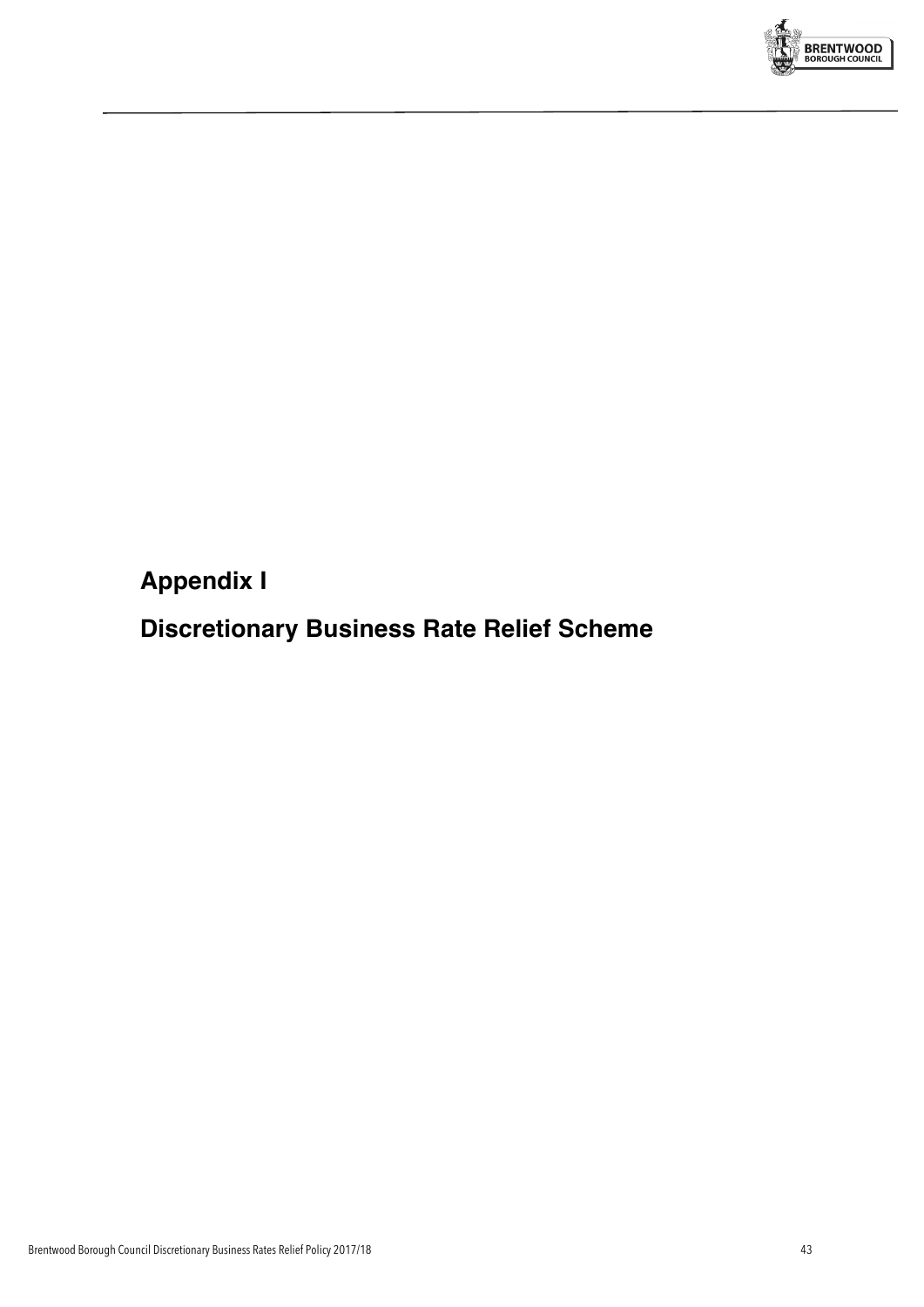

### **General Explanation**

- I.1 In March 2017, Central Government announced that it would make available a discretionary fund of £300 million over four years from 2017-18 to support those businesses that face the steepest increases in their business rates bills as a result of the revaluation. Government determined that Councils would be best placed to determine how this fund should be targeted and administered to support those businesses and locations within their area that are in the greatest need.
- I.2 Every authority within England is to be provided with a share of a £300 million fund to support their local businesses. This is to be administered through billing authorities' discretionary relief powers under section 47 of the Local Government Act 1988.
- I.3 Government also believes that local authorities are best placed to judge the particular circumstances of local ratepayers and direct the funding where it is most needed to support local economies.
- I.4 The funding is not provided equally over the four-year period but in the following approximate proportions:

Year 1 (2017/18) 58% Year 2 (2018/19) 28% Year 3 (2019/20) 12% Year 4 (2020/21) 2%

- I.5 Councils will be compensated for any relief granted under section 31 of the Local Government Act 2003. The Government has decided that any underspend **cannot** be 'vired' from one year to the next.
- I.6 A key criteria of reimbursement will be that all Billing Authorities will consult with major precepting authorities when formulating their schemes.
- 1.7 The financial effects to the Council of the Discretionary Business Rates Relief Scheme are shown in the following table

| Amount of discretionary fund awarded (£000s) - Brentwood Borough Council |         |         |         |  |
|--------------------------------------------------------------------------|---------|---------|---------|--|
| 2017-18                                                                  | 2018-19 | 2019-20 | 2020-21 |  |
| 125                                                                      | 61      | 25      |         |  |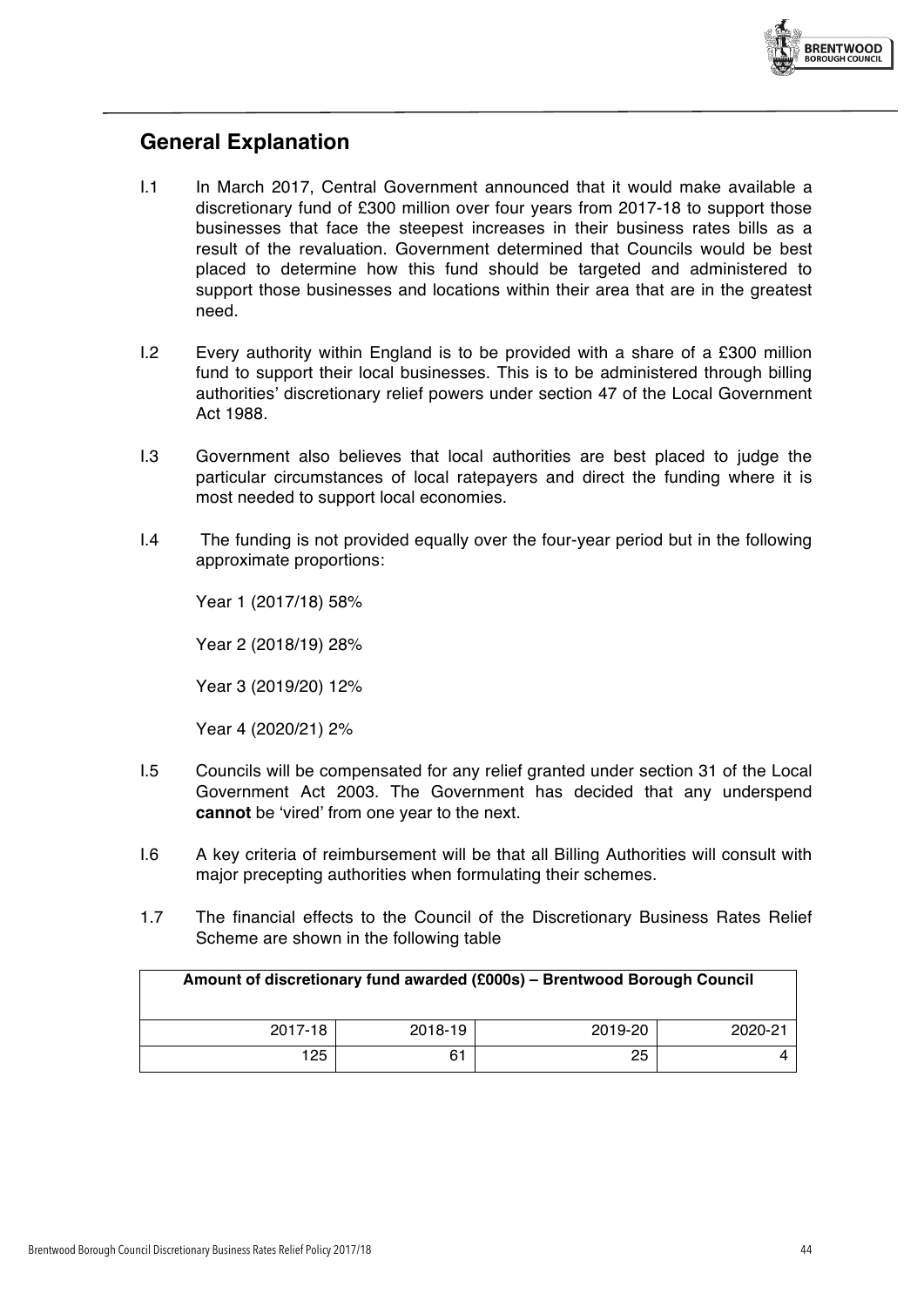

# **Consultation**

- I.8 The Council has consulted with the major preceptors in relation to this scheme and has taken their comments into account when determining the eligibility criteria. This is an essential part of the Discretionary Business Rates Relief Scheme and is in line with the grant determination issued by the Department of Communities and Local Government (DCLG) No.31/3071.
- I.9 The grant determination states that a condition of the fund is that consultation is undertaken with 'relevant authorities'. Relevant authorities for the purposes of this scheme means:
	- a. Any major precepting authority; and
	- b. Any combined authority.
- I.10 In the case of Brentwood Borough Council the major precepting authorities have been consulted namely:
	- a. Essex County Council
	- b. Essex Police and Crime Commissioner; and
	- c. Essex Fire and Rescue Service.

# **State Aid**

I.11 The rules relating to State Aid (as defined within section 6 of this policy) apply. The Council will ensure full compliance in this area to ensure that relief can be given to the most deserving ratepayers.

# **Decisions by the Council**

- I.12 Decisions by the Council are made directly in line with the Scheme of Delegation as outlined within section 7 of this policy. Any decision to award relief under this scheme will follow the core principles of the Council's discretionary relief policy as defined by section 3.8.
- I.13 It should be noted that whilst the funding from Central Government for Discretionary Business Rate Relief Scheme is limited, the decision of the Council whether to award any relief under this scheme **will not take account** of the level of any funding.

# **Discretionary Business Rate Relief Scheme– the Council's policy for granting discretionary relief.**

### **Applications for relief under this scheme**

I.14 The Council is keen to identify ratepayers who may qualify for the relief and as such will look to encourage certain ratepayers to apply. The Council will look to simplify the application process wherever possible, but it will expect any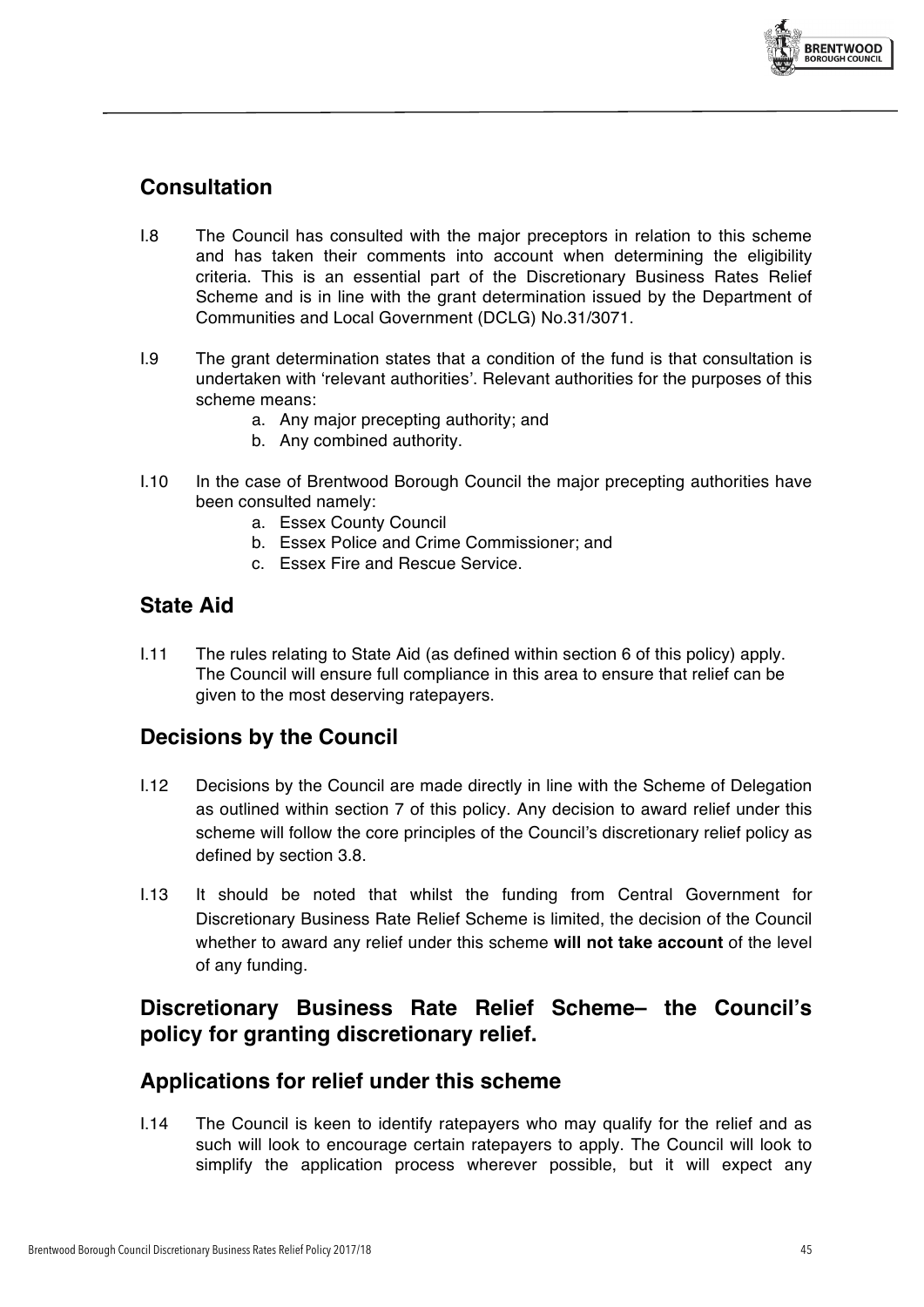

ratepayers to provide such information as is required by the Council to support their application.

- I.15 The Council has decided that relief under the scheme will be awarded using the following criteria:
	- a. The scheme is designed to assist ratepayers who have suffered significant increases in rate liability due to the revaluation and the subsequent increase to their Rateable Value;
	- b. Relief will not be awarded where mandatory relief is granted;
	- c. In assessing any potential entitlement to an award under this scheme, the Council will compare the following:
		- i. The rate liability of the ratepayer at  $31<sup>st</sup>$  March 2017 after any reliefs and reductions; and
		- ii. The rate liability of the ratepayer at  $1<sup>st</sup>$  April 2017 taking into account any transitional relief or discretionary relief within this policy;
	- d. Relief will be awarded where the calculation in c. above would result in an increase of more than 4% (determined by the Council as an acceptable increase);
	- e. Relief will only be given to premises which are liable for occupied rates. No relief within this scheme will be granted for unoccupied premises;
	- f. Relief will only be granted to ratepayers who were in occupation at  $31<sup>st</sup>$  March 2017 and in occupation on 1<sup>st</sup> April 2017 and for each day subsequently.
	- g. Ratepayers taking up occupation after the 1st April 2017 will **not** be eligible for relief on the basis that new ratepayers would not have suffered from increases due to a revaluation;
	- h. Relief will be targeted to local businesses and not those business that are national or multi-national in nature. Local businesses are, for the purposes of this scheme, those which have premises wholly in the Councils area;
	- i. Relief may be awarded for more than one premises as long as **all** other criteria are met;
	- j. Relief will **not** be awarded where:
		- i. mandatory and / or discretionary relief (other than this relief) is awarded; or
		- ii. where the ratepayer has applied for a reduction under S44a of the Local Government Finance Act 1988; and
		- iii. the hereditament has an increase in Rateable Value after the  $1<sup>st</sup>$  April 2017 which increases the rate charge above the  $1<sup>st</sup>$  April 2017 value.
	- k. Relief will **not** be awarded for hereditaments who have a Rateable Value at 1<sup>st</sup> April 2017 of more than £100,000:

### **Amount of Relief**

I.16 The amount of relief is tapered and will be calculated as follows:

#### **2017/18**

Award = Increase in rate liability calculated in (I.15 c above) LESS 4% (acceptable increase)

#### **2018/19**

Award =  $2017/18$  award x 50% (for clarity this will be half of the relief awarded in 2017/18)

**2019/20 & 2020/21**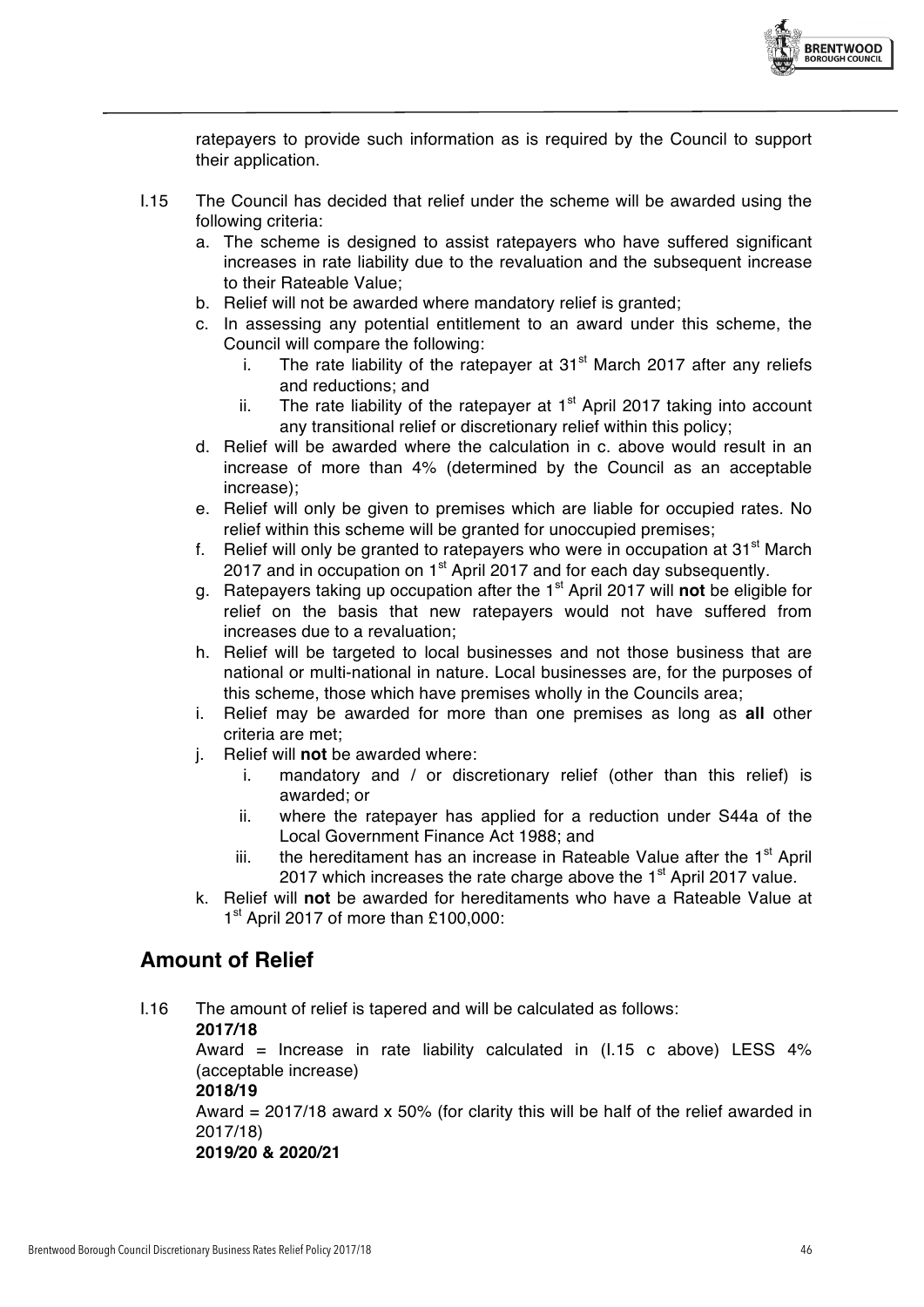

For the final year of the scheme, the Council will determine any award on an individual case by case basis

#### **Variation and amendment of relief under the scheme**

- I.17 As with all reliefs, the amount of relief awarded under the Discretionary Businesses Rates relief scheme will be recalculated in the event of a change of circumstances. This will include, for example, a backdated change to the rateable value or the hereditament. This change of circumstances could arise during the year in question or during a later year.
- I.18 The Non-Domestic Rating (Discretionary Relief) Regulations 1989 (S.I. 1989/1059) requires the Council to provide ratepayers with at least one year's notice in writing before any decision to revoke or vary a decision so as to increase the amount the ratepayer has to pay takes effect. Such a revocation or variation of a decision can only take effect at the end of a financial year. But within these regulations, the Council may still make decisions which are conditional upon eligibility criteria or rules for calculating relief which allow the amount of relief to be amended within the year to reflect changing circumstances.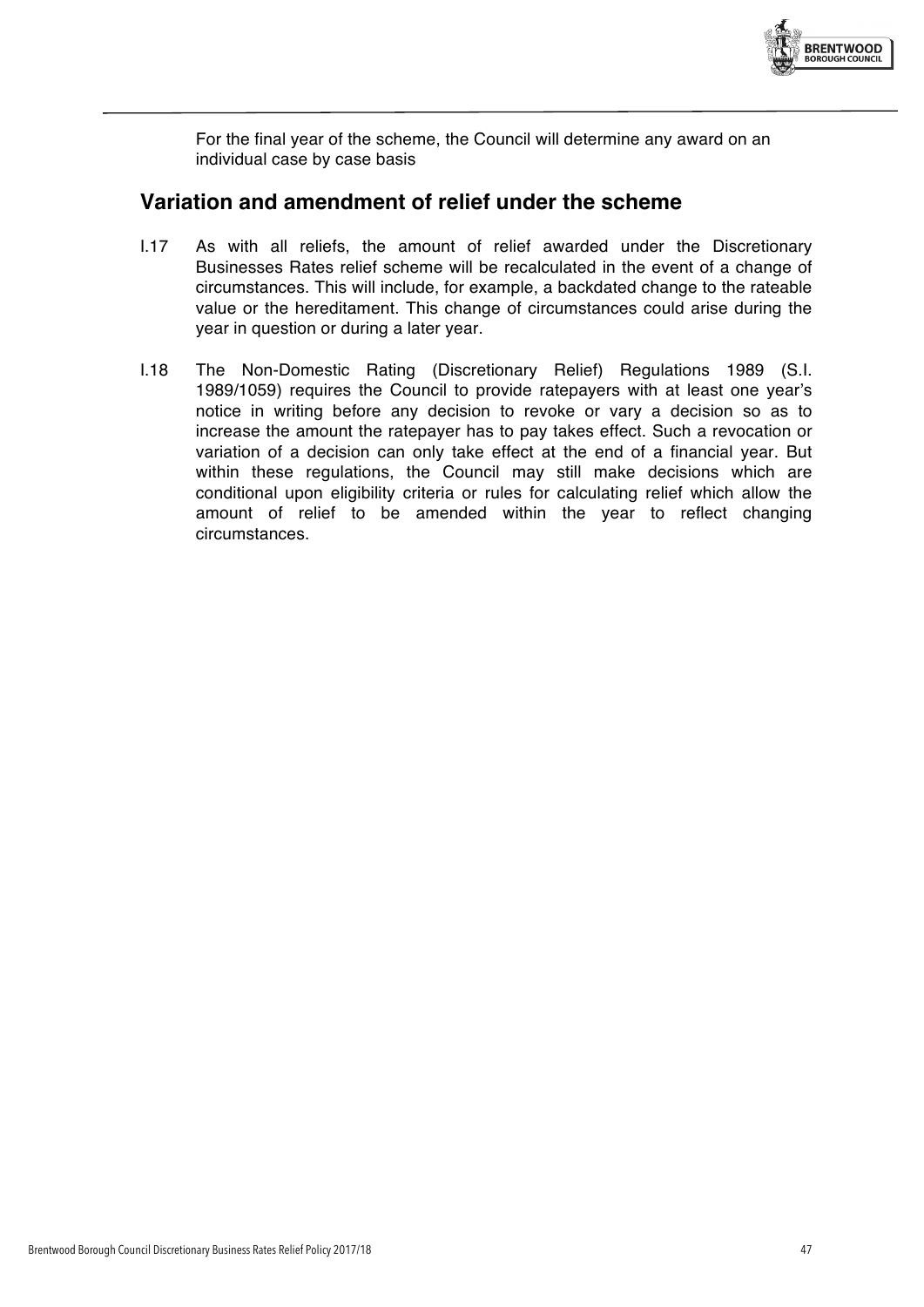

**Appendix J**

# **Section 49 – Hardship Relief**